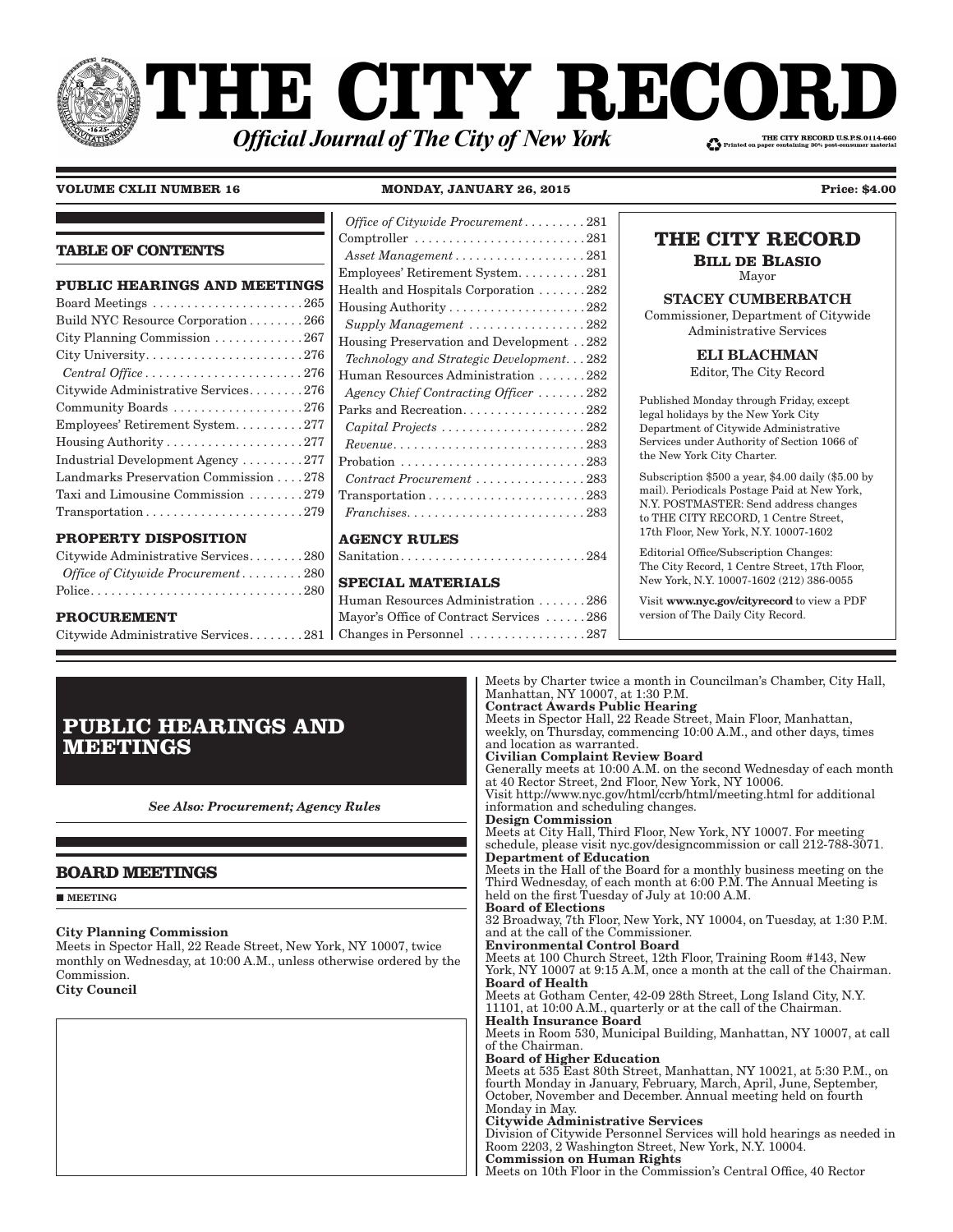Street, New York, NY 10006, on the fourth Wednesday of each month, at 8:00 A.M.

#### In Rem Foreclosure Release Board

Meets in Spector Hall, 22 Reade Street, Main Floor, Manhattan, Monthly on Tuesdays, commencing 10:00 A.M., and other days, times and location as warranted.

#### Franchise and Concession Review Committee

Meets in Spector Hall, 22 Reade Street, Main Floor, and other days, times and location as warranted.

#### Real Property Acquisition and Disposition

Meets in Spector Hall, 22 Reade Street, Main Floor, Manhattan, bi-weekly, on Wednesdays, commencing 10:00 A.M., and other days, times and location as warranted.

#### Landmarks Preservation Commission

Meets in the Hearing Room, Municipal Building, 9th Floor North, 1 Centre Street in Manhattan on approximately three Tuesday's each month, commencing at 9:30 A.M., unless otherwise noticed by the Commission. For current meeting dates, times and agendas, please visit our website at www.nyc.gov/landmarks.

#### Employees' Retirement System

Meets in the Boardroom, 22nd Floor, 335 Adams Street, Brooklyn, NY 11201, at 9:30 A.M., on the third Thursday of each month, at the call of the Chairman.

## Housing Authority

Board Meetings of the New York City Housing Authority are scheduled for the last Wednesday of each month (except August) at 10:00 A.M. in the Board Room on the 12th Floor of 250 Broadway, New York, NY 10007 (unless otherwise noted). Any changes to the schedule will be posted here and on NYCHA's website at http://www.nyc.gov/html/ nycha/html/about/boardmeeting\_schedule.shtml to the extent practicable at a reasonable time before the meeting. For additional information, please visit NYCHA's website or contact (212) 306-6088. Parole Commission

Meets at its office, 100 Centre Street, Manhattan, NY 10013, on Thursday, at 10:30 A.M.

#### Board of Revision of Awards

Meets in Room 603, Municipal Building, Manhattan, NY 10007, at the call of the Chairman.

## Board of Standards and Appeals

Meets at 40 Rector Street, 6th Floor, Hearing Room "E" on Tuesdays at 10:00 A.M. Review Sessions begin at 9:30 A.M. and are customarily held on Mondays preceding a Tuesday public hearing in the BSA conference room on the 9th Floor of 40 Rector Street. For changes in the schedule, or additional information, please call the Application Desk at (212) 513-4670 or consult the bulletin board at the Board's Offices, at 40 Rector Street, 9th Floor.

#### Tax Commission

Meets in Room 936, Municipal Building, Manhattan, NY 10007, each month at the call of the President. Manhattan, Monthly on Wednesdays, commencing 2:30 P.M.

## **BUILD NYC RESOURCE CORPORATION**

## **PUBLIC HEARINGS**

The Build NYC Resource Corporation (the "Corporation") is a not-forprofit local development corporation organized under Sections 402 and 1411 of the Not-for-Profit Corporation Law of the State of New York. In accordance with the aforesaid law, and pursuant to its certificate of incorporation, the Corporation has the power to issue non-recourse revenue bonds and to make the proceeds of those bonds available for projects that promote community and economic development in The City of New York (the "City"), and to thereby create jobs in the non-profit and for-profit sectors of the City's economy. The Corporation has been requested to issue such bonds for the financings listed below in the approximate dollar amounts respectively indicated. As used herein, "bonds" are the bonds of the Corporation, the interest on which may be exempt from local and/or state and/or federal income taxes; and, with reference to the bond amounts provided herein below, "approximately" shall be deemed to mean up to such stated bond amount or a greater principal amount not to exceed 10% of such stated bond amount. All square footage amounts and wage information shown below are approximate numbers.

Borrower Name: 1232 Southern Blvd LLC ( "Southern Blvd"), a New York corporation that is an affiliate of The Children's Aid Society ("CAS") which is a New York not-for-profit corporation exempt from federal taxation pursuant to Section  $501(c)(3)$  of the Internal Revenue Code of 1986, as amended (the "Code"). CAS is the sole member of Southern Blvd and will serve as the guarantor of the bonds. Financing Amount: Approximately \$50,000,000 in tax-exempt revenue bonds. Project Description: Proceeds of the bonds, together with other funds of Southern Blvd and CAS, will be used by Southern Blvd to: (1) finance the construction, renovation, furnishing, and equipping of an approximately 72,000 square foot building located on an approximately 14,590 square foot parcel of land located at 1232

Southern Boulevard, Bronx, NY 10459 (the "New Facility"); (2) fund capitalized interest for the bonds; and (3) pay for certain costs associated with the issuance of the bonds. The New Facility will be owned by Southern Blvd and leased to the Children's Aid College Prep Charter School (the "School"), a not-for-profit education corporation exempt from federal taxation pursuant to the Code. The New Facility will be operated by the School and used as a charter school. The School currently serves approximately 280 students in Kindergarten through Grade 3. With the opening of the New Facility expected in August 2016, the School will grow to serve more than 400 students in Kindergarten through Grade 5. The project will also include space for the establishment of a Pre-Kindergarten program for approximately 60 students to be operated either by the School or CAS. Address: 1232 Southern Boulevard, Bronx, NY 10459. Type of Benefits: Tax-exempt bond financing and exemption from City and State mortgage recording taxes. Total Project Cost: \$49,275,000. Projected Jobs: 42 existing full time equivalent jobs with the School, 25 new full time equivalent jobs with the School projected. Hourly Wage Average and Range: \$27.25/hour, estimated range of \$14.28/hour to \$89.49/hour.

Borrower Name: Ethical Culture Fieldston School (the "School"), a New York not-for-profit educational corporation exempt from federal taxation pursuant to Section  $501(c)(3)$  of the Internal Revenue Code of 1986, as amended, as borrower. Financing Amount: Approximately \$57,500,000 tax-exempt bonds. Project Description: Proceeds from the bonds will be used by the School to: (1) refund New York City Industrial Development Agency Civic Facility Revenue Bonds, Series 2005 B-1 and B-2 (Ethical Culture Fieldston School Project) in the approximate aggregate amount currently outstanding of \$24,000,000, the proceeds of which were used for the construction, equipping and furnishing of an approximately 47,300 square foot middle school building and an approximately 52,100 square foot athletic complex as well as for the renovation of approximately 34,100 square feet of existing facilities situated on the School's 18 acre campus (the "Bronx Campus") located at 3901 Fieldston Road, Bronx, NY 10471; (2) finance the construction, renovation, furnishing, and equipping of various buildings located on the Bronx Campus, in the approximate aggregate amount of \$22,000,000, consisting of (i) the renovation and furnishing of the Fieldston Lower Adler Lab, an approximately 34,000 square foot building serving students in pre-kindergarten to grade five, and the construction and furnishing of an additional approximately 3,000 square foot multi-purpose space, (ii) the construction and furnishing of the Interdisciplinary Building, an approximately 20,000 square foot interdisciplinary academic building serving students in grades 9-12, or of the Adler Bridge, an approximately 5,600 square foot bridge connecting the middle and upper school buildings and (iii) the renovation, equipping and furnishing of the Fieldston Tate Library, an approximately 20,000 square foot building and the Fieldston Middle Commons, an approximately 3,000 square foot building; (3) finance the renovation, equipping, and furnishing of an approximately 82,000 square foot, six-story building located at 33 Central Park West, New York, NY 10023 (the "Manhattan Facility"), in the approximate amount of \$10,000,000, serving students in pre-kindergarten to grade five; and (4) pay for certain costs associated with the issuance of the bonds. The Bronx Campus and Manhattan Facility are owned and operated by the School as a co-educational private school for students in grades pre-kindergarten through twelve. Addresses: 33 Central Park West, New York, NY 10023 and 3901 Fieldston Road, Bronx, NY 10471. Type of Benefits: Tax-exempt bond financing and exemption from City and State mortgage recording taxes. Total Project Cost:  $$57,500,000$ Projected Jobs: 313.5 existing full time equivalent jobs. Hourly Wage Average and Range: \$52.41/hour, estimated range of \$22.84/hour to \$340.66/hour.

Borrower Name: International Center of Photography (the "Center"), a New York not-for-profit corporation exempt from federal taxation pursuant to Section  $501(c)(3)$  of the Internal Revenue Code of 1986, as amended, as borrower. Financing Amount: Approximately \$15,000,000 in tax-exempt revenue notes. Project Description: Proceeds of the bonds, together with other funds of the Center, will be used by the Center to: (1) finance or refinance a commercial loan for the acquisition, renovation, equipping and furnishing of an approximately 11,009 square foot condominium unit comprising the ground floor and lower level of a building located at 250 Bowery, New York, NY, 10012 (the "New Facility") and (2) pay for certain costs associated with the issuance of the bonds. The New Facility will be owned and operated by the Center as a public museum facility, including a café and book store, serving as the headquarters of the Center's photography exhibitions program and offering various photographic education programs. Address: 250 Bowery, New York, NY, 10012. Type of Benefits: Tax-exempt bond financing and exemption from City and State mortgage recording taxes. Total Project Cost: \$27,000,000. Projected Jobs: 20 existing full time equivalent jobs. Hourly Wage Average and Range: \$16.00/hour, estimated range of \$12.50/hour to \$40.00/hour.

For any updates to project information after the date of this notice, please visit the website of New York City Economic Development Corporation at www.nycedc.com/buildnyc-project-info.

Pursuant to Internal Revenue Code Section 147(f), the Corporation will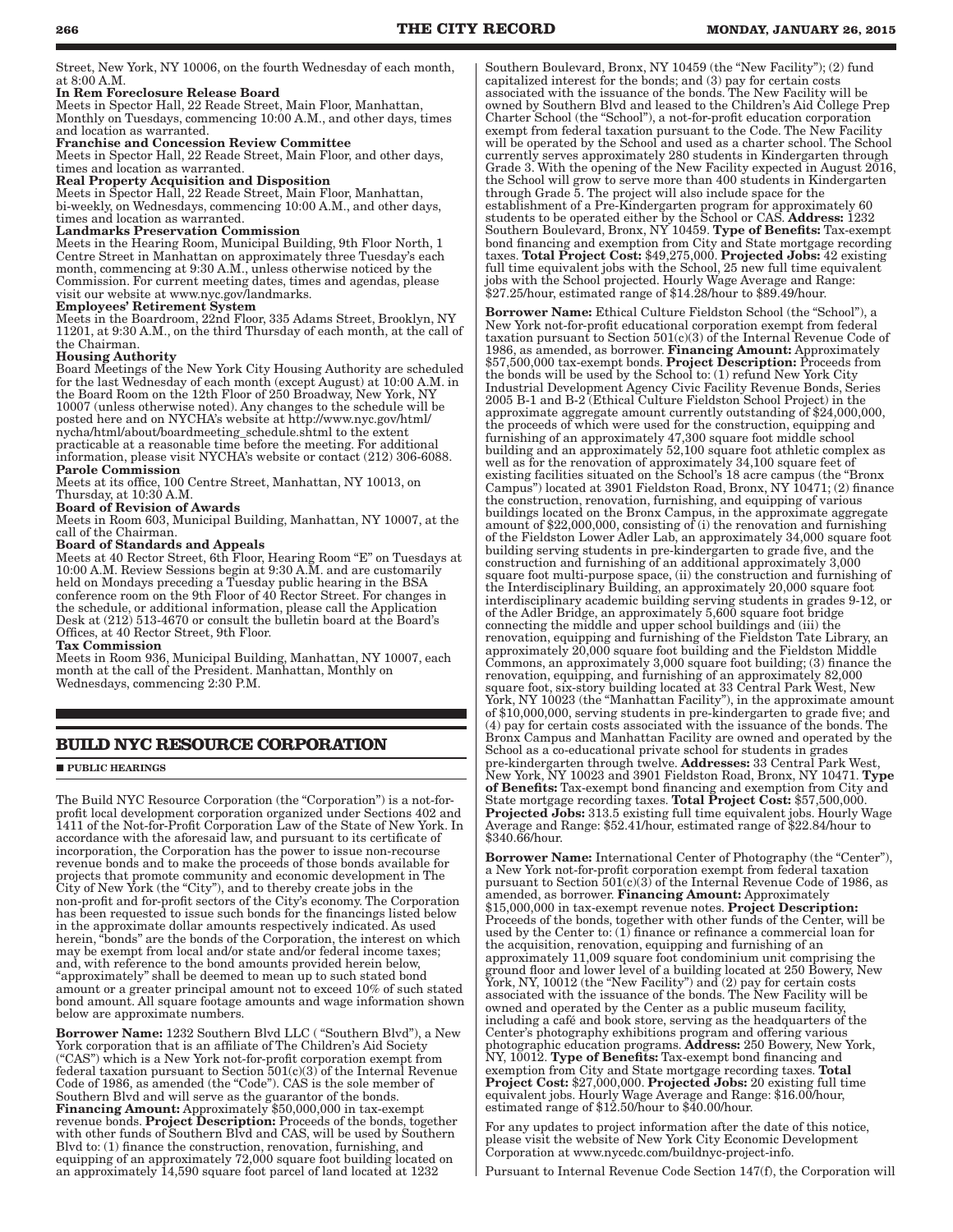hold a public hearing on the proposed financings described hereinabove at the offices of the New York City Economic Development Corporation ("NYCEDC"), located at 110 William Street, 4th Floor, New York, NY 10038, commencing at 10:00 A.M. on Thursday, February 5<sup>th</sup>, 2015. Interested members of the public are invited to attend. The Corporation will invite comments at such hearing on the proposed financings. In addition, at such hearing the Corporation will provide the public with an opportunity to review the financing application and the cost-benefit analysis for each of the proposed financings. For those members of the public desiring to review project applications and cost benefit analyses before the date of the hearing, copies of these materials will be made available, starting on or about fourteen (14) days prior to the hearing. Persons desiring to obtain copies of these materials may visit the website of New York City Economic Development Corporation at www.nycedc.com or may call (212) 312-3598. Persons desiring to make a brief statement regarding the proposed financings and transactions should give prior notice to the Corporation at the address or phone number shown below. Written comments may be submitted to the Corporation to the attention of Ms. Frances Tufano at the address shown below. Comments, whether oral or written, must be submitted no later than the close of the public hearing. Please be advised that certain of the aforementioned proposed financings and transactions may possibly be removed from the hearing agenda prior to the hearing date. Information regarding such removals will be available by contacting ftufano@nycedc.com on or about noon on the Friday preceding the hearing.

> Build NYC Resource Corporation Attn: Ms. Frances Tufano 110 William Street, 5th Floor New York, NY 10038 (212) 312-3598

 $-$  j26

## **CITY PLANNING COMMISSION**

**PUBLIC HEARINGS** 

NOTICE IS HEREBY GIVEN that resolutions have been adopted by the City Planning Commission, scheduling public hearings on the following matters to be held at the National Museum of the American Indian, One Bowling Green New York, NY, on Wednesday, February 4, 2015 at 9:00 A.M.

## BOROUGH OF BROOKLYN

## No. 1 *CHERRY HILL GOURMET TEXT AMENDMENT*

 $CD$  15 N 150109 ZRK IN THE MATTER OF an application submitted by Cherry Hill Gourmet Market pursuant to Section 201 of the New York City Charter for an amendment of the Zoning Resolution of the City of New York, concerning use regulations in Article IX, Chapter 4 (Special Sheepshead Bay District), in Community District 15 in the Borough of Brooklyn.

Matter in underline is new, to be added; Matter in strikeout is old, to be deleted; Matter within # # is defined in Section 12-10; \* indicates where unchanged text appears in the Zoning Resolution

#### Article IX SPECIAL PURPOSE DISTRICTS

\* \* \*

Chapter 4 Special Sheepshead Bay District \* \* \*

## 94-06

## Special Use Regulations

In order to preserve the character of the area and to encourage waterfront and related #uses#, special limitations are imposed on the location, size and kinds of #uses# permitted within the Special District as set forth in this Section.

## $(2/2/11)$

94-061

#### Permitted residential, community facility and commercial U uses permitted by right

## (a) #Residential# and #community facility uses#

#Uses# listed in Use Groups 1, 2, 3 and 4 shall be allowed anywhere within the Special District, except as set forth in Section 94-065 (Restriction on ground floor use).

## (b) #Commercial uses#

In aAreas A, B, C, D and E, as indicated in Appendix A (District

Map) in this Chapter, only those #commercial uses# shall be limited to those listed in Section 94-062 (Use Group SB), and those  $\frac{\text{Huses}}{\text{Huses}}$  listed in Section 62-211 (Water-Dependent (WD) uses) from Use Groups 6, 7, 9 and 14, except for and those #uses# permitted under pursuant to Section 94-063 (Uses permitted by special permit), shall be allowed, except that in Area B, food stores, as listed in Section 32-15 (Use Group 6), shall also be allowed with no limitation on #floor area# or frontage per establishment.

In Area F, only #commercial uses# <del>permitted by</del> <u>listed in</u> Use Group 6 and those listed in Section 62-211 from Use Groups 6, 7, 9 and 14 shall be allowed within the underlying #Commercial Districts# boundaries

In Area G, only #commercial uses# permitted by listed in Use Groups 6, 7, 8 and 9 and those listed in Section 62-211 from Use Groups 6, 7, 9 and 14 shall be allowed within the underlying #Commercial Districts# boundaries.

In Area H, except for #uses# permitted under pursuant to Section 94- 063, #commercial uses# shall be limited to those listed in Section 62- 211 from Use Groups 6, 7, 9 and 14 and the following #uses#:

## \* \* \*

## BOROUGH OF QUEENS

#### No. 2 *137-61 NORTHERN BOULEVARD*

 $\rm CD~7$  C 120403 ZMQ IN THE MATTER OF an application submitted by CG & J Realty, LLC pursuant to Sections 197-c and 201 of the New York City Charter for an amendment of the Zoning Map, Section 10a:

- eliminating from an existing R6 District a C2-2 District bounded by a line 150 northerly of Northern Boulevard, Leavitt Street and its southerly prolongation, Northern Boulevard (southerly portion), and a line perpendicular to the northerly street line of Northern Boulevard distant 250 feet westerly (as measured along the street line) from the point of intersection of the northerly street line of Northern Boulevard and the westerly street line of Leavitt Street; and
- 2. changing from an R6 District to a C4-3 District property bounded by a line 125 northerly of Northern Boulevard, Leavitt Street and its southerly prolongation, Northern Boulevard (southerly portion), and a line perpendicular to the northerly street line of Northern Boulevard distant 250 feet westerly (as measured along the street line) from the point of intersection of the northerly street line of Northern Boulevard and the westerly street line of Leavitt Street;

as shown in a diagram (for illustrative purposes only) dated October 20, 2014, and subject to the conditions of CEQR Declaration E-355.

#### BOROUGH OF MANHATTAN No. 3

## *180 ORCHARD STREET PUBLIC PARKING GARAGE* CD 3 C 130321 ZSM

IN THE MATTER OF an application submitted by 180 Orchard Retail LLC pursuant to Sections 197-c and 201 of the New York City Charter for the grant of a special permit pursuant to Zoning Resolution Section 13-45 (Special Permits for additional parking spaces) and Section 13-451 (Additional parking spaces for residential growth) to allow an attended public parking garage with a maximum capacity of 99 spaces on portions of the ground floor, cellar and sub-cellar of  $\alpha$ proposed mixed-use building on property located at 180 Orchard Street (Block 412, Lots 8-11, 27-29, 32-36, & 1001-1003), in a C4-4A District.

Plans for this proposal are on file with the City Planning Commission and may be seen in Room 3N, 22 Reade Street, New York, NY 10007.

## Nos. 4 & 5 *39-41 WEST 23RD STREET*

## No. 4

CD 5 C 140404 ZSM

IN THE MATTER OF an application submitted by 39 West  $23<sup>rd</sup>$ Street, LLC pursuant to Sections 197-c and 201 of the New York City Charter for the grant of a special permit pursuant to Section 74-711 of the Zoning Resolution to modify:

- 1. the use regulations of Section 42-00 to allow residential uses (Use Group 2 uses) on portions of the ground floor, cellar and sub-cellar, and on the  $2^{\text{nd}}$  -  $24^{\text{th}}$  floors; and
- 2. the bulk regulations of Section 43-28 (Special Provisions for Through Lots), Section 43-313 (For zoning lots with multiple rear lot lines), and Section 43-43 (Maximum Height of Front Wall and Required Front Setbacks);

to facilitate te construction of a 10 story and 24 story mix use building on property located at 39-41 West  $23^{\text{rd}}$  Street a.k.a. 20-22 West  $24^{\text{th}}$ Street (Block 825, Lots 20, 60 and 1001-1005), in an M1-6 District, within the Ladies' Mile Historic District.

Plans for this proposal are on file with the City Planning Commission and may be seen in Room 3N, 22 Reade Street, New York, NY 10007.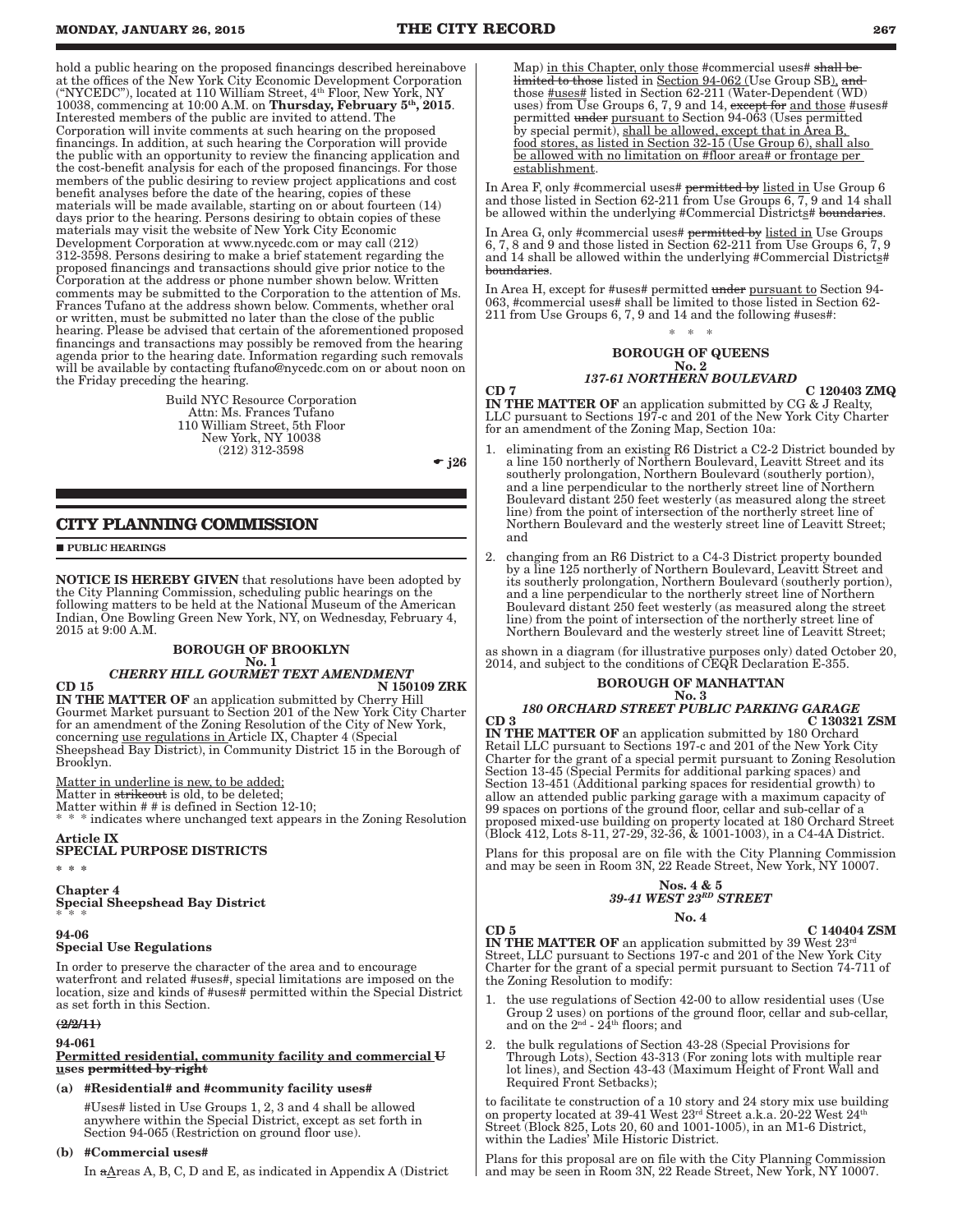No. 5

 $CD 5$   $C 140405 ZSM$ IN THE MATTER OF an application submitted by 39 West  $23<sup>rd</sup>$ Street, LLC pursuant to Sections 197-c and 201 of the New York City Charter for the grant of a special permit pursuant to Sections 13-45 (Special Permits for additional parking spaces) and 13-451 (Additional parking spaces for residential growth) of the Zoning Resolution to allow an automated accessory parking facility with a maximum capacity of 50 spaces on portions of the ground floor and sub-cellar of a proposed mixed-use building on property located at 39-41 West 23rd Street a.k.a. 20-22 West 24th Street (Block 825, Lots 20, 60 and 1001- 1005), in an M1-6 District.

Plans for this proposal are on file with the City Planning Commission and may be seen in Room 3N, 22 Reade Street, New York, NY 10007.

## Nos. 6 & 7 *VANDERBILT CORRIDOR*

No. 6

CD 5 C 140440 MMM

IN THE MATTER OF an application, submitted by The New York City Department of City Planning, pursuant to Sections 197-c and 199 of the New York City Charter, and Section 5-430 et seq. of the New York City Administrative Code for an amendment to the City Map involving:

- the elimination, discontinuance and closing of Vanderbilt Avenue between East 42nd Street and East 43rd Street;
- the establishment of Public Place above a lower limiting plane; and
- the adjustment of grades necessitated thereby;

including authorization for any acquisition or disposition of real property related thereto, in accordance with Map No. 30244 dated October 17, 2014 and signed by the Borough President.

No. 7

 $\rm CD\ 5, 6$  N  $\rm 150127\ ZRM$ IN THE MATTER OF an application submitted by the Department of City Planning pursuant to Section 201 of the New York City Charter, for an amendment of the Zoning Resolution of the City of New York, concerning Article VIII, Chapter 1 (Special Midtown District), Borough of Manhattan, Community Districts 5 and 6.

Matter in underline is new, to be added; Matter in strikeout is to be deleted; Matter with # # is defined in Section 12-10; indicates where unchanged text appears in the Zoning Resolution

#### Article VIII - Special Purpose Districts Chapter 1 Special Midtown District

## Table of Contents - Special Midtown District

GENERAL PURPOSES ..................................................................... 81-00

| $* * * *$                                                 |  |
|-----------------------------------------------------------|--|
| SPECIAL REGULATIONS FOR THE GRAND CENTRAL                 |  |
|                                                           |  |
|                                                           |  |
|                                                           |  |
| Transfer of Development Rights from Landmark Sites 81-63  |  |
| Special Permit for Grand Central Public Realm Improvement |  |
|                                                           |  |

## \* \* \* 81-00

## GENERAL PURPOSES

The "Special Midtown District" established in this Resolution is designed to promote and protect public health, safety and general welfare. These general goals include, among others, the following specific purposes:

\* \* \*

(m) to preserve the midblock area north of the Museum of Modern Art for its special contribution to the historic continuity,

function and ambience of Midtown;

- (n) to protect and strengthen the economic vitality and competitiveness of the Grand Central Subdistrict by facilitating the development of exceptional and sustainable buildings within the Vanderbilt Corridor and enabling improvements to the pedestrian and mass transit circulation network;
- $(o)(n)$  to protect and enhance the role of Grand Central Terminal as a major transportation hub within the City, to expand and enhance the pedestrian and mass transit circulation network connecting Grand Central Terminal to surrounding development, to minimize pedestrian congestion and to protect the surrounding area's special character;
- $(p)(\theta)$  to expand the retail, entertainment and commercial character of the area around Pennsylvania Station and to enhance its role as a major transportation hub in the city;
- $(q)(p)$  to provide freedom of architectural design within limits established to assure adequate access of light and air to the street, and thus to encourage more attractive and economic building forms without the need for special development permissions or "negotiated zoning"; and

 $(r)(q)$  to promote the most desirable use of land and building development in accordance with the District Plan for Midtown and thus conserve the value of land and buildings and thereby protect the City's tax revenues.

## \* \* \* 81-03

## District Plan

The regulations of this Chapter are designed to implement the #Special Midtown District# Plan.

The District Plan partly consists of includes the following four maps:

| Map 1 | Special Midtown District and Subdistricts                                                                   |
|-------|-------------------------------------------------------------------------------------------------------------|
| Map 2 | Retail and Street Wall Continuity                                                                           |
| Map 3 | Subway Station and Rail Mass Transit Facility<br><b>Improvement Areas</b>                                   |
| Map 4 | Special Provisions within the Vanderbilt Corridor in<br>the Grand Central Subdistrict Network of Pedestrian |

The maps are located in Appendix A of this Chapter and are hereby incorporated and made a part of this Resolution. They are incorporated for the purpose of specifying locations where special regulations and requirements set forth in the text of this Chapter apply.

## 81-20

## BULK REGULATIONS 81-21

Floor Area Ratio Regulations

\* \* \* 81-211

\* \* \*

## Maximum floor area ratio for non-residential or mixed buildings

- (a) For #non-residential buildings# or #mixed buildings#, the basic maximum #floor area ratios# of the underlying districts shall apply as set forth in this Section.
- (b) In the #Special Midtown District#, the basic maximum #floor area ratio# on any #zoning lot# may be increased by bonuses or other #floor area# allowances only in accordance with the provisions of this Chapter, and the maximum #floor area ratio# with such additional #floor area# allowances shall in no event exceed the amount set forth for each underlying district in the following table:

## MAXIMUM FLOOR AREA ALLOWANCES FOR SPECIFIED FEATURES AND MAXIMUM FLOOR AREA RATIOS BY DISTRICTS

#### Means for Achieving Permitted FAR Levels on a #Zoning Lot# Maximum #Floor Area Ratio# (FAR)

|    |                   | Outside the Grand Central Subdistrict | Grand Central<br>Subdistrict |                                             |         |                            |                         |                  |
|----|-------------------|---------------------------------------|------------------------------|---------------------------------------------|---------|----------------------------|-------------------------|------------------|
|    |                   | C5P                                   | C6-4 C6-<br>$5\,$ M1-6       | $C_{5-2.5}C_{6-}$<br>4.5 C6-5.5<br>$C6-6.5$ | $C6-7T$ | $C5-3$<br>$C6-6$<br>$C6-7$ | C <sub>5</sub> -<br>2.5 | $C5-3$<br>$C6-6$ |
| Α. | Basic Maximum FAR |                                       |                              |                                             |         |                            |                         |                  |
|    |                   | 8.0                                   | 10.0                         | 12.0                                        | 14.0    | $15.0\,$                   | $12.0\,$                | $15.0\,$         |

B. Maximum As-of-Right #Floor Area# Allowances: (District-wide Incentives), #Public plaza# (Section 81-23)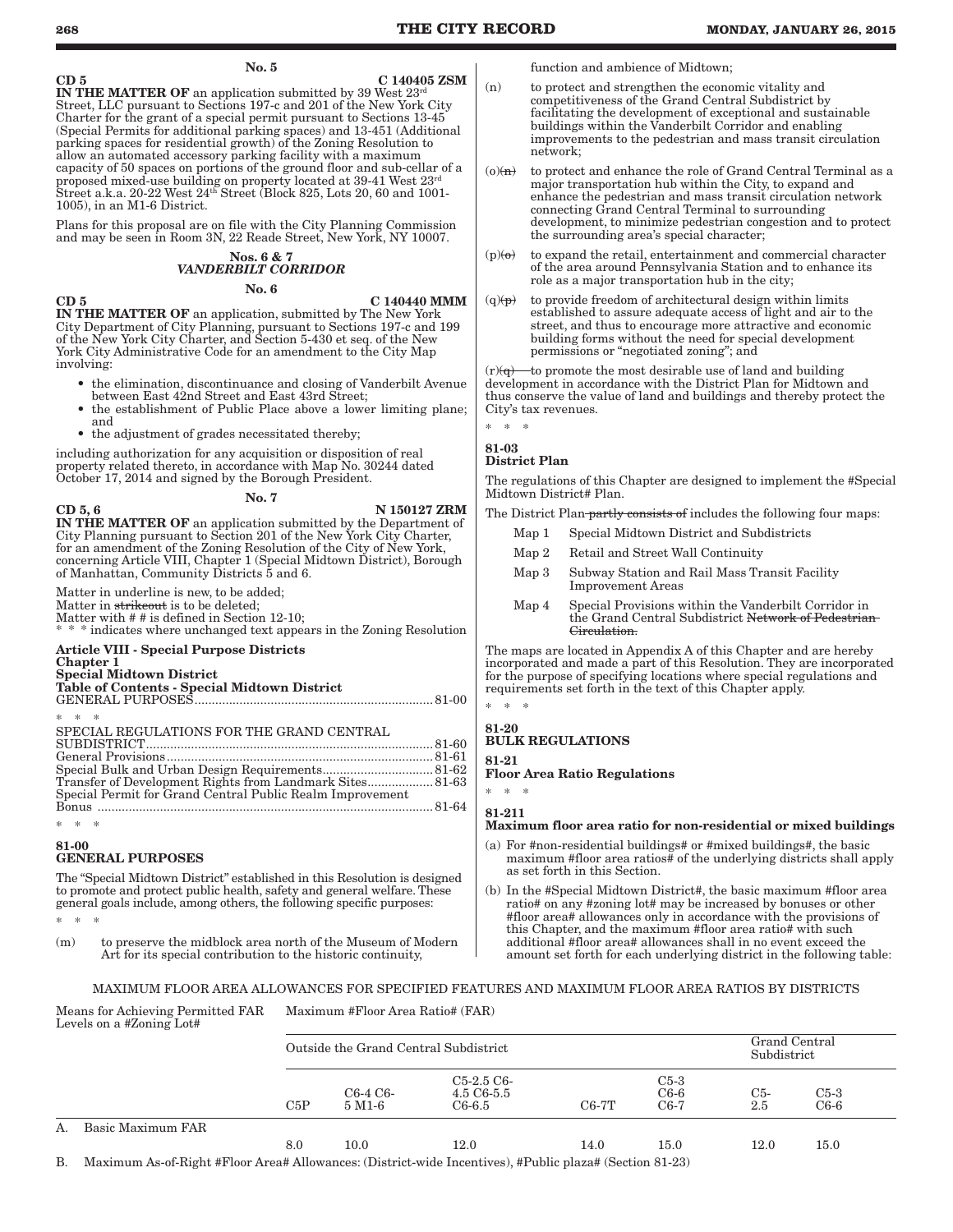|    |                                                                                                                                             |                     | $1.0^{1,2}$                                                    | $1.0^{1,3}$      |                                                                   |          | $1.0^{2}$                                                                                                                                        |      |                       |
|----|---------------------------------------------------------------------------------------------------------------------------------------------|---------------------|----------------------------------------------------------------|------------------|-------------------------------------------------------------------|----------|--------------------------------------------------------------------------------------------------------------------------------------------------|------|-----------------------|
| C. | Maximum Total FAR with As-of-Right Incentives                                                                                               | 8.0                 | $11.0^{1,2,8}$                                                 | $13.0^{\rm 1,3}$ |                                                                   | 14.0     | 16.0                                                                                                                                             | 12.0 |                       |
| D. | Maximum Special Permit #Floor Area# Allowances: (District-wide Incentives), Subway station improvement (Section 74-634)                     |                     |                                                                |                  |                                                                   |          |                                                                                                                                                  |      | 15.0                  |
|    |                                                                                                                                             |                     | $2.0^{1,7}$                                                    | $2.4^{1}$        |                                                                   |          | 3.0                                                                                                                                              | 2.4  | 3.0                   |
| Е. | Maximum Total FAR with District-wide and As-of-Right Incentives                                                                             |                     |                                                                |                  |                                                                   |          |                                                                                                                                                  |      |                       |
|    |                                                                                                                                             | 8.0                 | 12.0                                                           | 14.4             |                                                                   | 14.0     | 18.0                                                                                                                                             | 14.4 | 18.0                  |
| F. | Maximum Special Permit #Floor Area# Allowances in Penn Center Subdistrict: Mass Transit Facility Improvement (Section 74-634)               |                     |                                                                |                  |                                                                   |          |                                                                                                                                                  |      |                       |
|    |                                                                                                                                             |                     | 2.0                                                            |                  |                                                                   |          | 3.0                                                                                                                                              |      |                       |
| G. | Maximum Total FAR with As-of-Right, District-wide and Penn Center Subdistrict Incentives:                                                   |                     |                                                                |                  |                                                                   |          |                                                                                                                                                  |      |                       |
|    |                                                                                                                                             |                     | 12.0                                                           |                  |                                                                   |          | 18.0                                                                                                                                             |      |                       |
| Н. | Maximum As-of-Right #Floor Area# Allowances in Theater Subdistrict:                                                                         |                     |                                                                |                  |                                                                   |          |                                                                                                                                                  |      |                       |
|    | Development rights (FAR) of a "granting site" (Section 81-744)                                                                              |                     |                                                                |                  |                                                                   |          |                                                                                                                                                  |      |                       |
|    |                                                                                                                                             |                     | 10.0                                                           | 12.0             |                                                                   | 14.0     | 15.0                                                                                                                                             |      |                       |
|    | Maximum amount of transferable development rights (FAR) from "granting sites" that may be utilized on a "receiving site" (Section 81-744(a) |                     |                                                                |                  |                                                                   |          |                                                                                                                                                  |      |                       |
|    |                                                                                                                                             |                     | 2.0                                                            | 2.4              |                                                                   | 2.8      | 3.0                                                                                                                                              |      |                       |
|    | Inclusionary Housing (Sections 23-90 and 81-22)                                                                                             |                     |                                                                |                  |                                                                   |          |                                                                                                                                                  |      |                       |
|    |                                                                                                                                             |                     | 2.04                                                           |                  |                                                                   |          |                                                                                                                                                  |      |                       |
| Ι. | Maximum Total FAR with As-of-Right #Floor Area# Allowances in Theater Subdistrict                                                           |                     |                                                                |                  |                                                                   |          |                                                                                                                                                  |      |                       |
|    |                                                                                                                                             |                     | 12.0                                                           | 14.4             |                                                                   | 16.8     | 18.0                                                                                                                                             | ---  |                       |
| J. | Maximum #Floor Area# Allowances by Authorization in Eighth Avenue Corridor (Section 81-744(b)                                               |                     |                                                                |                  |                                                                   |          |                                                                                                                                                  |      |                       |
|    |                                                                                                                                             |                     | 2.4                                                            |                  |                                                                   |          | ---                                                                                                                                              |      |                       |
| Κ. | Maximum Total FAR with As-of-Right and Theater Subdistrict Authorizations                                                                   |                     | 14.4                                                           | 14.4             |                                                                   | 16.8     |                                                                                                                                                  |      |                       |
|    | Maximum Special Permit #Floor Area# Allowances in Theater Subdistrict:                                                                      |                     |                                                                |                  |                                                                   |          | 18.0                                                                                                                                             |      |                       |
| L. | Rehabilitation of "listed theaters" (Section 81-745)                                                                                        |                     |                                                                |                  |                                                                   |          |                                                                                                                                                  |      |                       |
|    |                                                                                                                                             |                     | 4.4                                                            | 2.4              |                                                                   | 2.8      | 3.0                                                                                                                                              |      |                       |
| Μ. | Maximum Total FAR with Theater Subdistrict, District-wide and As-of-Right Incentives                                                        |                     |                                                                |                  |                                                                   |          |                                                                                                                                                  |      |                       |
|    |                                                                                                                                             | 8.0                 | 14.4                                                           | 14.4             |                                                                   | 16.8     | 18.0                                                                                                                                             |      |                       |
| N. | Maximum FAR of Lots Involving Landmarks:                                                                                                    |                     |                                                                |                  |                                                                   |          |                                                                                                                                                  |      |                       |
|    | Maximum FAR of a lot containing non-bonusable landmark (Section 74-711 or as-of-right)                                                      |                     |                                                                |                  |                                                                   |          |                                                                                                                                                  |      |                       |
|    |                                                                                                                                             | 8.0                 | 10.0                                                           | 12.0             |                                                                   | 14.0     | 15.0                                                                                                                                             | 12.0 | 15.0                  |
|    | Development rights (FAR) of a landmark lot for transfer purposes (Section 74-79)                                                            |                     |                                                                |                  |                                                                   |          |                                                                                                                                                  |      |                       |
|    |                                                                                                                                             | 8.0                 | 10.0                                                           | $13.0^{5}$       |                                                                   | 14.0     | 16.0                                                                                                                                             | 12.0 | 15.0                  |
|    | Maximum amount of transferable development rights (FAR) from landmark #zoning lot# that may be utilized on:                                 |                     |                                                                |                  |                                                                   |          |                                                                                                                                                  |      |                       |
|    | an "adjacent lot" (Section 74-79)<br>(a)                                                                                                    |                     |                                                                |                  |                                                                   |          |                                                                                                                                                  |      |                       |
|    |                                                                                                                                             | 1.6                 | 2.0                                                            | 2.4              |                                                                   | No Limit | No Limit                                                                                                                                         | 2.4  | No Limit              |
|    | a "receiving lot" (Section 81-634)<br>(b)                                                                                                   |                     |                                                                |                  |                                                                   |          |                                                                                                                                                  |      |                       |
|    |                                                                                                                                             |                     | ---                                                            |                  |                                                                   |          |                                                                                                                                                  | 1.0  | 1.0                   |
|    | a "receiving lot" (Section 81-635)<br>(c)                                                                                                   |                     |                                                                |                  |                                                                   |          |                                                                                                                                                  |      |                       |
|    |                                                                                                                                             |                     |                                                                |                  |                                                                   |          |                                                                                                                                                  | 9.6  | 6.6                   |
|    | (d) a "receiving lot" located within the Vanderbilt Corridor (Section 81-635)                                                               |                     |                                                                |                  |                                                                   |          |                                                                                                                                                  |      |                       |
|    |                                                                                                                                             |                     |                                                                |                  |                                                                   |          |                                                                                                                                                  |      | 15.0                  |
| O. | Maximum #Floor Area# Allowances by Special Permit for Grand Central Public Realm Improvement Bonus (Section 81-64)                          |                     |                                                                |                  |                                                                   |          |                                                                                                                                                  |      |                       |
|    |                                                                                                                                             |                     |                                                                |                  |                                                                   |          |                                                                                                                                                  |      | 15.0                  |
|    | O.P. Maximum Total FAR of a Lot with Transferred Development Rights from Landmark #Zoning Lot#, Theater Subdistrict Incentives, District-   |                     |                                                                |                  |                                                                   |          |                                                                                                                                                  |      |                       |
|    | wide Incentives and As-of-Right Incentives                                                                                                  |                     |                                                                |                  |                                                                   |          |                                                                                                                                                  |      |                       |
|    |                                                                                                                                             | 9.6                 | 14.4                                                           | 14.4             |                                                                   | No Limit | No Limit                                                                                                                                         | 21.6 | No <sup>6</sup> Limit |
|    |                                                                                                                                             |                     |                                                                |                  |                                                                   |          |                                                                                                                                                  |      |                       |
|    |                                                                                                                                             |                     |                                                                |                  | $\ast$<br>一米                                                      |          |                                                                                                                                                  |      |                       |
|    | <sup>1</sup> Not available for #zoning lots# located wholly within Theater                                                                  |                     |                                                                |                  | 81-213                                                            |          |                                                                                                                                                  |      |                       |
|    | Subdistrict Core<br><sup>2</sup> Not available within the Eighth Avenue Corridor                                                            |                     |                                                                |                  |                                                                   |          | Special provisions for transfer of development rights from listed                                                                                |      |                       |
|    | <sup>3</sup> Not available within 100 feet of a #wide street# in C5-2.5 Districts                                                           |                     |                                                                |                  |                                                                   |          | theaters within the Special Clinton District                                                                                                     |      |                       |
|    |                                                                                                                                             |                     |                                                                |                  | $\approx$<br>$\gg$<br>*                                           |          |                                                                                                                                                  |      |                       |
|    | <sup>4</sup> Applicable only within that portion of the Theater Subdistrict also<br>located within the #Special Clinton District#           |                     | 81-214                                                         |                  |                                                                   |          |                                                                                                                                                  |      |                       |
|    | <sup>5</sup> 12.0 in portion of C6-5.5 District within the Theater Subdistrict Core                                                         | Central Subdistrict | Special provisions within the Vanderbilt Corridor in the Grand |                  |                                                                   |          |                                                                                                                                                  |      |                       |
|    | <sup>6</sup> Limited to 21.6 FAR on a "receiving lot" pursuant to Section 81-                                                               |                     |                                                                |                  |                                                                   |          | For #developments# or #enlargements# on #zoning lots# located within                                                                             |      |                       |
|    | 635 in the Grand Central Subdistrict, and limited to 30.0 FAR on                                                                            |                     |                                                                |                  |                                                                   |          | the Vanderbilt Corridor, as shown on Map 4 (Special Provisions within                                                                            |      |                       |
|    | a #zoning lot# located within the Vanderbilt Corridor, pursuant to<br>Sections 81-635 or 81-64 in the Grand Central Subdistrict             |                     |                                                                |                  |                                                                   |          | the Vanderbilt Corridor in the Grand Central Subdistrict) of Appendix<br>A of this Chapter, additional #floor area# may be permitted by the City |      |                       |
|    | <sup>7</sup> Not available on west side of Eighth Avenue within the Eighth                                                                  |                     |                                                                |                  |                                                                   |          | Planning Commission pursuant to Section 81-635 (Transfer of                                                                                      |      |                       |
|    | Avenue Corridor                                                                                                                             |                     |                                                                |                  |                                                                   |          | development rights by special permit) or Section 81-64 (Special Permit<br>for Grand Central Public Realm Improvement Bonus), or any              |      |                       |
|    | <sup>8</sup> 12.0 for #zoning lots# with full #block# frontage on Seventh Avenue                                                            |                     |                                                                |                  | combination thereof, up to the maximum permitted #floor area# set |          |                                                                                                                                                  |      |                       |

forth in Row N or Row O of the Table in Section 81-211 (Maximum floor area ratio for non-residential or mixed buildings), respectively. In

| <sup>8</sup> 12.0 for #zoning lots# with full #block# frontage on Seventh Avenue |
|----------------------------------------------------------------------------------|
| and frontage on West 34 <sup>th</sup> Street, pursuant to Section 81-542         |
| (Retention of floor area bonus for plazas or other public amenities)             |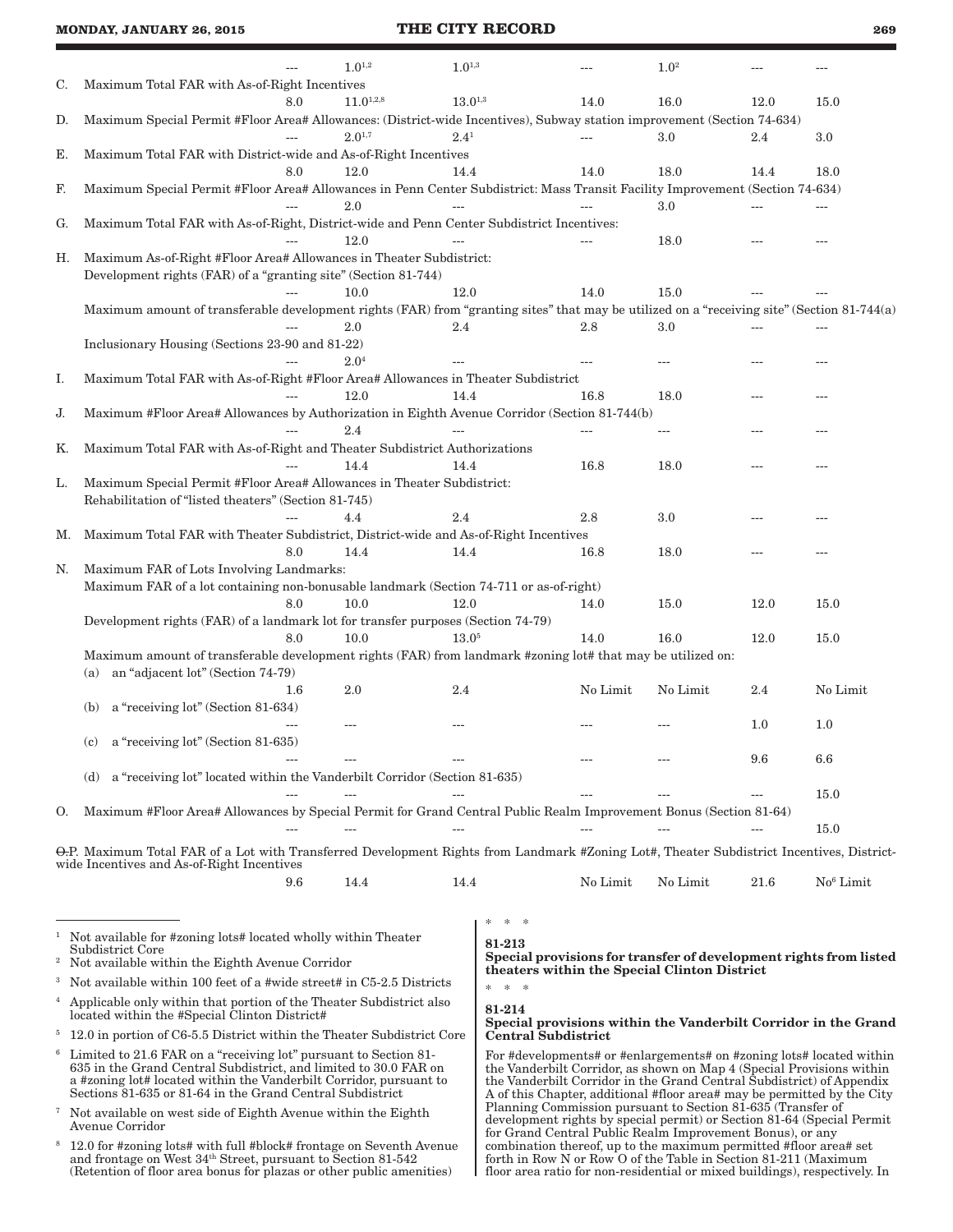no event shall the total #floor area ratio# of the #zoning lot# resulting from such proposed #development# or #enlargement# exceed 30.0.

## \* \* \* 81-254

## Special permit for height and setback modifications

In the #Special Midtown District#, the City Planning Commission may modify the special height and setback regulations set forth in this Chapter only in accordance with the following provisions:

| Section 74-711 | (Landmark preservation in all districts) as<br>modified by the provisions of Sections 81-266 or<br>81-277 (Special permit for height and setback)<br>modifications)                                                                                                                                                                                                                                                                                                                                                                                                     |
|----------------|-------------------------------------------------------------------------------------------------------------------------------------------------------------------------------------------------------------------------------------------------------------------------------------------------------------------------------------------------------------------------------------------------------------------------------------------------------------------------------------------------------------------------------------------------------------------------|
| Section 74-79  | (Transfer of Development Rights from Landmark)<br>Sites) where development rights are transferred<br>from a landmark site to an adjacent lot in a C5-<br>3, C6-6 or C6-7 District, as modified by Section<br>81-212, and the total #floor area# on the adjacent<br>lot resulting from such transfer exceeds the basic<br>maximum #floor area ratio# by more than 20<br>percent. In such cases, the granting of a special<br>permit by the Commission for height and setback<br>modifications shall be in accordance with the<br>provisions of Sections 81-266 or 81-277 |
| Section 81-066 | (Special permit modifications of Section 81-254,<br>Section 81-40 and certain Sections of Article VII,<br>Chapter 7)                                                                                                                                                                                                                                                                                                                                                                                                                                                    |
| Section 81-635 | (Transfer of development rights by special)<br>permit).                                                                                                                                                                                                                                                                                                                                                                                                                                                                                                                 |
| Section 81-64  | (Special Permit for Grand Central Public Realm)<br>Improvement Bonus).                                                                                                                                                                                                                                                                                                                                                                                                                                                                                                  |

 $\ast$ 

#### 81-60

## SPECIAL REGULATIONS FOR THE GRAND CENTRAL SUBDISTRICT

81-61

## General Provisions

In order to preserve and protect the character of the Grand Central Subdistrict, as well as to expand and enhance the Subdistrict's extensive pedestrian and mass transit circulation network, and to facilitate the development of exceptional and sustainable buildings within the Vanderbilt Corridor, special regulations are set forth in Section 81-60 (SPECIAL REGULATIONS FOR THE GRAND CENTRAL SUBDISTRICT), inclusive, governing urban design and streetscape relationships, the transfer of development rights from landmarks, and the improvement of the surface and subsurface pedestrian circulation and mass transit circulation network.

The regulations of Sections 81-60 (SPECIAL REGULATIONS FOR THE GRAND CENTRAL SUBDISTRICT) are applicable only in the Grand Central Subdistrict, the boundaries of which are shown on Map 1 (Special Midtown District and Subdistricts) in Appendix A. These regulations supplement or modify the provisions of this Chapter applying generally to the #Special Midtown District#, of which this Subdistrict is a part.

As stated set forth in Section 81-212 (Special provisions for transfer of development rights from landmark sites), transfer of development rights from landmark sites may be allowed pursuant to Section 81-63 (Transfer of Development Rights from Landmark Sites).

The provisions of Section 81-23 (Floor Area Bonus for Public Plazas) are inapplicable to any #zoning lot#, any portion of which is located within the Grand Central Subdistrict.

Where the #lot line# of a #zoning lot# coincides with the boundary of the public place located at the southerly prolongation of Vanderbilt Avenue between East 42nd Street and East 43rd Street, such #lot line# shall be considered to be a #street line# for the purposes of applying the #use#, #bulk# and urban design regulations of this Chapter.

\* \* \*

## 81-611

\* \* \*

## Special Use Provisions

Within the Vanderbilt Corridor, as shown in Map 4 (Special Provisions within the Vanderbilt Corridor in the Grand Central Subdistrict) in Appendix A of this Chapter, the #development# or #enlargement# of a #building# containing a #transient hotel#, as listed in Use Group 5, or the #conversion# or change of #use# within an existing #building# to a #transient hotel#, shall only be allowed by special permit of the City Planning Commission, pursuant to Section 81-65 (Special permit for transient hotels).

#### 81-625

## Pedestrian circulation space requirements

Any #development# or #enlargement# within the Grand Central Subdistrict shall be subject to the provisions of Sections 81-45 (Pedestrian Circulation Space), 81-46 (Off-Street Relocation or Renovation of a Subway Stair) and 81-48 (Off-Street Improvement of Access to Rail Mass Transit Facility), except that:

- (a) no arcade shall be allowed within the Subdistrict; and
- (b) within the Subdistrict, a sidewalk widening may be provided only for a #building# occupying an Avenue frontage, provided that such sidewalk widening extends for the length of the full #block# front; and
- (c) within the Subdistrict, for #developments# or #enlargements# on #zoning lots# located within the Vanderbilt Corridor, as shown on Map 4 (Special Provisions within the Vanderbilt Corridor in the Grand Central Subdistrict) of Appendix A of this Chapter, up to a maximum of 3,000 square feet of on-site improvements to the public realm provided in accordance with a special permit pursuant to Section 81-635 (Transfer of development rights by special permit) or Section 81-64 (Grand Central Public Realm Improvement Bonus) may be applied toward the pedestrian circulation space requirement.

#### 81-626

## Retail continuity requirements

For #developments# or #enlargements# on #zoning lots# located within the Vanderbilt Corridor, as shown on Map 4 (Special Provisions within the Vanderbilt Corridor in the Grand Central Subdistrict) of Appendix A of this Chapter, where a #building# fronts upon a designated retail #street#, as shown on Map 2 (Retail and Street Wall Continuity), any portion of such #building's# ground floor level frontage along such designated retail #street# allocated to above or below-grade public realm improvements provided in accordance with a special permit pursuant to Section 81-635 (Transfer of development rights by special permit) or Section 81-64 (Special Permit for Grand Central Public Realm Improvement Bonus) shall be excluded from the retail continuity requirements of Section 81-42 (Retail Continuity along Designated Streets).

## 81-63

## Transfer of Development Rights from Landmark Sites

## \* \* \* 81-635

## Transfer of development rights by special permit

Within the portion of the Subdistrict bounded by East 41st Street, East 48th Street, Lexington and Madison Avenues (the Grand Central Subdistrict Core Area as shown on Map 1 in Appendix A), the City Planning Commission may permit the transfer of development rights from a "granting lot" to a "receiving lot", and, in conjunction with such transfer, the Commission may permit modifications to #bulk# regulations, mandatory plan elements, and provisions regarding #zoning lots# divided by district boundaries, as set forth in paragraph (a) of this Section, provided that the Commission determines that the #development# or #enlargement# complies with the conditions of paragraph (b), the findings of paragraph (c), and the additional requirements of paragraph (d) of this Section.

- (a) The Commission may permit:
	- $(a)(1)$  a transfer of development rights from a "granting lot" to a "receiving lot" provided that:
		- (i) for #zoning lots# located within the Vanderbilt Corridor, as shown in Map 4 (Special Provisions within the Vanderbilt Corridor in the Grand Central Subdistrict) in Appendix A of this Chapter, the resultant #floor area ratio# on the "receiving lot" does not exceed 30.0; and
		- (ii) for #zoning lots# outside the Vanderbilt Corridor, the resultant #floor area ratio# on the "receiving lot" does not exceed 21.6;
	- (b)(2) modifications of the provisions of Sections 77-02 (Zoning Lots Not Existing Prior to Effective Date or Amendment of Resolution), 77-21 (General Provisions), 77-22 (Floor Area Ratio) and 77-25 (Density Requirements) for any #zoning lot#, whether or not it existed on December 15, 1961, or any applicable subsequent amendment thereto, #floor area#, #dwelling units# or #rooming units# permitted by the district regulations which allow a greater #floor area ratio# may be located within a district that allows a lesser #floor area ratio#;
	- $(e)(3)$  the modification of #bulk# regulations except #floor area ratio# and height and setback regulations; however, in the case of an #enlargement# to an existing #building# utilizing the transfer of development rights from a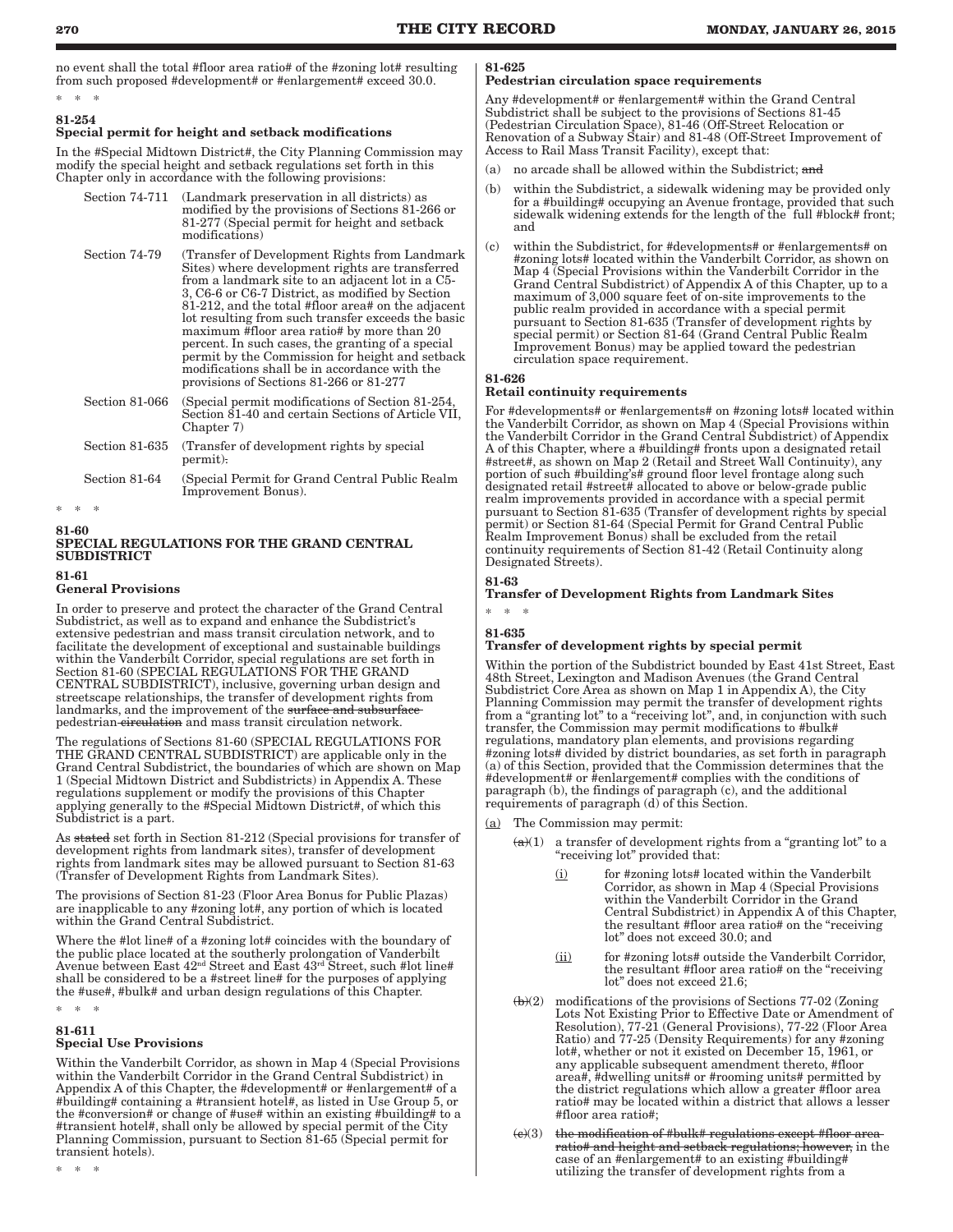designated landmark, the Commission may modify the provisions of Sections 81-621 (Special street wall requirements), 81-622 (Special height and setback requirements), 81-623 (Building lobby entrance requirements), 81-624 (Curb cut restrictions and loading berth requirements), 81-625 (Pedestrian circulation space requirements), and Sections 81-25 (General Provisions Relating to Height and Setback of Buildings), 81-26 (Height and Setback Regulations-Daylight Compensation) and 81-27 (Alternate Height and Setback Regulations-Daylight Evaluation) in order to accommodate existing structures and conditions; and

- $(d)(4)$  notwithstanding the provisions of paragraph  $(e)$  of this Section, for #zoning lots# of more than 40,000 square feet of #lot area# that occupy an entire #block#, modifications of #bulk# regulations, except #floor area ratio# regulations.; and
- $(5)$  for #zoning lots# located within the Vanderbilt Corridor, as shown on Map 4, modifications, whether singly or in any combination, to:
	- (i) the #street wall# regulations of Sections 81-43 (Street Wall Continuity Along Designated Streets), or 81-621 (Special street wall requirements), inclusive;
	- (ii) the height and setback regulations of Sections 81-26 (Height and Setback Regulations – Daylight Compensation), inclusive, 81-27 (Alternative Height and Setback Regulations – Daylight Evaluation), inclusive, or 81-622 (Special height and setback requirements); or
	- (iii) the mandatory district plan elements of Sections 81-42 (Retail Continuity along Designated Streets), 81-44 (Curb Cut Restrictions), 81-45 (Pedestrian Circulation Space), 81-46 (Off-Street Relocation or Renovation of a Subway Stair), 81-47 (Major Building Entrances), 81-48 (Off-Street Improvement of Access to Rail Mass Transit Facility), 81-623 (Building lobby entrance requirements), 81-624 (Curb cut restrictions and loading requirements), 81-625 (Pedestrian circulation space requirements) or 37-50 (REQUIREMENTS FOR PEDESTRIAN CIRCULATION SPACE), inclusive, except that no modifications to the required amount of pedestrian circulation space set forth in Section 37- 51 (Amount of Pedestrian Circulation Space) shall be permitted.
- (b) Conditions

[INSERT CONDITIONS FROM BELOW]

(c) Findings

In order to grant a A special permit for the transfer of development rights to a "receiving lot", the Commission shall find that shall be subject to the following findings:

- $(1)$  that a program for the continuing maintenance of the landmark has been established;
- $(2)$  for any proposed improvement required pursuant to this Section:
	- (i) that the improvement to the above or below-grade surface and subsurface pedestrian or mass transit circulation network provided by the #development# or #enlargement# increases public accessibility to and from Grand Central Terminal, pursuant to the following requirements:;
	- (ii) that the streetscape, the site design and the location of #building# entrances contribute to the overall improvement of pedestrian circulation within the Subdistrict and minimize congestion on surrounding #streets#,; and
	- (iii) that a program is established to identify solutions to problems relating to vehicular and pedestrian circulation problems and the pedestrian environment within the Subdistrict;
- $(3)$  where appropriate, for #developments# or #enlargements# on #zoning lots# located within the Vanderbilt Corridor, as shown on Map 4, the design of the #development# or #enlargement# include provisions for public amenities including, but not limited to, publicly accessible open spaces, and subsurface pedestrian passageways leading to subway or rail mass transit facilities;
- (4) for #developments# or #enlargements# with a proposed

#floor area ratio# in excess of 21.6 on #zoning lots# located within the Vanderbilt Corridor, as shown on Map 4, the #building# has met the ground floor level, #building# design and sustainable design measures set forth in the applicable conditions and findings of Section 81-641 (Additional floor area for the provision of public realm improvements);

- (5) where the modification of #bulk# regulations is proposed:
	- (i) (ii) that the any proposed modification of #bulk# regulations, regulations governing #zoning lots# divided by district boundaries or the permitted transfer of #floor area# will not unduly increase the #bulk# of any #development# or #enlargement# on the "receiving lot," density of population or intensity of #use# on any #block# to the detriment of the occupants of #buildings# on the #block# or the surrounding area;
	- (ii) $(\overrightarrow{iii})$  that, for #enlargements# to existing #buildings#, the any proposed modifications of height and setback requirements and the requirements of Section 81-62 are necessary because of the inherent constraints or conditions of the existing #building#, that the modifications are limited to the minimum needed, and that the proposal for modifications of height and setback requirements demonstrates to the satisfaction of the Commission that an integrated design is not feasible for the proposed #enlargement# which accommodates the transfer of development rights due to the conditions imposed by the existing #building# or configuration of the site; and
	- (iii)  $(iv)$  that, for #developments# or #enlargements# on #zoning lots# of more than 40,000 square feet of #lot area# that occupy an entire #block#, any proposed modifications of #bulk# regulations are necessary because of inherent site constraints and that the modifications are limited to the minimum  $need$ : or
- $(6)$  for #developments# or #enlargements# on #zoning lots# located within the Vanderbilt Corridor, as shown on Map 4, any proposed modifications meet the applicable application requirements and findings set forth in Section 81-642 (Permitted modifications in conjunction with additional floor area).

The Commission may prescribe appropriate conditions and safeguards to minimize adverse effects on the character of the surrounding area.

#### [MOVE UP THE FOLLOWING TWO PARAGRAPHS TO NEW PARAGRAPH (b) Conditions]

For #developments# or #enlargements# on #zoning lots# located outside of the Vanderbilt Corridor, the following shall apply. As a condition for granting a special permit pursuant to this Section, the design of the #development# or #enlargement# shall include a major improvement of the above or below-grade, surface and/or subsurfa pedestrian or mass transit circulation network in the Subdistrict (as shown on Map 4 in Appendix A of this Chapter). The improvement shall increase the general accessibility and security of the network, reduce points of pedestrian congestion and improve the general network environment through connections into planned expansions of the network. The improvement may include, but is not limited to, widening, straightening or expansion of the existing pedestrian network, reconfiguration of circulation routes to provide more direct pedestrian connections between the #development# or #enlargement# and Grand Central Terminal, and provision for direct daylight access, retail in new and existing passages, and improvements to air quality, lighting, finishes and signage.

The special permit application to the Commission shall include information and justification sufficient to provide the Commission with a basis for evaluating the benefits to the general public from the proposed improvement. As part of the special permit application, the applicant shall submit schematic or concept plans of the proposed improvement to the Department of City Planning, as well as evidence of such submission to the Metropolitan Transportation Authority (MTA) and any other entities that retain control and responsibility for the area of the proposed improvement. Prior to ULURP certification of the special permit application, the MTA and any other entities that retain control and responsibility for the area of the proposed improvement shall each provide a letter to the Commission containing a conceptual approval of the improvement including a statement of any considerations regarding the construction and operation of the improvement.

#### (d) Additional requirements

Prior to the grant of a special permit, the applicant shall obtain approvals of plans from the MTA and any other entities that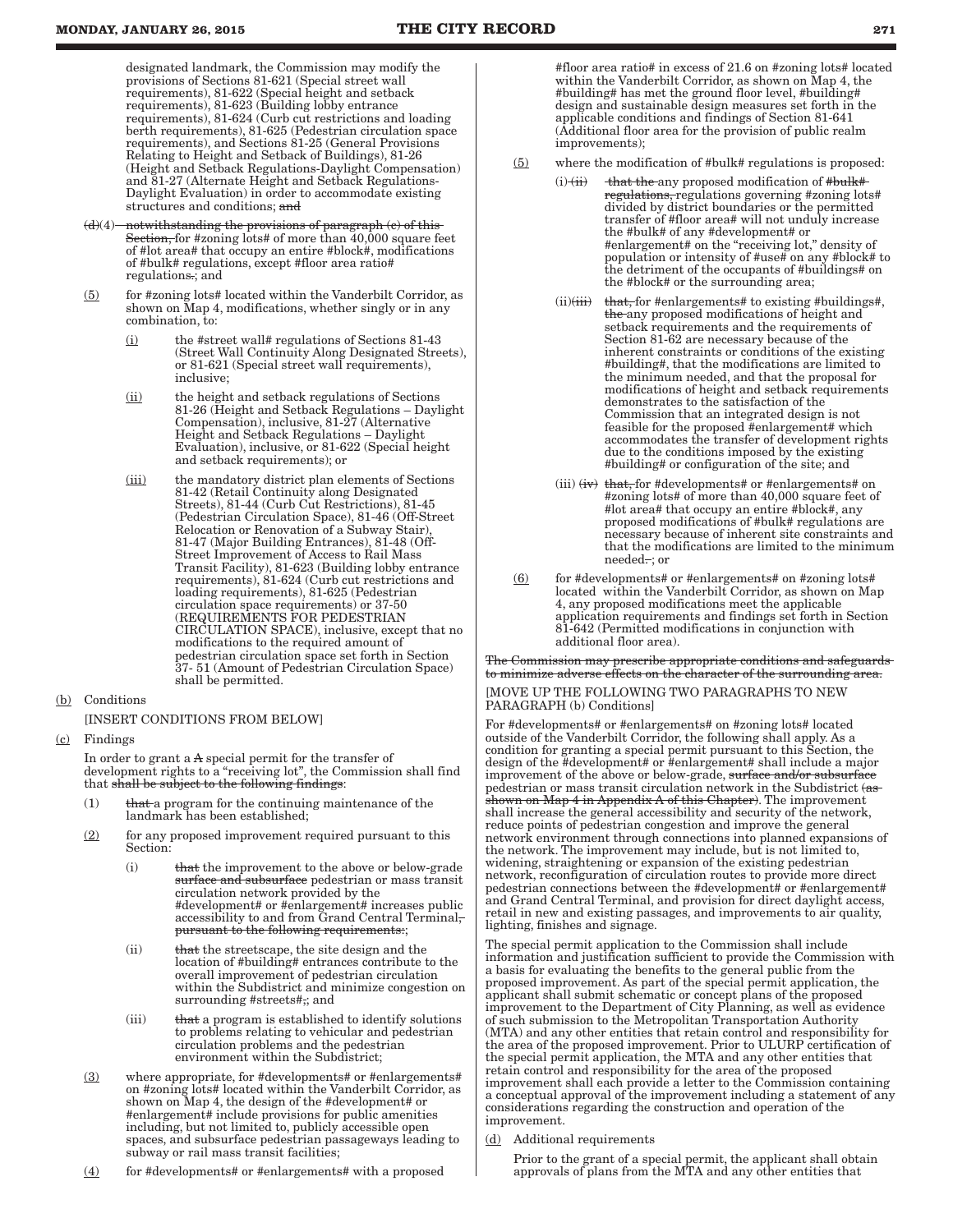retain control and responsibility for the area of the proposed improvement, and, if appropriate, the applicant shall sign a legally enforceable instrument running with the land, setting forth the obligations of the owner and developer, their successors and assigns, to construct and maintain the improvement and shall establish a construction schedule, a program for maintenance and a schedule of hours of public operation and shall provide a performance bond for completion of the improvement.

The written declaration of restrictions and any instrument creating an easement on privately owned property shall be recorded against such private property in the Office of the Register of the City of New York (County of New York) and a certified copy of the instrument shall be submitted to the City Planning Commission.

No temporary certification of occupancy for any #floor area# of the #development# or #enlargement# on a "receiving lot" shall be granted by the Department of Buildings until all required improvements have been substantially completed as determined by the Chairperson of the City Planning Commission and the area is usable by the public. Prior to the issuance of a permanent certificate of occupancy for the #development# or #enlargement#, all improvements shall be 100 percent complete in accordance with the approved plans and such completion shall have been certified by letter from the Metropolitan Transportation Authority.

The Commission may prescribe appropriate conditions and safeguards to minimize adverse effects on the character of the surrounding area.

#### 81-64 Special Permit for Grand Central Public Realm Improvement Bonus

In order to facilitate the development of exceptional and sustainable #buildings# within the Vanderbilt Corridor as well as improvements to the pedestrian and mass transit circulation network in the vicinity of Grand Central Terminal, for #developments# and #enlargements# on #zoning lots# located within the Vanderbilt Corridor, as shown in Map 4 (Special Provisions within the Vanderbilt Corridor in the Grand Central Subdistrict) in Appendix A of this Chapter, the City Planning Commission may permit:

- (a) additional #floor area# for the provision of on-site or off-site, above or below-grade improvements to the pedestrian or mass transit circulation network in the Grand Central Subdistrict, in accordance with the provisions of Section 81-641 (Additional floor area for the provision of public realm improvements); and
- $(b)$  in conjunction with additional #floor area# granted pursuant to Section 81-641, the Commission may allow modifications to #street wall# regulations, height and setback regulations, and mandatory district plan elements, provided such modifications are in accordance with the provisions of Section 81-642 (Permitted modifications in conjunction with additional floor area).

## 81-641

#### Additional floor area for the provision of public realm improvements

For #developments# and #enlargements# on #zoning lots# located within the Vanderbilt Corridor, as shown in Map 4 (Special Provisions within the Vanderbilt Corridor in the Grand Central Subdistrict) in Appendix A of this Chapter, the City Planning Commission may allow by special permit #floor area# in excess of the basic maximum #floor area ratio# established in Row A of the Table in Section 81-211 (Maximum floor area ratio for non-residential or mixed buildings), up to the maximum #floor area# set forth in Row O of such Table, in accordance with the provisions of this Section.

All applications for a special permit for additional #floor area# pursuant to this Section shall include on-site or off-site, above or below-grade improvements to the pedestrian or mass transit circulation network in the Grand Central Subdistrict, or a combination thereof. In addition, requirements pertaining to the ground floor level, #building# design, and sustainable design measures are set forth in this Section in order to ensure that any #development# or #enlargement# receiving additional #floor area# constitutes an exceptional addition to the #Special Midtown District#.

In order for the City Planning Commission to approve a special permit application for additional #floor area#, the Commission shall determine that such #development# or #enlargement# complies with the conditions and application requirements of paragraph (a), the findings of paragraph (b), and the additional requirements of paragraph (c) of this Section.

(a) Conditions and application Requirements

All applications for a special permit for additional #floor area# pursuant to this Section shall include the following:

(1) Above or below-grade improvements to the pedestrian or mass transit circulation network

> In order to ensure that the proposed #development# or #enlargement# contributes to the improvement of the pedestrian and mass transit circulation in the Grand Central Subdistrict, especially in the vicinity of Grand

Central Terminal, any #development# or #enlargement# proposed under the provisions of this Section shall include above or below-grade public realm improvements.

Where a #development# or #enlargement# proposes the inclusion of above-grade public realm improvements to generate additional #floor area#, such improvements may consist of on-site or off-site improvements to the pedestrian circulation network, or a combination thereof.

> On-site, above-grade public realm improvements shall consist of open or enclosed publicly-accessible spaces, of ample size, provided for public use and enjoyment. Such publicly-accessible spaces shall include amenities characteristic of #public plazas# or public atriums, as applicable, and include amenities for the comfort and convenience of the public.

Off-site, above-grade public realm improvements shall consist of major improvements to the public right-of-way that support pedestrian circulation in the areas surrounding Grand Central Terminal. Where the area of such improvements is to be established into a pedestrian plaza, such improvements shall be characteristic of best practices in plaza design, as set forth by the Department of Transportation. Where the area of such improvements is along a #street# accommodating both vehicular and pedestrian access, such improvements shall be characteristic of current best practices in #street# design, as set forth by the Department of Transportation, and include improvements to the right-of way such as: pedestrian amenities; or streetscape, sidewalk, crosswalk, and median enhancements.

(ii) Where a #development# or #enlargement# proposes the inclusion of below-grade public realm improvements to generate additional #floor area#, such improvements shall consist of on-site or off-site enhancements to the below-grade pedestrian and mass transit circulation network. Such improvements shall be characteristic of current best practice in mass-transit network design, and shall include improvements such as: on-site or off-site widening, straightening, expanding or otherwise enhancing the existing below-grade pedestrian circulation network; additional vertical circulation; reconfiguring circulation routes to provide more direct pedestrian connections to subway or rail mass transit facilities; or providing daylight access, retail #uses#, or enhancements to noise abatement, air quality, lighting, finishes or rider orientation in new or existing passageways.

> Applications shall contain site plans and other materials of sufficient scope and detail to enable the Commission to: evaluate the benefits to the City; determine the appropriate amount of bonus #floor area# to grant; and determine whether the applicable findings set forth in paragraph (b) of this Section have been met.

> Where the Metropolitan Transportation Authority (MTA) or any other City or State agency has control of the area of a proposed improvement, the applicant shall submit concept plans for the proposed improvement to such agency and the Commission. At the time of certification of the application, any such agency with control of the area of the proposed improvement shall provide a letter to the Commission containing a conceptual approval of the improvement which may include a statement of any considerations regarding the construction and operation of the improvement.

## (2) Ground floor level

In order to ensure that the proposed #development# or #enlargement# contributes to the improvement of the pedestrian circulation network in the Grand Central Subdistrict, especially in the vicinity of Grand Central Terminal, any #development# or #enlargement# proposed under the provisions of this Section shall provide enhancements to the ground floor level of the #building#, including, but not limited to, sidewalk widenings, streetscape amenities or enhancements to required pedestrian circulation spaces.

Where a #development# or #enlargement# includes #street#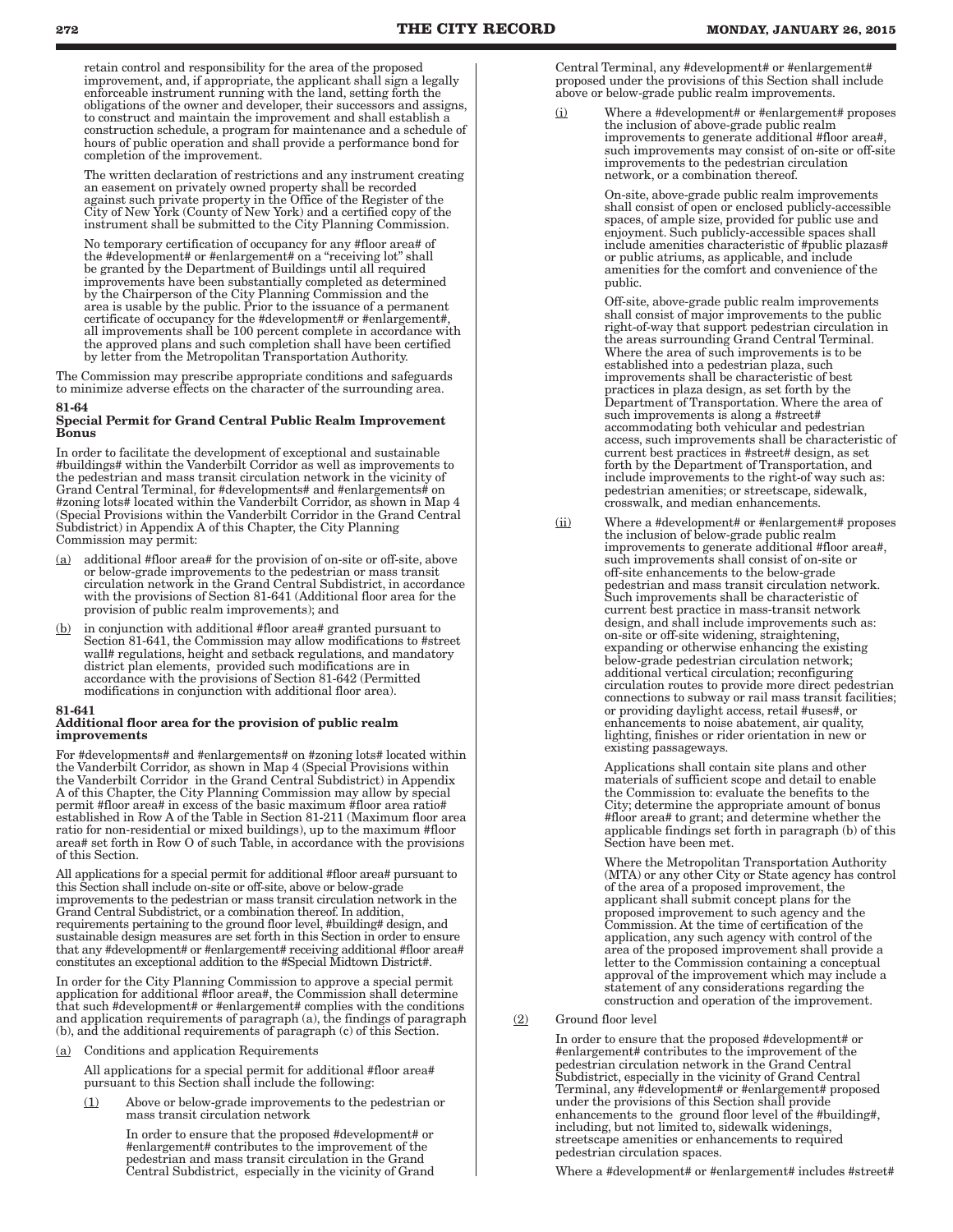frontage along Madison Avenue or a #narrow street# between East 43rd Street and East 47th Street, sidewalk widenings shall be provided as follows:

- (i) where a #development# or #enlargement# is on a #zoning lot# which occupies the entire #block# frontage along Madison Avenue, a sidewalk widening shall be provided along Madison Avenue, to the extent necessary, so that a minimum sidewalk width of 20 feet is achieved, including portions within and beyond the #zoning lot#. However, no sidewalk widening need exceed 10 feet, as measured perpendicular to the #street line#;
- (ii) where a #development# or #enlargement# is on a #zoning lot# which does not occupy the entire #block# frontage along Madison Avenue, a sidewalk widening shall be provided along Madison Avenue where all existing #buildings# on the #block# frontage have provided such a widening. Such required widening shall match the amount of widened sidewalk provided on adjacent #zoning lots#, provided that no sidewalk widening need exceed 10 feet, as measured perpendicular to the #street line#; or
- (iii) where a #development# or #enlargement# with frontage on a #narrow street# between East 43rd Street and East  $47<sup>th</sup>$  Street is on a #zoning lot# with a #lot width# of 100 feet or more, as measured along the #narrow street line#, a sidewalk widening shall be provided along such #narrow street#, to the extent necessary, so that a minimum sidewalk width of 15 feet is achieved, including portions within and beyond the #zoning lot#. However, no sidewalk widening need exceed 10 feet, as measured perpendicular to the #street line#.

Applications shall contain a ground floor level site plan, and other supporting documents of sufficient scope and detail to enable the Commission to determine: the type of proposed #uses# on the ground floor level; the location of proposed #building# entrances; the size and location of proposed circulation spaces; the manner in which such spaces will connect to the overall pedestrian circulation network and the above or below-grade public realm improvements required pursuant to this Section; and any other details necessary for the Commission to determine whether the applicable findings set forth in paragraph (b) of this Section have been met.

 $(3)$  #Building# design

In order to ensure the proposed #development# or #enlargement# contributes to its immediate surroundings, with particular emphasis on Grand Central Terminal, any #development# or #enlargement# proposed under the provisions of this Section shall demonstrate particular attention to the #building# design, including, but not limited to, the proposed #building's uses#, massing, articulation, and relationship to #buildings# in close proximity and in the Midtown Manhattan skyline.

Applications shall contain materials of sufficient scope and detail to enable the Commission to determine: the proposed #uses# within the #building#, as well as the proposed #building bulk# and architectural design of the #building#, with materials sufficient to enable the Commission to evaluate the proposed #building# in the context of adjacent #buildings# and the Midtown Manhattan skyline. Such materials shall include: a description of the proposed #uses# within the #building#; measured elevation drawings, axonometric views, and perspective views showing such proposed #building# within the Midtown Manhattan skyline; and any other materials necessary for the Commission to determine whether the applicable findings set forth in paragraph (b) of this Section have been met.

(4) Sustainable design measures

In order to foster the development of sustainable #buildings# in the Grand Central Subdistrict, any #development# or #enlargement# proposed under the provisions of this Section shall include sustainable design measures, including but not limited to improvements to the #building's# energy performance; enhanced water efficiency; utilization of sustainable or locally sourced materials; and attention to indoor environmental air quality.

Applications shall contain materials of sufficient scope and detail to enable the Commission to determine whether the applicable findings in paragraph (b) of this Section

have been met. In addition, any application shall include materials demonstrating the #building's# sustainable design measures, including its anticipated energy performance, and the degree to which the such #building's# performance exceeds either the 2011 New York City Energy Conservation Code (NYCECC) or the Building Performance Rating method of the applicable version and edition of American Society of Heating, Refrigerating and Air Conditioning Engineers, Inc., Standard 90.1 (ASHRAE 90.1), as referenced within the NYCECC.

#### (b) Findings

The Commission shall find that:

- (1) for above-grade improvements to the pedestrian circulation network that are located:
	- (i) on-site, the proposed improvements will, to the extent practicable: consist of a prominent space of generous proportions and quality design that is inviting to the public; provide suitable amenities for the occupants; front upon a #street# or a pedestrian circulation space in close proximity to and within view of an adjoining sidewalk; provide or be surrounded by retail #uses#; be surrounded by transparent materials; provide connections to pedestrian circulation spaces in the immediate vicinity; and be designed in a manner that combines the separate elements within such space into a cohesive and harmonious site plan, resulting in a high-quality public space; or
	- (ii) off-site, the proposed improvements to the public right-of-way, to the extent practicable, will create: street and sidewalk design that support smooth circulation with comfortable places for walking and resting; opportunities for planting and improvements to pedestrian safety; and a better overall user experience of the above-grade pedestrian circulation network that supports the Grand Central Subdistrict as a high-density business district. Where the area of such improvement is to be established into a pedestrian plaza that will undergo a public design and review process through the Department of Transportation subsequent to the approval of this special permit, the Commission may waive this finding;
- $(2)$  for below-grade improvements to the pedestrian or mass transit circulation network, the proposed improvements, whether singly or in any combination, will provide:
	- (i) significant and generous connections from the above-grade pedestrian circulation network and surrounding #streets# to the below-grade pedestrian circulation network;
	- (ii) major improvements to public accessibility in the below-grade pedestrian circulation network between and within subway stations and other rail mass transit facilities in and around Grand Central Terminal through the provision of new connections, or the addition to or reconfigurations of existing connections; or
	- (iii) significant enhancements to the environment of subway stations and other rail mass transit facilities including daylight access, noise abatement, air quality improvement, lighting, finishes, way-finding or rider orientation, where practicable.
- (3) the design of the ground floor level of the #building#:
	- (i) contributes to a lively streetscape through a combination of retail #uses# that enliven the pedestrian experience, ample amounts of transparency and pedestrian connections that facilitate fluid movement between the #building# and adjoining public spaces. Such design shall demonstrate consideration for the location of pedestrian circulation space, #building# entrances, and the types of #uses# fronting upon the #street# or adjoining public spaces;
	- (ii) will substantially improve the accessibility of the overall pedestrian circulation network, reduce points of pedestrian congestion and, where applicable, establish more direct and generous connections to Grand Central Terminal; and
	- (iii) will be well-integrated with on-site, above or below-grade improvements required by this Section, where applicable and practicable;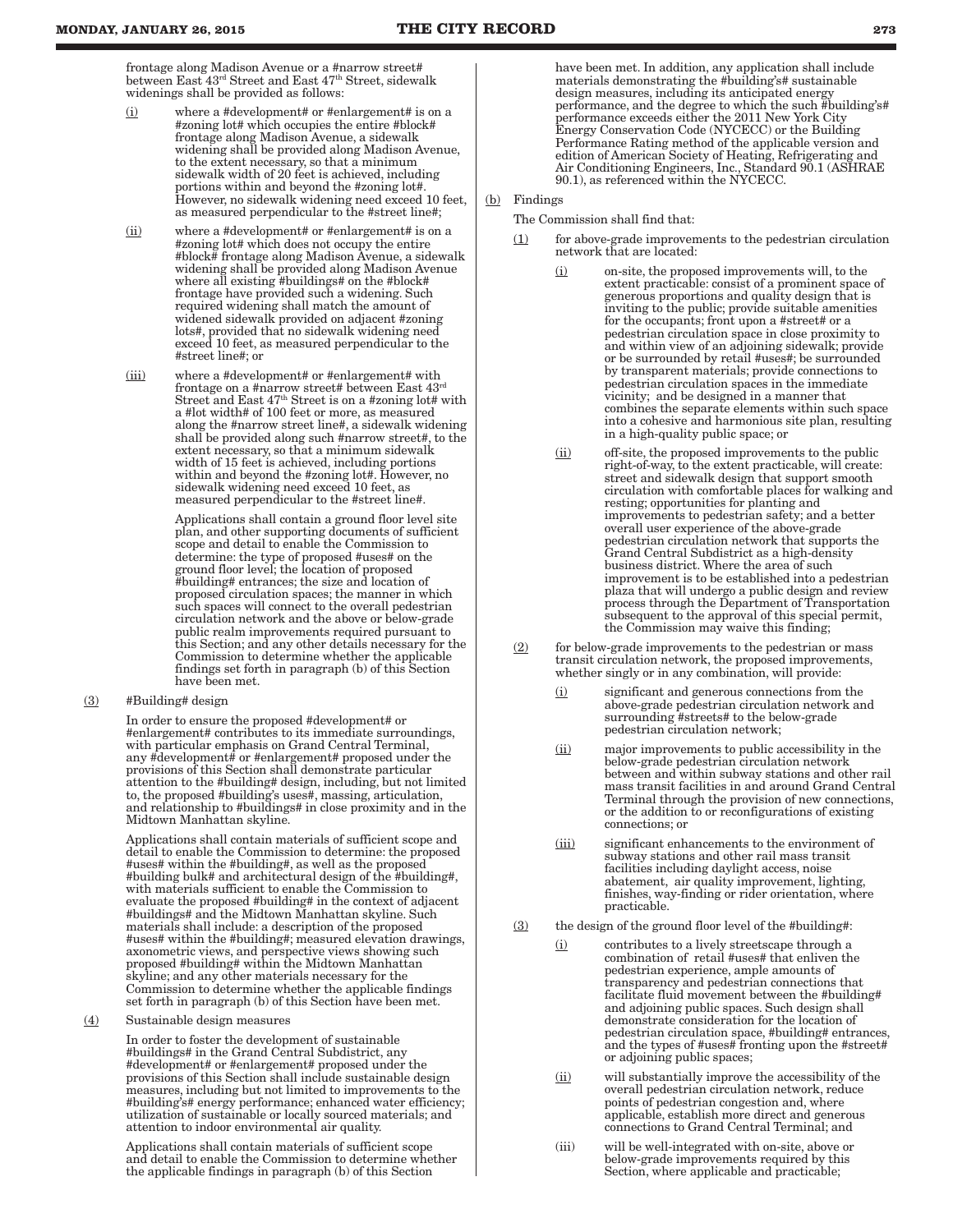(4) the design of the proposed #building#:

- (i) ensures light and air to the surrounding #streets# and public spaces through the use of setbacks, recesses and other forms of articulation, and the tower top produces a distinctive addition to the Midtown Manhattan skyline which is wellintegrated with the remainder of the #building#;
- (ii) demonstrates an integrated and well-designed façade, taking into account factors such as #street wall# articulation and amounts of fenestration, which create a prominent and distinctive #building# which complements the character of the surrounding area, especially Grand Central Terminal; and
- (iii) involves a program that includes an intensity and mix of #uses# that are harmonious with the type of #uses# in the surrounding area;
- (5) the proposed #development# or #enlargement# comprehensively integrates sustainable measures into the #building# and site design that:
	- (i) are in keeping with best practices in sustainable design; and
	- (ii) will substantially reduce energy usage for the #building#, as compared to comparable #buildings#; and
- (6) in addition to the foregoing:
	- (i) the increase in #floor area# being proposed in the #development# or #enlargement# will not unduly increase the #bulk#, density of population, or intensity of #uses# to the detriment of the surrounding area;
	- (ii) the public benefit derived from the proposed above or below-grade improvements to the pedestrian or mass transit circulation network merits the amount of additional #floor area# being granted to the proposed #development# or #enlargement# pursuant to this special permit; and
	- (iii) all of the separate elements within the proposed #development# or #enlargement#, including above or below-grade improvements, the ground floor level, #building# design, and sustainable design measures, are well–integrated and will advance the applicable goals of the #Special Midtown District# described in Section 81-00 (GENERAL PURPOSES).
- (c) Additional Requirements

Prior to the grant of a special permit which includes above or belowgrade improvements to the pedestrian or mass transit circulation network, as required pursuant to this Section, and to the extent required by the Metropolitan Transportation Authority (MTA) or any other City or State agencies with control of the area where a proposed improvement is to be located, the applicant shall execute an agreement, setting forth the obligations of the owner, its successors and assigns, to: establish a process for design development and a preliminary construction schedule for the proposed improvement; construct the proposed improvement; where applicable, establish a program for maintenance; and, where applicable, establish a schedule of hours of public access for the proposed improvement. Where the MTA, or any other City or State agencies with control of the area of a proposed improvement deems necessary, such executed agreement shall set forth obligations of the applicant to provide a performance bond or other security for completion of the improvement in a form acceptable to the MTA or any other such agencies.

Where the proposed #development# or #enlargement# proposes an off-site improvement located in an area to be acquired by a City or State agency, the applicant may propose a phasing plan to sequence the construction of such off-site improvement. To determine if such phasing plan is reasonable, the Commission may consult with the City or State agency that intends to acquire the area of the proposed improvement.

Prior to obtaining a foundation or building permit from the Department of Buildings, a written declaration of restrictions, in a form acceptable to the Chairperson of the City Planning Commission, setting forth the obligations of owner to construct, and, where applicable, maintain and provide public access to public improvements provided pursuant to this Section, shall be recorded against such property in the Office of the Register of the City of New York (County of New York). Proof of recordation of the declaration of restrictions shall be submitted to the Department of City Planning, in a form acceptable to the Department.

Except where a phasing plan is approved by the City Planning Commission, no temporary certificate of occupancy shall be granted by the Department of Buildings for the portion of the #building# utilizing bonus #floor area# granted pursuant to the provisions of Section 81-64 (Special Permit for Grand Central Public Realm Improvement Bonus) until the required improvements have been substantially completed, as determined by the Chairperson of the City Planning Commission, acting in consultation with the MTA, or any other City or State agencies with control of the area where a proposed improvement is to be located, where applicable, and such improvements are usable by the public. Such portion of the #building# utilizing bonus #floor area# shall be designated by the Commission in drawings included in the declaration of restrictions filed pursuant to this paragraph (c).

No permanent certificate of occupancy shall be granted by the Department of Buildings for the portion of the #building# utilizing bonus #floor area# until all improvements have been completed in accordance with the approved plans, as determined by the Chairperson, acting in consultation with the MTA, or any other City or State agencies with control of the area where a proposed improvement is to be located, where applicable.

The Commission may prescribe appropriate conditions and safeguards to minimize adverse effects on the character of the surrounding area.

#### 81-642

#### Permitted modifications in conjunction with additional floor area

In conjunction with the grant of a special permit pursuant to Section 81- 641 (Additional floor area for the provision of public realm improvements), the City Planning Commission may permit modifications to #street walls#, height and setback regulations, and mandatory plan elements, as set forth in paragraph (a) of this Section, provided that the Commission determines that the application requirements set forth in paragraph (b) and the findings set forth in paragraph (c) of this Section are met.

- (a) The Commission may modify the following, whether singly or in any combination:
	- (1) the #street wall# regulations of Sections 81-43 (Street Wall Continuity Along Designated Streets), or 81-621 (Special street wall requirements), inclusive;
	- (2) the height and setback regulations of Sections 81-26 (Height and Setback Regulations - Daylight Compensation), inclusive, 81-27 (Alternative Height and Setback Regulations - Daylight Evaluation), inclusive, or 81-622 (Special height and setback requirements); or
	- (3) the mandatory district plan elements of Sections 81-42 (Retail Continuity along Designated Streets), 81-44 (Curb Cut Restrictions), 81-45 (Pedestrian Circulation Space), 81- 46 (Off-Street Relocation or Renovation of a Subway Stair), 81-47 (Major Building Entrances), 81-48 (Off-Street Improvement of Access to Rail Mass Transit Facility), 81- 623 (Building lobby entrance requirements), 81-624 (Curb cut restrictions and loading requirements), 81-625 (Pedestrian circulation space requirements) or 37-50 (REQUIREMENTS FOR PEDESTRIAN CIRCULATION SPACE), inclusive, except that no modifications to the required amount of pedestrian circulation space set forth in Section 37- 51 (Amount of Pedestrian Circulation Space) shall be permitted.
- (b) Application requirements

Applications for a special permit for modifications pursuant to this Section shall contain materials, of sufficient scope and detail, to enable the Commission to determine the extent of the proposed modifications. In addition, where modifications to #street wall# or height and setback regulations are proposed, any application shall contain materials, at a minimum:

- drawings, including but not limited to plan views and axonometric views, that illustrate how the proposed #building# will not comply with the #street wall# regulations of Section 81-43 (Street Wall Continuity Along Designated Streets), or as such provisions are modified pursuant to Section 81-621 (Special street wall requirements), as applicable, and that illustrate how the proposed #building# will not comply with the height and setback regulations of Sections 81-26 (Height and Setback Regulations - Daylight Compensation) or 81-27 (Alternate Height and Setback Regulations - Daylight Evaluation), or as such provisions are modified pursuant to Section 81-622 (Special height and setback requirements), as applicable;
- (ii) where applicable, formulas showing the degree to which such proposed #building# will not comply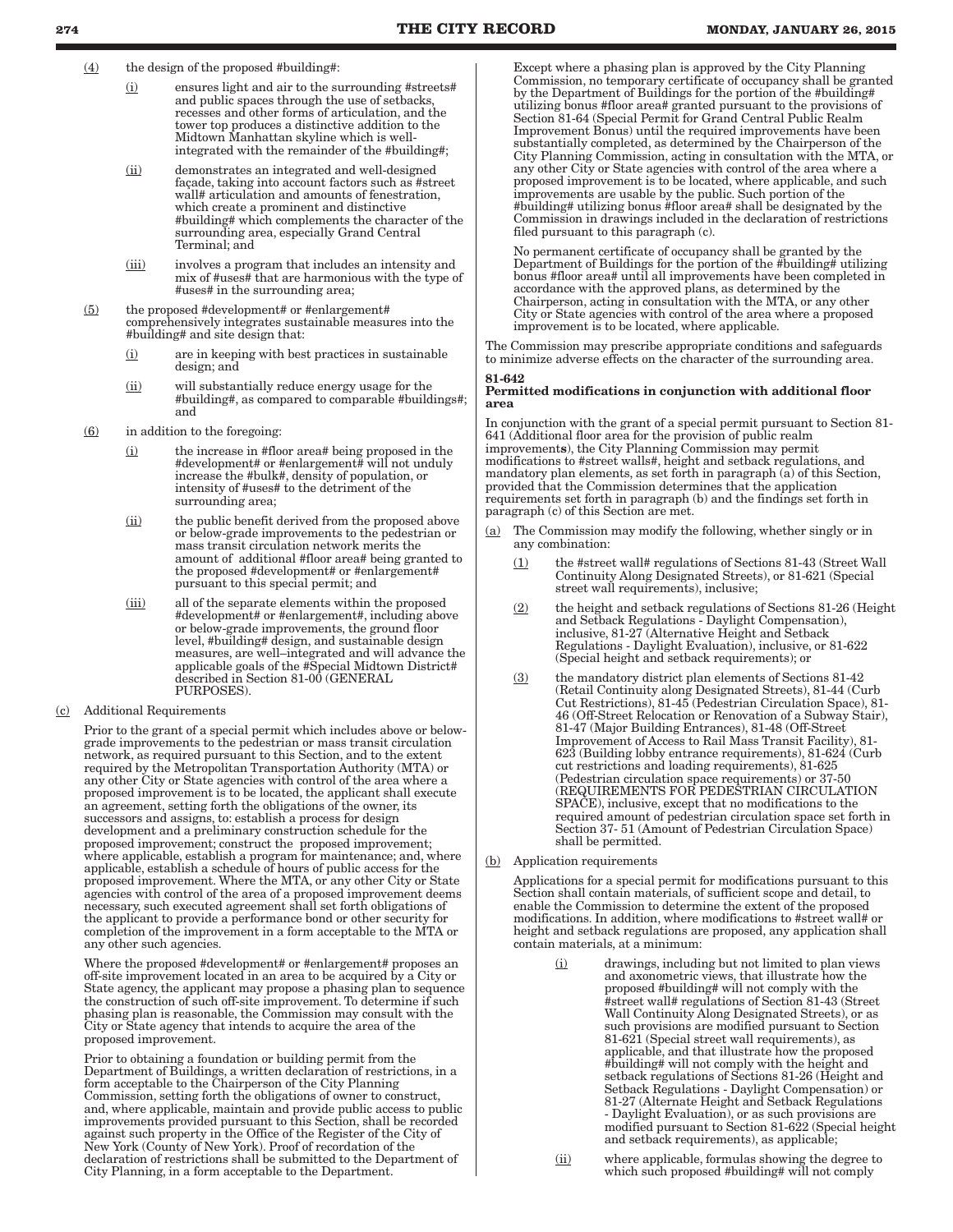with the length and height rules of Section 81-26, or as such provisions are modified pursuant to Section 81-622; and

(iii) where applicable, #daylight evaluation charts# and the resulting daylight evaluation score showing the degree to which such proposed #building# will not comply with the provisions of Section 81-27 or as such provisions are modified pursuant to Section 81-622.

## (c) Findings

The Commission shall find that such proposed modifications:

- $(1)$  to the mandatory district plan elements will result in a better site plan for the proposed #development# or #enlargement# which is harmonious with the mandatory district plan element strategy of the #Special Midtown District#, as set forth in Section 81-41 (General Provisions); and
- $(2)$  to the #street wall# or height and setback regulations will result in an improved distribution of #bulk# on the #zoning lot# which is harmonious with the height and setback goals of the #Special Midtown District# set forth in Section 81-251 (Purpose of height and setback regulations).

The Commission may prescribe appropriate conditions and safeguards to minimize adverse effects on the character of the surrounding area.

## 81-65

## Special permit for transient hotels

Within the Vanderbilt Corridor, as shown in Map 4 (Special Provisions within the Vanderbilt Corridor in the Grand Central Subdistrict) in Appendix A of this Chapter, the City Planning Commission may permit the #development# or #enlargement# of a #building# containing a #transient hotel#, as listed in Use Group 5, or may permit the #conversion# or change of #use# within an existing #building# to a #transient hotel#, provided the Commission finds that the proposed #transient hotel# will:

- (a) be appropriate to the needs of businesses in the vicinity of Grand Central Terminal; and
- (b) provide on-site amenities and services that will support the area's role as an office district. Such business-oriented amenities and services shall be proportionate to the scale of #transient hotel# being proposed, and shall include, but shall not be limited to, conference and meeting facilities, telecommunication services, and transportation services.

The Commission may prescribe additional conditions and safeguards to minimize adverse effects on the character of the surrounding area.

## Appendix A Midtown District Plan Maps

\* \* \*

\* \* \*

Map 4: Special Provisions within the Vanderbilt Corridor in the Grand Central Subdistrict Network of Pedestrian Circulation

## [DELETE EXISTING MAP, REPLACE WITH THIS]



**MIDTOWN DISTRICT PLAN** 

MAP 4 - Special Provisions within the Vanderbilt Corridor in the Grand Central Subdistrict **Boundary of special provisions pertaining to the Vanderbilt Corridor** 

## BOROUGH OF MANHATTAN Nos. 8, 9, 10, 11 & 12 *ONE VANDERBILT AVENUE*

No. 8

CDs 5 & 6<br>IN THE MATTER OF an application submitted by Green 317<br>Madison LLC and Green 110 East 42<sup>nd</sup> LLC pursuant to Sections 197-c and 201 of the New York City Charter for the grant of a special permit pursuant to Section 81-635\* of the Zoning Resolution to allow the transfer of 114,050.25 square feet of floor area (2.63 FAR) from<br>property located at 110 East  $42^{\text{nd}}$  Street (Block 1296, Lots 1001-1007)<br>that is occupied by a landmark building (Bowery Savings Bank<br>Building) to proper within the Special Midtown District (Grand Central Subdistrict).

\*Note: A zoning text amendment is proposed to modify Section 81-635 under a concurrent related application (N 150127 ZRM).

\*\*Note: Vanderbilt Avenue between 42nd Street and 43rd Street is proposed to be demapped and designated as a public place under a concurrent related application (C 140440 MMM) for a change to the city map.

Plans for this proposal are on file with the City Planning Commission and may be seen in Room 3N, 22 Reade Street, New York, NY 10007.

 $N_0$  9

CDs 5 & 6 C 150129 ZSM IN THE MATTER OF an application submitted by Green 317 Madison LLC and Green 110 East 42nd LLC pursuant to Sections 197-c and 201 of the New York City Charter for the grant of a special permit pursuant to Section 81-641\* of the Zoning Resolution to allow an increase in floor area in excess of the basic maximum floor area ratio established in Row A of the Table in Section 81-211\* (Maximum floor area ratio for non-residential or mixed buildings) up to a maximum floor area as set forth in Row O of such Table, to facilitate the<br>development of a commercial building on property bounded by 42nd Street, Madison Avenue, 43rd Street, and Vanderbilt Avenue\*\* (Block 1277, Lots 20, 27, 46, and 52), in a C5-3 District, within the Special Midtown District (Grand Central Subdistrict).

\*Note: A zoning text amendment is proposed to modify Section 81- 211 and to create a new Section 81-641 under a concurrent related application (N 150127 ZRM).

\*\*Note: Vanderbilt Avenue between 42nd Street and 43rd Street is proposed to be demapped and designated as a public place under a concurrent related application (C 140440 MMM) for a change to the city map.

Plans for this proposal are on file with the City Planning Commission and may be seen in Room 3N, 22 Reade Street, New York, NY 10007.

#### No. 10

CD 5 & 6 C 150130 ZSM IN THE MATTER OF an application submitted by Green 317 Madison LLC and Green 110 East  $42<sup>nd</sup>$  LLC pursuant to Sections 197-c and 201 of the New York City Charter for the grant of a special permit pursuant to Section 81-642\* of the Zoning Resolution to modify, in conjunction with the special permit pursuant to Section 81-641\* (Additional floor area for the provisional of public realm improvements):

- 1. the street wall requirements of Sections 81-43 (Street Wall Continuity along Designated Streets) and 81-621 (Special street wall requirements);
- 2. the height and setback requirements of Sections 81-26 (Height and Setback Regulations - Daylight Compensation), 81-27 (Alternative Height and Setback Regulations - Daylight Evaluation), and 81-622 (Special height and setback requirements); and
- 3. the mandatory district plan elements of Sections 81-42 (Retail Continuity along Designated Streets), 81-45 (Pedestrian Circulation Space) and the requirements of Section 37-50 (REQUIREMENTS FOR PEDESTRIAN CIRCULATION SPACE), 81-47 (Major Building Entrances), 81-623 (Building lobby entrance requirements), and 81-624 (Curb cut restrictions and loading requirements);

to facilitate the development of a commercial building on property bounded by 42<sup>nd</sup> Street, Madison Avenue, 43<sup>rd</sup> Street, and Vanderbilt<br>Avenue\*\* (Block 1277, Lots 20, 27, 46, and 52), in a C5-3 District, within the Special Midtown District (Grand Central Subdistrict).

\*Note: A zoning text amendment is proposed to modify Section 81-211 and to create new Sections 81-641 and 81-642 under a concurrent related application (N 150127 ZRM).

\*\*Note: Vanderbilt Avenue between 42nd Street and 43rd Street is proposed to be demapped and designated as a public place under a concurrent related application (C 140440 MMM) for a change to the city map.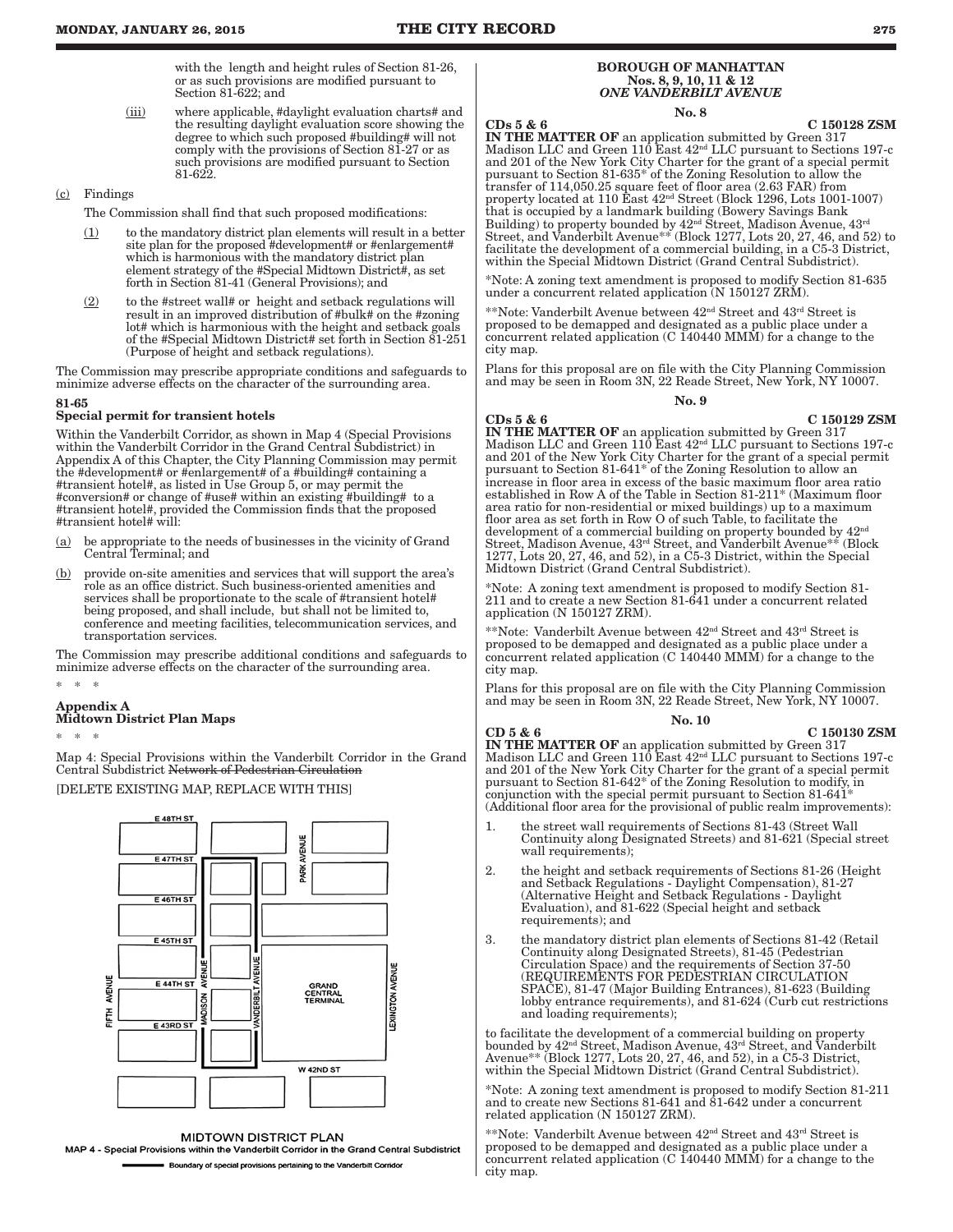Plans for this proposal are on file with the City Planning Commission and may be seen in Room 3N, 22 Reade Street, New York, NY 10007.

No. 11

 $CD 5 & 6$  C 150130(A) ZSM IN THE MATTER OF an application submitted by Green 317 Madison LLC and Green 110 East 42nd LLC pursuant to Sections 197-c and 201 of the New York City Charter and proposed for modification pursuant to Section 2-06(c)(1) of the Uniform Land Use Review Procedures for the grant of a special permit pursuant to Section 81- 642\* of the Zoning Resolution to modify, in conjunction with the special permit pursuant to Section 81-641\* (Additional floor area for the provisional of public realm improvements):

- 1. the street wall requirements of Sections 81-43 (Street Wall Continuity along Designated Streets) and 81-621 (Special street wall requirements);
- 2. the height and setback requirements of Sections 81-26 (Height and Setback Regulations – Daylight Compensation), 81-27 (Alternative Height and Setback Regulations – Daylight Evaluation), and 81-622 (Special height and setback requirements); and
- 3. the mandatory district plan elements of Sections 81-42 (Retail Continuity along Designated Streets), 81-45 (Pedestrian Circulation Space) and the requirements of Section 37-50 (REQUIREMENTS FOR PEDESTRIAN CIRCULATION SPACE), 81-47 (Major Building Entrances), 81-623 (Building lobby entrance requirements), and 81-624 (Curb cut restrictions and loading requirements);

to facilitate the development of a commercial building on property bounded by  $42^{\text{nd}}$  Street, Madison Avenue,  $43^{\text{rd}}$  Street, and Vanderbilt Avenue\*\* (Block 1277, Lots 20, 27, 46, and 52), in a C5-3 District, within the Special Midtown District (Grand Central Subdistrict).

\*Note: A zoning text amendment is proposed to modify Section 81- 211 and to create new Sections 81-641 and 81-642 under a concurrent related application (N 150127 ZRM).

\*\*Note: Vanderbilt Avenue between 42nd Street and 43rd Street is proposed to be demapped and designated as a public place under a concurrent related application (C 140440 MMM) for a change to the city map.

Plans for this proposal are on file with the City Planning Commission and may be seen in Room 3N, 22 Reade Street, New York, NY 10007.

#### NOTICE

On Wednesday, February 4, 2015, at 9:00 A.M., in the National Museum of the American Indian at the historic Alexander Hamilton U.S. Custom House located at One Bowling Green, in Lower Manhattan, a public hearing is being held by the City Planning Commission in conjunction with the above ULURP hearing to receive comments related to a Draft Environmental Impact Statement (DEIS) concerning applications by the New York City Department of City Planning (DCP) and a private applicant, Green 317 Madison LLC (317 Madison). DCP is proposing a zoning text amendment and a City Map amendment affecting five blocks along the west side of Vanderbilt Avenue between East 42nd and East 47th Streets (Vanderbilt Corridor) and the portion of Vanderbilt Avenue between East 42nd and East 43rd Streets. 317 Madison owns the portion of a block in the proposed Vanderbilt Corridor bounded by East 42nd and East 43rd Streets and Madison and Vanderbilt Avenues (One Vanderbilt site) and is applying for special permits pursuant to the proposed zoning text amendment. The special permits would allow for the transfer of development rights from a landmarked building; grant a floor area bonus in connection with certain public realm improvements; and, modify certain bulk regulations and required district plan elements. DCP is proposing the Vanderbilt Corridor text amendment in order to address the number of development sites along Vanderbilt Avenue that offer the opportunity to provide modern commercial space in the immediate vicinity of Grand Central Terminal in the near term, to create a mechanism for linking new commercial development to significant infrastructure improvements in the overall Grand Central Terminal area, and to provide greater options for the transfer of unused landmark development rights. The proposed actions would allow 317 Madison to construct an approximately 1.8 million-gross-square-foot (gsf) 30.0 FAR building containing a mix of uses including office, trading floors, retail, restaurant, transit access, a transit hall at ground level, and rooftop amenity space. Written comments on the DEIS are requested and would be received and considered by the Lead Agency until Tuesday, February 17, 2015.

This hearing is being held pursuant to the State Environmental Quality Review Act (SEQRA) and City Environmental Quality Review (CEQR), CEQR No. 14DCP188M.

YVETTE V. GRUEL, Calendar Officer City Planning Commission 22 Reade Street, Room 2E, New York, NY 10007 Telephone (212) 720-3370

j22-f4

## **CITY UNIVERSITY**

## **CENTRAL OFFICE**

#### **PUBLIC HEARINGS**

The Annual Brooklyn Borough Hearing will take place on Tuesday, February 17, 2015 at 5:00 P.M. in the Brooklyn Borough Hall Courtroom, 209 Joralemon Street, Brooklyn, NY 11201.

 $\bullet$  j26

## **CITYWIDE ADMINISTRATIVE SERVICES**

#### **PUBLIC HEARINGS**

NOTICE IS HEREBY GIVEN THAT A REAL PROPERTY ACQUISITIONS AND DISPOSITIONS PUBLIC HEARING, in accordance with Section 824 of the New York City Charter, will be held on, February 11, 2015 at 10:30 A.M., 22 Reade Street, 2nd Floor conference room, Borough of Manhattan, in the matter of a renewal and amendment of the lease for the City of New York, as Tenant, of approximately 5,646 rentable square feet of space on the 6th Floor in a building located at 1697 Broadway (Block 1025, Lot 43) in the Borough of Manhattan for Mayor's Office of Film, Theatre & Broadcasting to use as an office.

The proposed renewal and amendment of the lease shall be for the term of five (5) years from the effective date of the lease at an annual rent of \$234,309.00 for year one, then \$241,366.50 for year two, then \$248,593.38 for year three, then \$256,046.10 for year four, then \$263,724.66 for year five payable in equal monthly installments at the end of each month.

The lease may be terminated by the Tenant at the end of two (2) years, or at any time thereafter, provided the Tenant gives the Landlord one hundred and eighty (180) days prior written notice and Tenant shall pay Landlord for the unamortized portion of the Tenant Work Cost as defined in the lease.

Further information, including public inspection of the proposed lease may be obtained at One Centre Street, Room 2000 North, New York, N.Y. 10007. To schedule an inspection, please contact Chris Fleming at (212) 386-0315.

Individuals requesting Sign Language Interpreters should contact the Mayor's Office of Contract Services, Public Hearings Unit, 253 Broadway, 2nd Floor, New York, N.Y. 10007, (212) 788-7490, no later than SEVEN (7) BUSINESS DAYS PRIOR TO THE PUBLIC HEARING. TDD users should call VERIZON relay services.

 $\bullet$  j26

## **COMMUNITY BOARDS**

**PUBLIC HEARINGS** 

PUBLIC NOTICE IS HEREBY GIVEN that the following matters have been scheduled for public hearing by Community Board:

## BOROUGH OF QUEENS

COMMUNITY BOARD NO. 13 - Monday, January 26, 2015 at 7:30 P.M., Bellerose Assembly of God Church, 240-15 Hillside Avenue, Bellerose, NY BSA# 146-79-BZ

210-11 Jamaica Avenue, Queens Village, NY

For an extension of term of a variance and amendment to permit a change in use to automotive sales from previously approved automotive repair and parts installation use (UG  $16$  ) in a C2-2 (R3-2). The subject site is located on the north side of Jamaica Avenue at the northeast corner of the intersection with 210 Street. The premises are currently developed with an existing one-story building used for vehicle storage and the preparation of vehicles for sale.

BSA# 826-86-BZ 269-10 Grand Central Parkway BSA# 827-86-BZ 270-10 Grand Central Parkway BSA# 828-86-BZ 271-10 Grand Central Parkway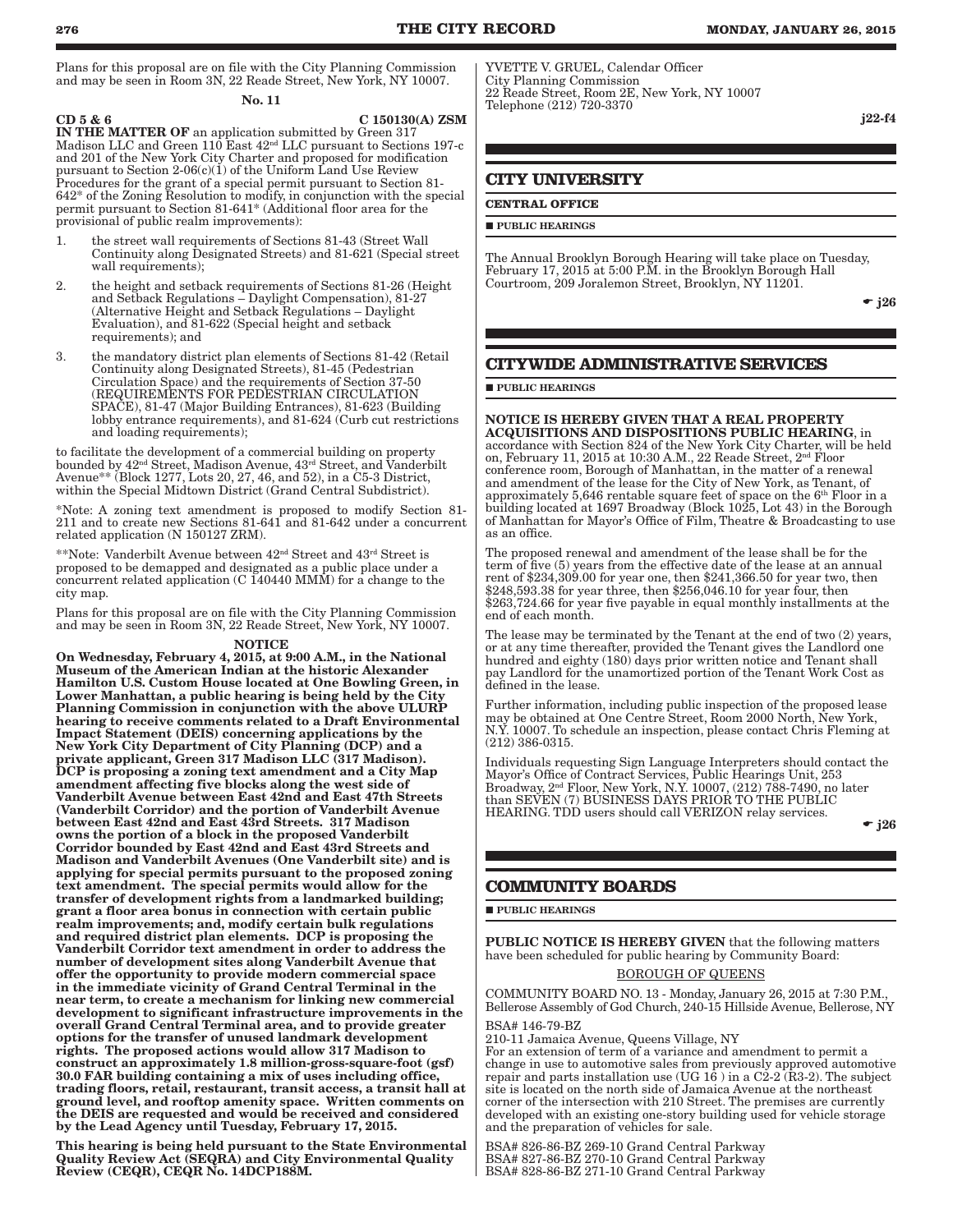The owner wishes to Waive the Rules of Practice and Procedure, to extend the time to obtain a Certificate of Occupancy; to extend the term of the Special Permit; last extended on January 26, 2010 expiring January 26, 2015, to permit not more than seventy-five (75) nonaccessory radio towers and transmitting equipment on the roof of an existing thirty-three (33) story building; and to eliminate the condition that a new certificate of occupancy be obtained.

j20-26

PUBLIC NOTICE IS HEREBY GIVEN that the following matters have been scheduled for public hearing by Community Board:

BOROUGH OF BROOKLYN

COMMUNITY BOARD NO. 16 - Tuesday, January 27, 2015 at 7:00 P.M., 444 Thomas S. Boyland Street, Brooklyn, NY

#C 150179HAK

Pacific Street Apartments

IN THE MATTER OF an application submitted by the Department of Housing Preservation and Development (HPD), UDAAP designation, project approval for the disposition of such property, to facilitate development of (3) four-story residential buildings with a total of approximately 20-units of residential housing.

j21-27

PUBLIC NOTICE IS HEREBY GIVEN that the following matters have been scheduled for public hearing by Community Board:

BOROUGH OF BROOKLYN

COMMUNITY BOARD NO. 05 - Wednesday, January 28, 2015 at 6:30 P.M., Public School 214, 2944 Pitkin Avenue, Brooklyn, NY

IN THE MATTER OF an application submitted by the Department of Housing Preservation and Development (HPD), UDAAP designation, project approval and disposition of city-owned property; to facilitate the development of a 4-story residential building with approximately 10-units of residential housing and four parking spaces.

j22-28

## **EMPLOYEES' RETIREMENT SYSTEM**

**MEETING** 

Please be advised that the next Investment Meeting of the Board of Trustees of the New York City Employees' Retirement System has been scheduled for Tuesday, January 27, 2015 at 9:30 A.M. to be held at the New York City Employees' Retirement System, 335 Adams Street, 22nd Floor Boardroom, Brooklyn, NY 11201-3751.

j20-26

## **HOUSING AUTHORITY**

**MEETING** 

The next Board Meeting of the New York City Housing Authority is scheduled for Wednesday, January 28, 2015 at 10:00 A.M. in the Board Room on the 12th Floor of 250 Broadway, New York, NY (unless otherwise noted). Copies of the Calendar are available on NYCHA's Website or can be picked up at the Office of the Corporate Secretary at 250 Broadway, 12th Floor, New York, NY, no earlier than 24 hours before the upcoming Board Meeting. Copies of the Minutes are also available on NYCHA's Website or can be picked up at the Office of the Corporate Secretary no earlier than 3:00 P.M. on the Thursday after the Board Meeting.

Any changes to the schedule will be posted here and on NYCHA's Website at http://www.nyc.gov/html/nycha/html/about/boardmeeting\_ schedule.shtml to the extent practicable at a reasonable time before the meeting.

The meeting is open to the public. Pre-registration at least 45 minutes before the scheduled Board Meeting is required by all speakers. Comments are limited to the items on the Calendar. Speaking time will be limited to three minutes. The public comment period will conclude upon all speakers being heard or at the expiration of 30 minutes allotted by law for public comment, whichever occurs first.

Any person requiring a reasonable accommodation in order to participate in the Board Meeting, should contact the Office of the Corporate Secretary at (212) 306-6088 no later than five business days before the Board Meeting. For additional information, please visit NYCHA's Website or contact (212) 306-6088.

j14-28

## **INDUSTRIAL DEVELOPMENT AGENCY**

## **PUBLIC HEARINGS**

The New York City Industrial Development Agency (the "Agency") is empowered under the New York State Industrial Development Agency Act (constituting Title 1 of Article 18-A of the General Municipal Law), and Chapter 1082 of the 1974 Laws of New York, as amended, to enter into industrial and small industry incentive program transactions and other straight-lease transactions for the benefit of qualified projects, and thereby advance the job opportunities, general prosperity and economic welfare of the people of the State of New York (the "State") and to improve their prosperity and standard of living. The Agency has been requested to participate in industrial and small industry incentive program straight-lease transactions and other straight-lease transactions for the purposes and at the addresses also identified below. As used herein, the "City" shall mean The City of New York. All dollar amounts, square footage amounts and wage information shown below are approximate numbers.

Company Name(s): A Hudson Yards Commercial Construction Project straight-lease transaction for the benefit of Brookfield Properties W 33rd Co. L.P., a Delaware limited partnership, or its affiliate. Project Description: The proposed project involves the construction of an approximately 2,000,000 gross square foot, class-A office commercial building, which will include up to 100,000 gross square feet of commercial retail space (the "Facility"). Address: The Facility will be constructed on an up to 64,000 square foot parcel of land comprising a portion of Block 729, Lot 60 on the current Tax Map for the Borough of Manhattan, located at 401 9th Avenue, New York, NY 10001. Type of Financial Assistance: The financial assistance proposed to be conferred by the Agency includes payments in lieu of City real property taxes and payments in lieu of City and State mortgage recording taxes. Total Development Cost: \$2,100,000,000. Projected Jobs: 0 existing full time equivalent jobs, projected new full time equivalent jobs to be determined, see website for more information. Hourly Wage Average and Range: To be determined; see website for more information.

Applicant Name(s): Madelaine Chocolate Novelties, Inc., a New York corporation that produces quality chocolate products for worldwide distribution and Macho, LLC, a real estate holding company (collectively, the "Applicant"). Project Description: The Applicant seeks assistance in the connection with the equipping of food manufacturing facilities located at various addresses described herein comprising in the aggregate approximately 193,000 square feet and which are located on approximately 195,000 square feet of land. Addresses: 3-33 Beach 95th Street, (Tax Block 16151, Lot 36); 96-03 Beach 96th Street, (Tax Block 16152, Lot 46); 338 Beach 97th Street, (Tax Block 16152, Lot 26); 320 Beach 97th Street, (Tax Block 16152, lot 14); 97-01 Beach Channel Drive, (Tax Block 16153, Lot 28), all in the County of Queens, City and State of New York. Type of Benefits: Payments in lieu of City real property taxes. Total Project Cost: \$8,700,000. Projected Jobs: 113 existing full time equivalent jobs, 110 new full time equivalent jobs projected. Hourly Wage Average and Range: \$17.18/hour, estimated range of \$8.75/hour to \$101.65/hour.

Company Name(s): A Hudson Yards Commercial Construction Project straight-lease transaction for the benefit of Meushar 34<sup>th</sup> Street LLC, or its affiliate real estate development company. Project Description: The proposed project involves the construction of a 1,745,680 gross square foot, class-A office building, which will include  $20,000$  gross square feet of retail space (the "Facility"). **Address:** The Facility will be constructed on a 46,634 square foot parcel of land designated as Block 706, Lot 1 on the current Tax Map for the Borough of Manhattan, located at 400  $11^{\text{th}}$  Avenue, New York, NY 10001. Type of Benefits: The financial assistance proposed to be conferred by the Agency includes payments in lieu of City real property taxes and payments in lieu of City and State mortgage recording taxes. Total Development Cost: \$1,600,000,000. Projected Jobs: To be determined; see website for more information. Hourly Wage Average and Range: To be determined; see website for more information.

For any updates to project information after the date of this notice, please visit the website of New York City Economic Development Corporation at www.nycedc.com/nycida-project-info.

Pursuant to Section 859a of the General Municipal Law of the State of New York, the Agency will hold a hearing on the proposed financings and transactions set forth above at the office of New York City Economic Development Corporation ("NYCEDC"), 110 William Street, 4th Floor, New York, NY 10038, commencing at 10:00 A.M. on Thursday, February 5<sup>th,</sup> 2015. Interested members of the public are invited to attend. The Agency will present information at such hearing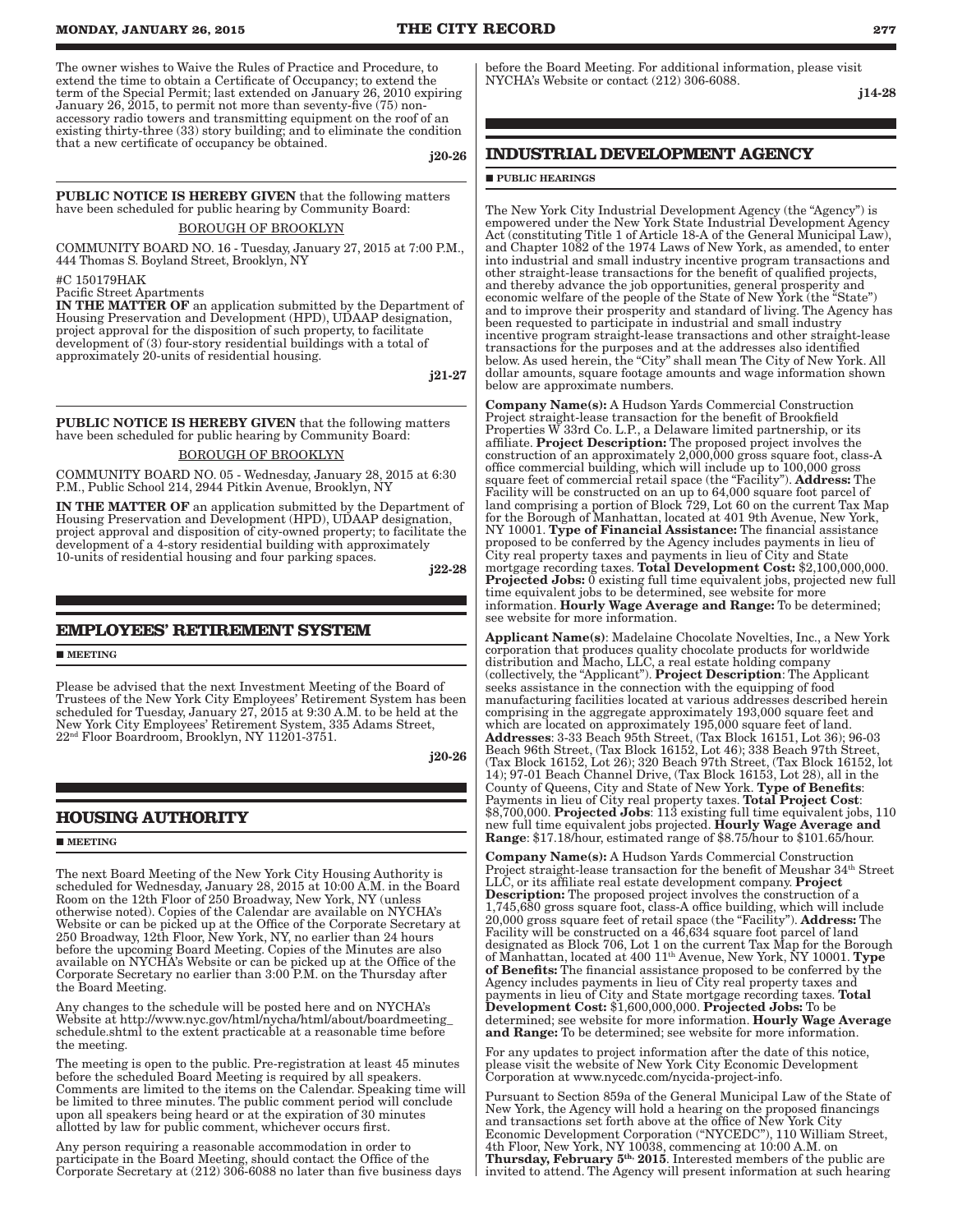on the proposed financings and transactions set forth above. Pursuant to subdivision 3 of the above-referenced Section 859a, the Agency will, in addition, provide an opportunity for the public to review at such hearing the project application and the cost-benefit analysis for each of the proposed financings and transactions. For those members of the public desiring to review project applications and cost benefit analyses before the date of the hearing, copies of these materials will be made available, starting on or about noon fourteen (14) days prior to the hearing. Persons desiring to obtain copies of these materials may visit the website of New York City Economic Development Corporation at www.nycedc.com or may call (212) 312-3598. Persons desiring to make a brief statement regarding the proposed transactions should give prior notice to the Agency at the address or phone number shown below. Written comments may be submitted to the Agency to the attention of Ms. Frances Tufano at the address shown below. Please be advised that certain of the aforementioned proposed transactions may possibly be removed from the hearing agenda prior to the hearing date. Information regarding such removals will be available by contacting ftufano@nycedc.com on or about noon on the Friday preceding the hearing.

> New York City Industrial Development Agency Attn: Ms. Frances Tufano 110 William Street, 5th Floor New York, NY 10038 (212) 312-3598

 $\div$  j26

## **LANDMARKS PRESERVATION COMMISSION**

**PUBLIC HEARINGS** 

NOTICE IS HEREBY GIVEN that pursuant to the provisions of Title 25, chapter 3 of the Administrative Code of the City of New York (Sections 25-303, 25-307, 25-308, 25-309, 25-313, 25-318, 25-320) on Tuesday, February 3, 2015 at 9:30 A.M., a public hearing will be held at 1 Centre Street, 9th Floor, Borough of Manhattan with respect to the following properties and then followed by a public meeting. The final order and estimated times for each application will be posted on the Landmarks Preservation Commission website the Friday before the hearing. Any person requiring reasonable accommodation in order to participate in the hearing or attend the meeting should contact the Landmarks Commission no later than five (5) business days before the hearing or meeting.

#### 39-90 44th Street - Sunnyside Gardens Historic District 16-6450 - Block 182, Lot 23, Zoned R4

Community District 4, Queens

## CERTIFICATE OF APPROPRIATENESS

A rowhouse designed by Clarence Stein and Henry Wright and built in 1926. Application is to legalize alterations to facade and windows without Landmarks Preservation Commission permits.

# 116 Noble Street - Greenpoint Historic District

16-3148 - Block 2569, Lot 20, Zoned R6B Community District 1, Brooklyn

CERTIFICATE OF APPROPRIATENESS

An altered frame building originally designed by C.H. Reynolds and built in 1833. Application is legalize the replacement of a stoop and areaway alterations without a Landmarks Preservation Commission permit.

111 Columbia Heights - Brooklyn Heights Historic District 16-4893 - Block 224, Lot 3, Zoned R6

Community District 2, Brooklyn CERTIFICATE OF APPROPRIATENESS

A Greek Revival style rowhouse built c. 1837-40. Application is to repaint windows, construct a rear yard addition and a rooftop bulkhead, and excavate the rear yard.

# 10 Jay Street - DUMBO Historic District

16-5902 - Block 1, Lot 50, Zoned M1-4/R8AM3-1 Community District 2, Brooklyn

CERTIFICATE OF APPROPRIATENESS

An altered American Round Arch style factory building designed by George M. Newhall Engineering Co. and built in 1897-98. Application is to alter the north elevation, demolish rooftop bulkheads, construct rooftop additions, alter ground floor openings, install storefront infill, and modify loading docks and stairs.

#### 57 Jay Street - DUMBO Historic District 16-4535 - Block 41, Lot 7, Zoned M1-4/R8A

Community District 2, Brooklyn

CERTIFICATE OF APPROPRIATENESS

An American Round Arch style factory building designed by Benjamin Finkensieper and built in 1896. Application is to install a fire escape, construct a barrier free access ramp, and install a window.

178 Court Street - Cobble Hill Historic District

16-3310 - Block 297, Lot 31, Zoned C-2 Community District 6, Brooklyn CERTIFICATE OF APPROPRIATENESS A vacant lot. Application is to construct a new building.

349 Smith Street - Carroll Gardens Historic District 15-6365 - Block 450, Lot 8, Zoned R6B Community District 6, Brooklyn

CERTIFICATE OF APPROPRIATENESS An Italianate style rowhouse with commercial ground floor built in

1871-72. Application is to modify storefront infill and replace a door installed without Landmarks Preservation Commission permits.

863 St. Marks Avenue - Crown Heights North Historic District 16-2298 - Block 1222, Lot 67, Zoned R6 Community District 8, Brooklyn CERTIFICATE OF APPROPRIATENESS A residential building built in 2006. Application is to alter the facade and construct rooftop and rear yard additions.

459 West Broadway - SoHo-Cast Iron Historic District 16-2733 - Block 515, Lot 4, Zoned M1-5A Community District 2, Manhattan

CERTIFICATE OF APPROPRIATENESS A store building designed by John H. Whitenach and built in 1888-89. Application is to construct rooftop additions.

53 Wooster Street - SoHo-Cast Iron Historic District 16-3850 - Block 475, Lot 17, Zoned M1-5B

Community District 2, Manhattan CERTIFICATE OF APPROPRIATENESS A dwelling constructed c. 1825 and altered in 1870. Application is to construct a rooftop addition and alter the rear facade.

16 West 12th Street - Greenwich Village Historic District 16-6407 - Block 575, Lot 44, Zoned R6

Community District 2, Manhattan CERTIFICATE OF APPROPRIATENESS A townhouse built in 1845-46 and altered in the early 20th century. Application is to reconstruct and alter the front facade.

#### 90-96 Barrow Street - Greenwich Village Historic District 16-6443 - Block 605, Lot 40-49, Zoned R6 Community District 2, Manhattan

CERTIFICATE OF APPROPRIATENESS Four houses constructed in 1827. Application is to demolish an existing garage, construct a new garage, install decks at the rear facades, excavate the rear yards and construct a garden wall and pergola.

107 Greenwich Avenue - Greenwich Village Historic District 15-8808 - Block 615, Lot 79, Zoned C1-6

Community District 2, Manhattan CERTIFICATE OF APPROPRIATENESS A Greek Revival style house built in 1842 and altered in the early 20th century. Application is to construct rooftop and rear yard additions.

137 7th Avenue South - Greenwich Village Historic District 16-5163 - Block 11, Lot 21, Zoned C 2-6

Community District 2, Manhattan CERTIFICATE OF APPROPRIATENESS A commercial building designed by Charles A. Platt Partners and built in 1989. Application is to alter the storefront and install signage.

100 Greenwich Avenue - Greenwich Village Historic District 16-1290 - Block 617, Lot 31, Zoned C1-6

Community District 2, Manhattan CERTIFICATE OF APPROPRIATENESS A Greek Revival style rowhouse built in 1836-37. Application is to construct a rooftop addition.

412 West 14th Street - Gansevoort Market Historic District 16-6254 - Block 646, Lot 7501, Zoned M1-5 Community District 2, Manhattan

CERTIFICATE OF APPROPRIATENESS

A vernacular style warehouse built by the Thomas Starrett Co. in 1900-01 and altered by Steven Kratchman in 2004. Application is to install new storefront infill, lighting, signage, and a canopy, and the construction of a stair bulkhead.

7 East 19th Street - Ladies' Mile Historic District 16 -5478- Block 848, Lot 7, Zoned M1-5B Community District 4, Manhattan CERTIFICATE OF APPROPRIATENESS

A neo-Grec style store building designed by Thomas R. Jackson and built in 1885-86. Application is to re-create missing masonry features on the front facade and install storefront infill.

7 East 19th Street - Ladies' Mile Historic District 16 -6356 - Block 848, Lot 7, Zoned M1-5B Community District 4, Manhattan MODIFICATION OF USE

A neo-Grec style store building designed by Thomas R. Jackson and built in 1885-86. Application is to request that the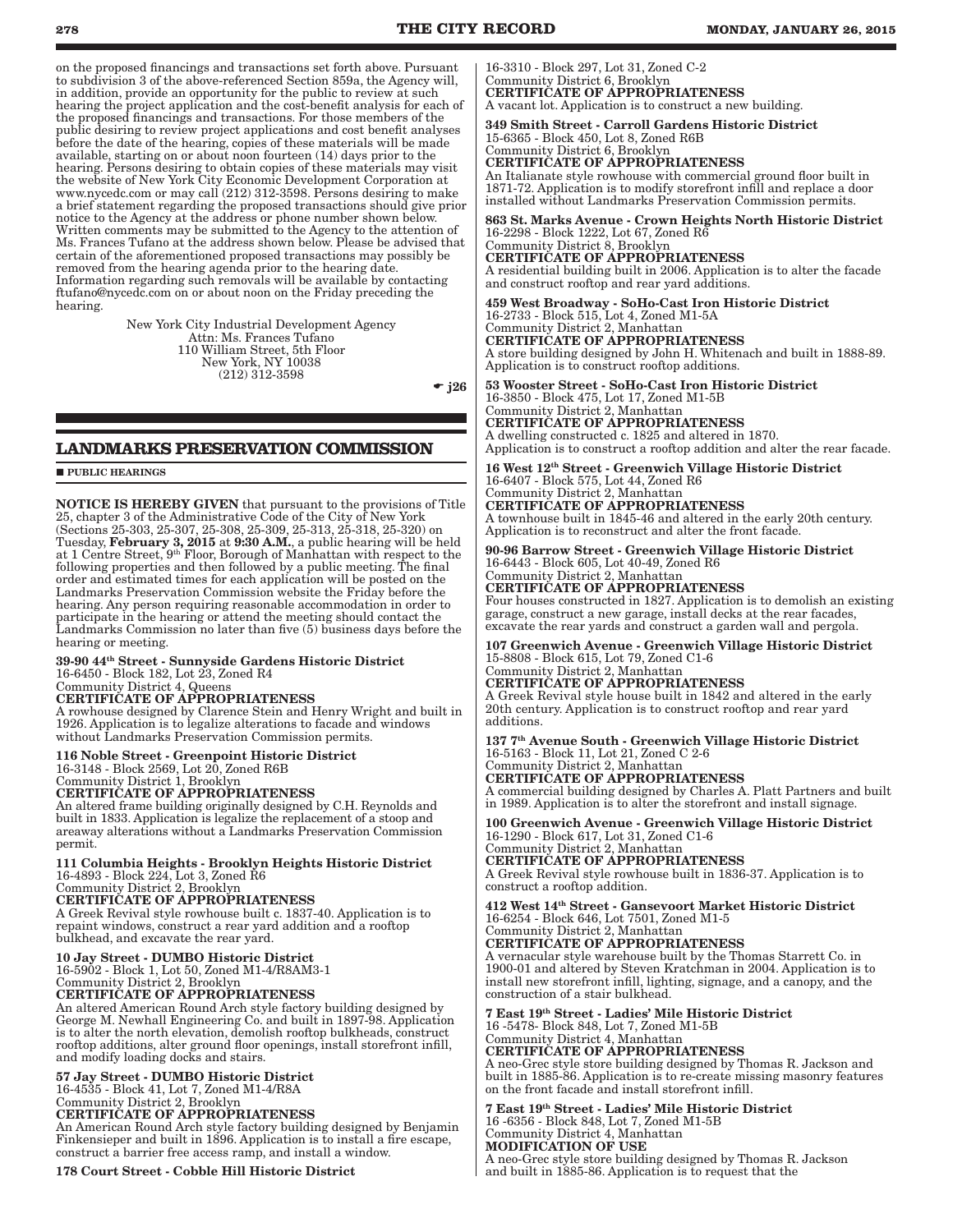Landmarks Preservation Commission issue a report to City Planning Commission relating to an application for an Authorization Pursuant to Section 15-20(6) of the Zoning Resolution to permit conversion of commercial space to residential.

## 281 Park Avenue South - Church Missions House/

Protestant Welfare Agencies - Individual Landmark 16-6208 - Block 877, Lot 89, Zoned C6-4A Community District 5, Manhattan CERTIFICATE OF APPROPRIATENESS A Flemish Revival style institutional building designed by Robert W. Gibson and Edward J.N. Stent and built in 1892-94. Application is to replace ground floor infill and install a barrier free access ramp.

34 West 17th Street - Ladies' Mile Historic District 16-801 - Block 818, Lot 70, Zoned C6-4A Community District 5, Manhattan CERTIFICATE OF APPROPRIATENESS

A neo-Renaissance style store and loft building, designed by Samuel Sass and built in 1907-1908. Application is to modify masonry openings and install balconies.

437 West 147th Street - Hamilton Heights/Sugar Hill Historic District 16-4899 - Block 2062, Lot 20, Zoned R6A

Community District 9, Manhattan

CERTIFICATE OF APPROPRIATENESS A Renaissance/Romanesque Revival style rowhouse designed by F.S. Schlesinger and built in 1892-1893. Application is to modify masonry openings, replace infill, and install a rear deck.

## 187 Lenox Avenue - Mount Morris Park Historic District 16-5781 - Block 1904, Lot 31, Zoned R7-2/C1-4

Community District 10, Manhattan CERTIFICATE OF APPROPRIATENESS

A Queen Anne style rowhouse built in 1886-87 with later alterations. Application is to install a commercial storefront and alter the areaway.

j21-f3

## **TAXI AND LIMOUSINE COMMISSION**

**PUBLIC HEARINGS** 

## Notice of Revised Public Hearing Date for Proposed Rules

NOTICE IS HEREBY GIVEN that the proposed hearing by the Taxi and Limousine Commission ("TLC") for rules regarding the use of a no-assault sticker and hearing induction loop decal previously scheduled to be held on February 19, 2015 at 10:00 A.M. by a notice appearing in the City Record on January 16, 2015 is rescheduled.

A public hearing on these proposed rules will be held by the TLC at its offices at 33 Beaver Street, 19th Floor, New York, NY 10004 on February  $26<sup>th</sup>$ ,  $2015$ , and for which notice will be given.

The comment deadline is unchanged and written comments on these proposed rules should be submitted to the Office of Legal Affairs and must continue to be received by no later than February 18, 2015 to tlcrules@tlc.nyc.gov.

 $\bullet$  j26

## **TRANSPORTATION**

**PUBLIC HEARINGS** 

NOTICE IS HEREBY GIVEN, pursuant to law, that the following proposed revocable consents, have been scheduled for a public hearing by the New York City Department of Transportation. The hearing will be held at 55 Water Street, 9th Floor, Room 945 commencing at 2:00 P.M. on Wednesday, February 4, 2015. Interested parties can obtain copies of proposed agreements or request sign-language interpreters (with at least seven days prior notice) at 55 Water Street, 9<sup>th</sup> Floor SW, New York, NY 10041, or by calling (212) 839-6550.

 $\ensuremath{\text{\textbf{IN}}}\xspace$  THE MATTER OF a proposed revocable consent authorizing 195 Broadway Property, LLC to construct, maintain and use a ramp on the north sidewalk of Dey Street, west of Broadway, in the Borough of Manhattan. The proposed revocable consent is for a term of ten years from the date of Approval by the Mayor to June 30, 2025 and provides among other terms and conditions for compensation payable to the City according to the following schedule:

From the Approval Date to June 30, 2025 - \$25/per annum.

the maintenance of a security deposit in the sum of \$3,000 and the insurance shall be in the amount of Two Million Dollars (\$2,000,000) per occurrence, and Two Million Dollars (\$2,000,000) aggregate.

#2 IN THE MATTER OF a proposed revocable consent authorizing 2727 Knapp Street Storage, LLC to construct, maintain and use a force main, together with a manhole, under and along east sidewalk of Knapp Street, south of Voorhies Avenue, in the Borough of Brooklyn. The proposed revocable consent is for a term of ten years from the date of Approval by the Mayor to June 30, 2025 and provides among other terms and conditions for compensation payable to the City according to the following schedule:

From the date of approval by the Mayor to June 30, 2015 - \$2,462/annum

For the period July 1, 2015 to June 30, 2016 - \$2,529 For the period July 1, 2016 to June 30, 2017 - \$2,596 For the period July 1, 2017 to June 30, 2018 - \$2,663 For the period July 1, 2018 to June 30, 2019 - \$2,730 For the period July 1, 2019 to June 30, 2020 - \$2,797 For the period July 1, 2020 to June 30, 2021 - \$2,864 For the period July 1, 2021 to June 30, 2022 - \$2,931 For the period July 1, 2022 to June 30, 2023 - \$2,998 For the period July 1, 2023 to June 30, 2024 - \$3,065 For the period July 1, 2024 to June 30, 2025 - \$3,132

the maintenance of a security deposit in the sum of \$10,000 and the insurance shall be in the amount of Two Million Dollars (\$2,000,000) per occurrence, and Two Million Dollars (\$2,000,000) aggregate

#3 IN THE MATTER OF a proposed revocable consent authorizing Bluespace, LLC to construct, maintain and use a fenced-in area, together with steps, on the south sidewalk of West 12th Street, west of Greenwich Street, in the Borough of Manhattan. The proposed revocable consent is for a term of ten years from the date of Approval by the Mayor to June 30, 2025 and provides among other terms and conditions for compensation payable to the City according to the following schedule:

From the Approval Date to June 30, 2025 - \$25/per annum.

the maintenance of a security deposit in the sum of \$5,000 and the insurance shall be the amount of Two Million Dollars (2,000,000) per occurrence, and Two Million Dollars (\$2,000,000) aggregate.

#4 IN THE MATTER OF a proposed revocable consent authorizing Chelsea Dynasty, LLC to construct, maintain and use a ramp on the south sidewalk of West 23rd Street, west of Seventh Avenue, in the Borough of Manhattan. The proposed revocable consent is for a term of 10 years from the date of Approval by the Mayor to June 30, 2025 and provides among other terms and conditions for compensation payable to the City according to the following schedule:

From the Approval Date to June 30, 2025 - \$25/per annum.

the maintenance of a security deposit in the sum of \$3,000 and the insurance shall be the amount of Two Million Dollars (\$2,000,000) per occurrence, and Two Million Dollars (\$2,000,000) aggregate.

#5 IN THE MATTER OF a proposed revocable consent authorizing The Buckley School in the City of New York to construct, maintain and use a ramp, steps and planted area on the south sidewalk of East  $73<sup>rd</sup>$ Street, east of Park Avenue, in the Borough of Manhattan. The proposed revocable consent is for a term of 10 years from the date of Approval by the Mayor to June 30, 2025 and provides among other terms and conditions for compensation payable to the City according to the following schedule:

From the date of Approval by the Mayor to June 30, 2015 - \$2,342/annum

For the period July 1, 2015 to June 30, 2016 - \$2,405 For the period July 1, 2016 to June 30, 2017 - \$2,468 For the period July 1, 2017 to June 30, 2018 - \$2,531 For the period July 1, 2018 to June 30, 2019 - \$2,594 For the period July 1, 2019 to June 30, 2020 - \$2,657 For the period July 1, 2020 to June 30, 2021 - \$2,720 For the period July 1, 2021 to June 30, 2022 - \$2,783 For the period July 1, 2022 to June 30, 2023 - \$2,846 For the period July 1, 2023 to June 30, 2024 - \$2,909 For the period July 1, 2024 to June 30, 2025 - \$2,972

the maintenance of a security deposit in the sum of \$5,000 and the insurance shall be the amount of Two Million Dollars (\$2,000,000) per occurrence, and Two Million Dollars (\$2,000,000) aggregate.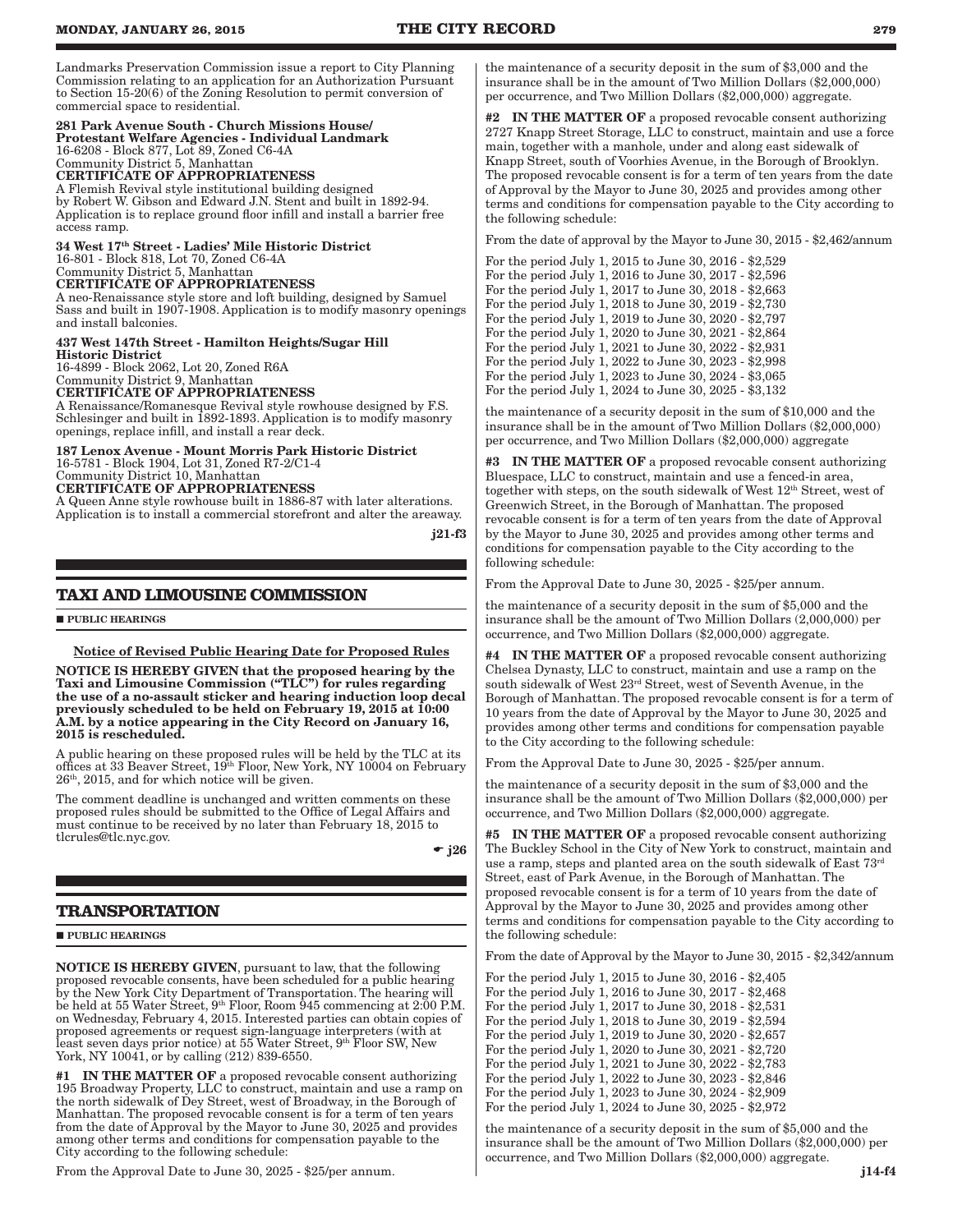# **PROPERTY DISPOSITION**

## **CITYWIDE ADMINISTRATIVE SERVICES**

## **OFFICE OF CITYWIDE PROCUREMENT**

**NOTICE** 

The Department of Citywide Administrative Services, Office of Citywide Procurement is currently selling surplus assets on the internet. Visit http://www.publicsurplus.com/sms/nycdcas.ny/browse/home.

To begin bidding, simply click on 'Register' on the home page.

There are no fees to register. Offerings may include but are not limited to: office supplies/equipment, furniture, building supplies, machine tools, HVAC/plumbing/electrical equipment, lab equipment, marine equipment, and more.

Public access to computer workstations and assistance with placing bids is available at the following locations:

- � DCAS Central Storehouse, 66-26 Metropolitan Avenue, Middle Village, NY 11379
- � DCAS, Office of Citywide Procurement, 1 Centre Street, 18th Floor, New York, NY 10007

j2-d31

 $j2-d31$ 

## **POLICE**

**NOTICE** 

## OWNERS ARE WANTED BY THE PROPERTY CLERK DIVISION OF THE NEW YORK CITY POLICE DEPARTMENT

The following listed property is in the custody, of the Property Clerk Division without claimants. Recovered, lost, abandoned property, obtained from prisoners, emotionally disturbed, intoxicated and deceased persons; and property obtained from persons incapable of caring for themselves.

Motor vehicles, boats, bicycles, business machines, cameras, calculating machines, electrical and optical property, furniture, furs, handbags, hardware, jewelry, photographic equipment, radios, robes, sound systems, surgical and musical instruments, tools, wearing apparel, communications equipment, computers, and other miscellaneous articles.

## INQUIRIES

Inquiries relating to such property should be made in the Borough concerned, at the following office of the Property Clerk.

## FOR MOTOR VEHICLES (All Boroughs):

- � Springfield Gardens Auto Pound, 174-20 North Boundary Road, Queens, NY 11430, (718) 553-9555
- � Erie Basin Auto Pound, 700 Columbia Street, Brooklyn, NY 11231, (718) 246-2030

## FOR ALL OTHER PROPERTY

- � Manhattan 1 Police Plaza, New York, NY 10038, (646) 610-5906
- � Brooklyn 84th Precinct, 301 Gold Street, Brooklyn, NY 11201, (718) 875-6675
- � Bronx Property Clerk 215 East 161 Street, Bronx, NY 10451, (718) 590-2806
- � Queens Property Clerk 47-07 Pearson Place, Long Island City, NY 11101, (718) 433-2678
- � Staten Island Property Clerk 1 Edgewater Plaza, Staten Island, NY 10301, (718) 876-8484

# **PROCUREMENT**

## *"Compete To Win" More Contracts!*

*Thanks to a new City initiative - "Compete To Win" - the NYC Department of Small Business Services offers a new set of FREE services to help create more opportunities for minority and women-owned businesses to compete, connect and grow their business with the City. With NYC Construction Loan, Technical Assistance, NYC Construction Mentorship, Bond Readiness, and NYC Teaming services, the City will be able to help even more small businesses than before.* 

*Win More Contracts at nyc.gov/competetowin*

*"The City of New York is committed to achieving excellence in the design and construction of its capital program, and building on the tradition of innovation in architecture and engineering that has contributed to the City's prestige as a global destination. The contracting opportunities for construction/construction services and construction-related services that appear in the individual agency listings below reflect that commitment to excellence."*

## HHS ACCELERATOR

To respond to human services Requests for Proposals (RFPs), in accordance with Section 3-16 of the Procurement Policy Board Rules of the City of New York ("PPB Rules"), vendors must first complete and submit an electronic prequalification application using the City's Health and Human Services (HHS) Accelerator System. The HHS Accelerator System is a web-based system maintained by the City of New York for use by its human services Agencies to manage procurement. The process removes redundancy by capturing information about boards, filings, policies, and general service experience centrally. As a result, specific proposals for funding are more focused on program design, scope, and budget.

Important information about the new method

- � Prequalification applications are required every three years.
- � Documents related to annual corporate filings must be submitted on an annual basis to remain eligible to compete.
- � Prequalification applications will be reviewed to validate compliance with corporate filings, organizational capacity, and relevant service experience.
- � Approved organizations will be eligible to compete and would submit electronic proposals through the system.

The Client and Community Service Catalog, which lists all Prequalification service categories and the NYC Procurement Roadmap, which lists all RFPs to be managed by HHS Accelerator may be viewed at http://www.nyc.gov/html/hhsaccelerator/html/ roadmap/roadmap.shtml. All current and prospective vendors should frequently review information listed on roadmap to take full advantage of upcoming opportunities for funding.

## Participating NYC Agencies

HHS Accelerator, led by the Office of the Mayor, is governed by an Executive Steering Committee of Agency Heads who represent the following NYC Agencies:

Administration for Children's Services (ACS) Department for the Aging (DFTA) Department of Consumer Affairs (DCA) Department of Corrections (DOC) Department of Health and Mental Hygiene (DOHMH) Department of Homeless Services (DHS) Department of Probation (DOP) Department of Small Business Services (SBS) Department of Youth and Community Development (DYCD) Housing and Preservation Department (HPD) Human Resources Administration (HRA) Office of the Criminal Justice Coordinator (CJC)

To sign up for training on the new system, and for additional information about HHS Accelerator, including background materials, user guides and video tutorials, please visit www.nyc.gov/hhsaccelerator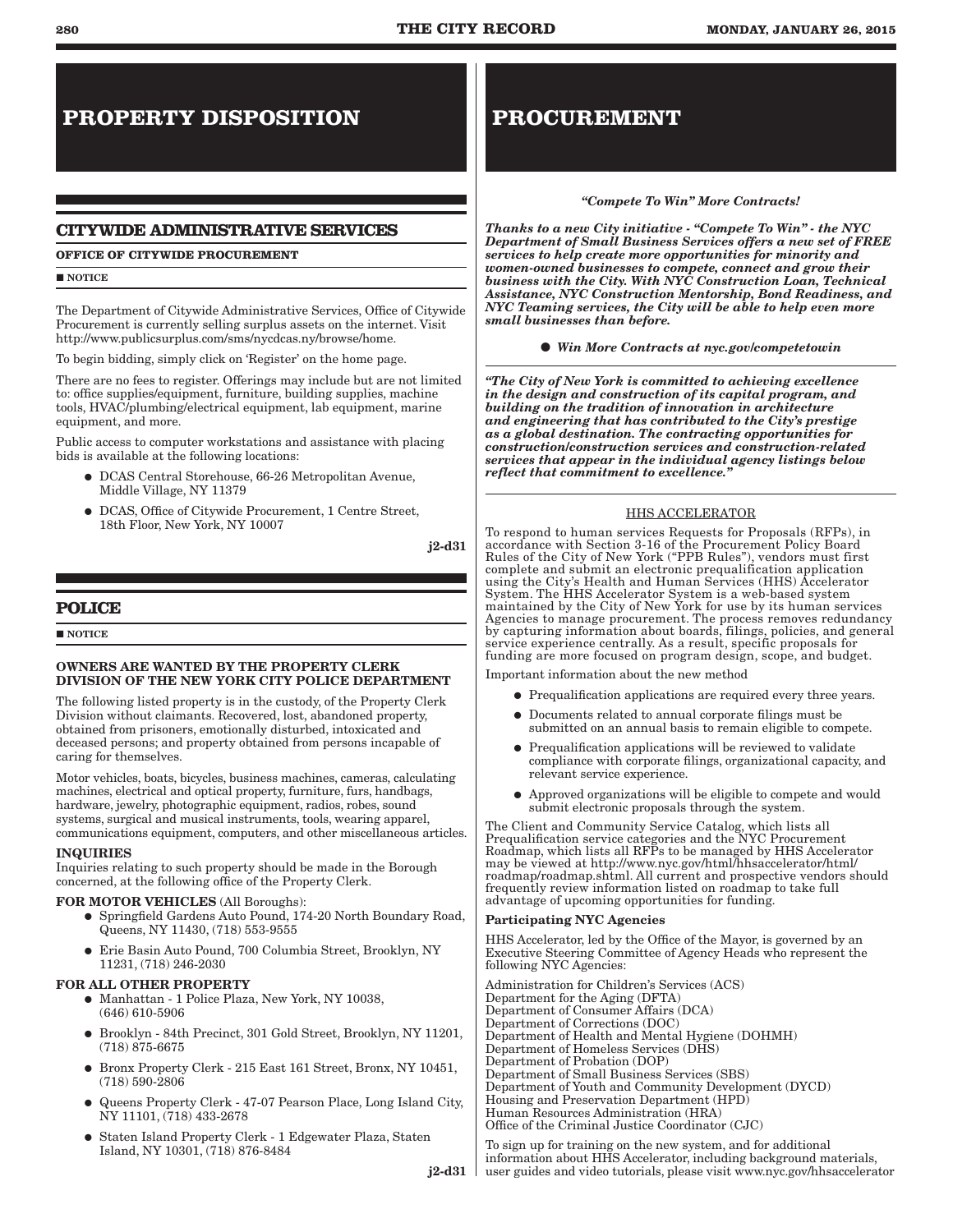## **MONDAY, JANUARY 26, 2015 THE CITY RECORD 281**

## **CITYWIDE ADMINISTRATIVE SERVICES**

## **OFFICE OF CITYWIDE PROCUREMENT**

**AWARD** 

*Goods*

#### GRP: DAYTON AUTO AND TRUCK SPRINGS AND

ACCESSORIES - Competitive Sealed Bids - PIN#8571400509 - AMT: \$360,000.00 - TO: United Six Corp., DBA Hub Spring, 146 Fulton Avenue, Garden City Park, NY 11040.

 $\div$  i26

**VENDOR LIST** 

*Goods*

## EQUIPMENT FOR DEPARTMENT OF SANITATION

In accordance with PPB Rules, Section  $2.05(c)(3)$ , an acceptable brands list will be established for the following equipment for the Department of Sanitation:

A. Collection Truck Bodies

B. Collection Truck Cab Chassis

C. Major Component Parts (Engine, Transmission, etc.)

Applications for consideration of equipment products for inclusion on the acceptable brands list are available from: Mr. Edward Andersen, Procurement Analyst, Department of Citywide Administrative Services, Office of Citywide Procurement, 1 Centre Street, 18th Floor, New York, NY 10007. (212) 669-8509

j2-d31

## SOLICITATION

*Goods*

PREPARED MEALS FOR NYPD RE-AD - Competitive Sealed Bids - PIN#8571500325 - Due 2-2-15 at 10:00 A.M.

A copy of the bid can be downloaded from the City Record Online site at http://a856-internet.nyc.gov/nycvendoronline/home.asp. Enrollment is free. Vendors may also request the bid by contacting Vendor Relations via email at dcasdmssbids@dcas.nyc.gov, by telephone at 212-386-0044 or by fax at 212-669-7585

*Use the following address* unless otherwise specified in notice, to secure, examine or submit bid/proposal documents, vendor prequalification and other forms; specifications/blueprints; other information; and for opening and reading of bids at date and time specified above.

*Citywide Administrative Services, 1 Centre Street, 18th Floor, New York, NY 10007-1602. Edith Fezzuoglio (212) 386-6344; Fax: (212) 313-3164; efezzuo@dcas.nyc.gov*

 $\bullet$  j26

## **COMPTROLLER**

#### **ASSET MANAGEMENT**

#### **SOLICITATION**

*Services (other than human services)*

BROKER SERVICES FOR THE SALE OF PRIVATE EQUITY PARTNERSHIPS - Negotiated Acquisition - PIN# 015 15816300BQ - Due 2-6-15 at 4:00 P.M.

The Office of the New York City Comptroller seeks expressions of interest from prospective Broker Dealers for the provision of services in connection with the sale of private equity partnerships. Responding firms must demonstrate experience and expertise in all matters related to secondary market private equity advisory, including managing an end-to-end sale and/or buy mandate of private equity LP interests. All responding firms must meet the highest standards of professional competence and ethics. The selected Broker Dealer will serve in a fiduciary capacity to the Comptroller and the New York City Retirement Systems ("Systems").

The services to be provided shall include, but are not limited to, the following:

- Advise on secondary strategy and process for identifying the optimal asset/portfolio(s) for sale/acquisition, transaction structure, and potential acquirers/sellers of secondary limited partnership interests;
- Provide in-depth analysis on asset/portfolio valuation and reserve pricing;
- Collect and prepare due diligence materials;
- Identify potential buyers/sellers;
- Manage prospective buyer/seller diligence and material requests; • Facilitate responses to additional requests for information from
- interested parties; • Gather indicative pricing from select buyers/sellers and review existing proposals;
- Provide detailed investment recommendations to staff on the suggested transaction;
- Negotiate terms with interested parties;
- Oversight of legal structuring and purchase documentation process; and
- Coordinate general partner consent/transfer process and transaction closing.

Only Broker Dealers that meet the following minimum requirements will be considered:

- The firm and/or its principals must have a minimum of five (5) years of experience, as of December 31, 2014, in providing private equity secondary advisory/broker services to institutional clients;
- The firm and/or its principals must have previously executed private equity secondary transactions in excess of \$2 billion in each of the last two years as of December 31, 2014;
- The firm and/or principals must have experience selling/buying private equity buyout, venture, growth, real estate and fund-of-funds partnerships in the secondary market; and
- The Firm must be an SEC-registered Broker Dealer.

In light of the fact that the Comptroller's Office needs to move expeditiously in order to retain a Broker Dealer in a timely matter so as to take advantage of current favorable market conditions, a negotiated acquisition procurement method will be used to select the Broker Dealer. It is estimated that the contract will start on or about March 1, 2015 and end on February 28, 2017. The contract may contain an option to renew not to exceed an additional four years. Vendors may express interest by sending a summary of their

qualifications demonstrating that the minimum requirements are met. Vendors must also provide the following:

- A firm and team overview
- A detailed breakdown of sell-side and buy-side advisory mandates (individually and in total) by dollar amount for each of the last three calendar years
- A case study/overview of the top five (5) closed sell-side mandates in 2014
- A secondary market overview both historically and a 2015 outlook
- A reference list of at least three clients (LPs) to whom you have provided broker services in the last year for the sale of private equity partnerships; include the name, title, contact number, and a brief description of the services you provided

• A fee proposal

There is a time-sensitive situation where a vendor must be retained quickly because a compelling need for services that cannot be timely met through competitive sealed proposals.

*Use the following address* unless otherwise specified in notice, to secure, examine or submit bid/proposal documents, vendor prequalification and other forms; specifications/blueprints; other information; and for opening and reading of bids at date and time specified above.

*Comptroller, 1 Centre Street, Room 650, New York, NY 10007. Evelyn Dresler (212) 669-8235; edresle@comptroller.nyc.gov*

j21-27

## **EMPLOYEES' RETIREMENT SYSTEM**

## SOLICITATION

*Goods and Services*

QUEUE MANAGEMENT SOFTWARE SOLUTION - Request for Proposals - PIN#0090116201502 - Due 2-20-15 at 5:00 P.M.

This RFP is for upgrading the current Queue Management Software Solution in the Customer Service unit of NYCERS at 340 Jay Street, Brooklyn, NY 11201.

*Use the following address* unless otherwise specified in notice, to secure, examine or submit bid/proposal documents, vendor prequalification and other forms; specifications/blueprints; other information; and for opening and reading of bids at date and time specified above.

*Employees' Retirement System, 335 Adams Street, Suite 2300, Brooklyn, NY 11201. Cheryl Greenidge (347) 643-3169; bidresponse@nycers.org*

 $\div$  j26

#### *Human Services/Client Services*

CONSULTING SERVICES: ENTERPRISE RISK MANAGEMENT - Request for Proposals - PIN#0090116201501 - Due 2-27-15 at 5:00 P.M.

This RFP is to assist in developing an Enterprise Risk Management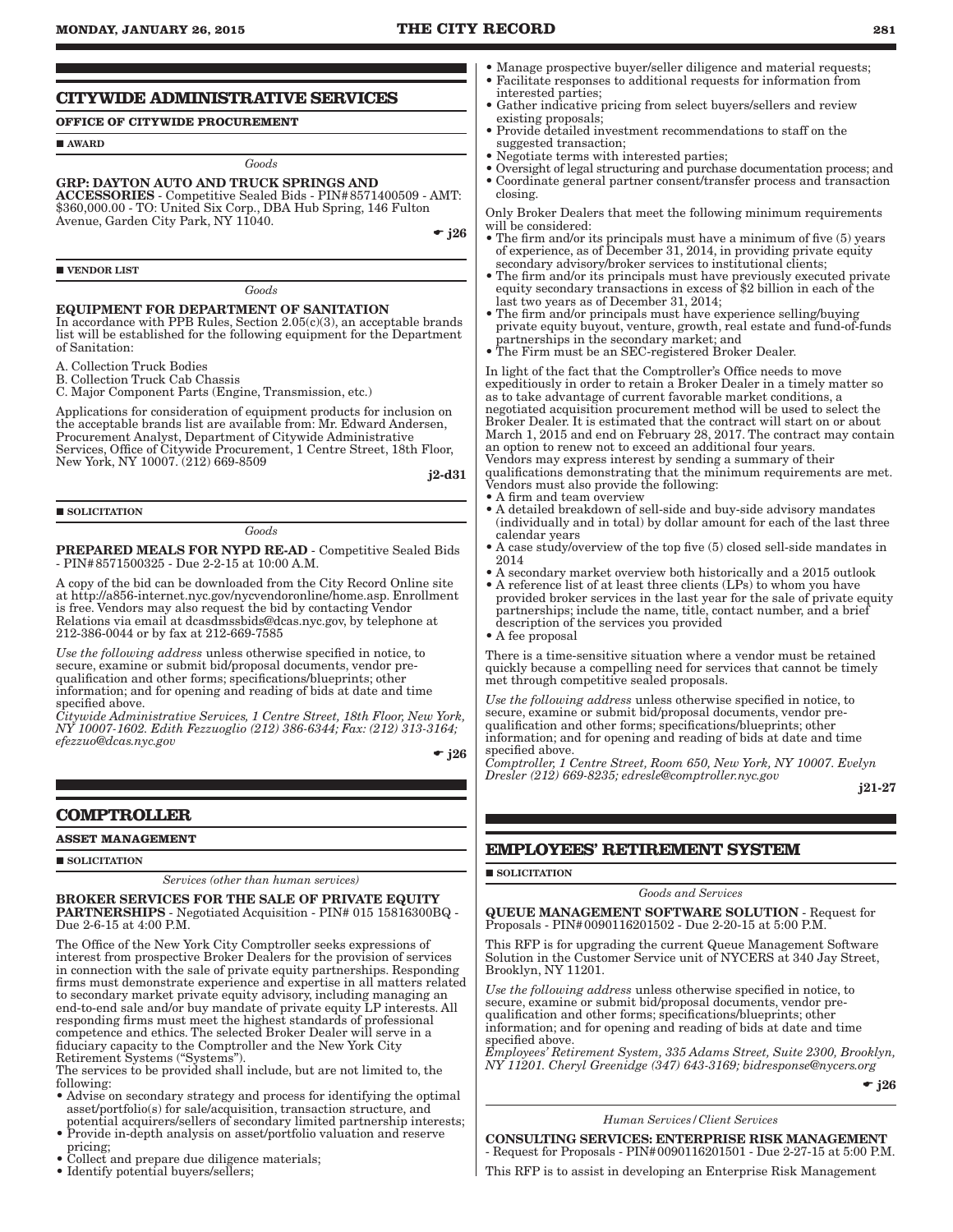program, related training, and incorporating an integrated approach to enterprise risk management and internal controls.

*Use the following address* unless otherwise specified in notice, to secure, examine or submit bid/proposal documents, vendor prequalification and other forms; specifications/blueprints; other information; and for opening and reading of bids at date and time specified above.

*Employees' Retirement System, 335 Adams Street, Suite 2300, Brooklyn, NY 11201. Cheryl Greenidge (347) 643-3169; bidresponse@nycers.org*

 $\div$  i26

## **HEALTH AND HOSPITALS CORPORATION**

The New York City Health and Hospitals Corporation is regularly soliciting bids for supplies and equipment at its Central Purchasing Offices, 346 Broadway, New York City, Room 516, for its Hospitals and Diagnostic and Treatment Centers. All interested parties are welcome to review the bids that are posted in Room 516 weekdays between 9:00 A.M. and 4:30 P.M. For information regarding bids and the bidding process, please call (212) 442-4018.

j2-d31

## **HOUSING AUTHORITY**

**SUPPLY MANAGEMENT**

SOLICITATION

*Services (other than human services)*

SMD REGULATED WASTE REMOVAL AND DISPOSAL-VARIOUS DEVELOPMENTS LOCATED IN ALL (5) BOROUGHS OF NEW YORK CITY - Competitive Sealed Bids - PIN#61726-2 - Due 2-26-15 at 10:00 A.M.

No bid Security Required. Contract term Two (2) years.

Interested firms are invited to obtain a copy on NYCHA's website. To conduct a search for the RFQ number; vendors are instructed to open the "Doing Business with NYCHA", using the link: http://www.nyc.gov/ nychabusiness. Once on that page, please scroll down to mid page, on the left hand column, select "Selling to NYCHA", click into "Getting Started: Register or Log-in" link. If you have supplied goods or services to NYCHA in the past and you have your log-in credentials, click "Returning iSupplier Users" and "Log-In Here" If you do not have your log-in credentials, select "Request a Log-In ID." Upon access, select "Sourcing Supplier" then "Sourcing Homepage", reference applicable RFQ number per solicitation.

Suppliers electing to obtain a non-electronic paper document will be subject to a \$25 non-refundable fee; payable to NYCHA by USPS-Money Order/Certified Check only for each set of RFQ documents requested. Remit payment to NYCHA Finance Department at 90 Church Street, 6th Floor; obtain receipt and present it to the Supply Management Procurement Group; RFQ package will be generated at time of request.

*Use the following address* unless otherwise specified in notice, to secure, examine or submit bid/proposal documents, vendor prequalification and other forms; specifications/blueprints; other information; and for opening and reading of bids at date and time specified above.

*Housing Authority, 90 Church Street, 6th Floor, New York, NY 10007. Erneste Pierre-Louis (212) 306-3609; Fax: (212) 306-5109; erneste.pierre-louis@nycha.nyc.gov*

 $-$  j26

## **HOUSING PRESERVATION AND DEVELOPMENT**

## **TECHNOLOGY AND STRATEGIC DEVELOPMENT**

## AWARD

*Goods and Services*

SANBORN MAP UPDATES - Other - PIN#80614U0003001 - AMT: \$139,025.25 - TO: The Sanborn Map Company, Inc., 1935 Jamboree Drive, Suite 100, Colorado Springs, CO 80920.

 $\div$  j26  $\parallel$ 

**HUMAN RESOURCES ADMINISTRATION**

**AGENCY CHIEF CONTRACTING OFFICER**

**AWARD** 

*Human Services/Client Services*

IT CONSULTING SERVICES - Intergovernmental Purchase - Judgment required in evaluating proposals - PIN#09615G0003001 - AMT: \$786,642.15 - TO: Universal Technologies, LLC., 194 Washington Avenue, Suite 610, Albany, NY 12210. Term: 11/1/2014-10/31/2017

 $\bullet$  j26

## **PARKS AND RECREATION**

**VENDOR LIST** 

*Construction/Construction Services*

PREQUALIFIED VENDOR LIST: GENERAL CONSTRUCTION - NON-COMPLEX GENERAL CONSTRUCTION SITE WORK ASSOCIATED WITH NEW YORK CITY DEPARTMENT OF PARKS AND RECREATION (''DPR" AND/OR "PARKS") PARKS AND PLAYGROUNDS CONSTRUCTION AND RECONSTRUCTION PROJECTS

DPR is seeking to evaluate and pre-qualify a list of general contractors (a "PQL") exclusively to conduct non-complex general construction site work involving the construction and reconstruction of DPR parks and playgrounds projects not exceeding \$3 million per contract (''General Construction").

By establishing contractor's qualification and experience in advance, DPR will have a pool of competent contractors from which it can draw to promptly and effectively reconstruct and construction its parks, playgrounds, beaches, gardens and green-streets. DPR will select contractors from the General Construction PQL for non-complex general construction site work of up to \$3,000,000.00 per contract, through the use of a Competitive Sealed Bid solicited from the PQL generated from this RFQ.

The vendors selected for inclusion in the General Construction PQL will be invited to participate in the NYC Construction Mentorship. NYC Construction Mentorship focuses on increasing the use of small NYC contracts, and winning larger contracts with larger values. Firms participating in NYC Construction Mentorship will have the opportunity to take management classes and receive on-the-job training provided by a construction management firm.

DPR will only consider applications for this General Construction PQL from contractors who meet any one of the following criteria:

- 1) The submitting entity must be a Certified Minority/Woman Business enterprise (M/WBE)\*;
- 2) The submitting entity must be a registered joint venture or have a valid legal agreement as a joint venture, with at least one of the entities in the joint venture being a certified M/WBE\*;
- 3) The submitting entity must indicate a commitment to sub-contract no less than 50 percent of any awarded job to a certified M/WBE for every work order awarded.

\*Firms that are in the process of becoming a New York City-certified M/WBE may submit a PQL application and submit a M/WBE Acknowledgement Letter, which states the Department of Small Business Services has began the Certification process.

Application documents may also be obtained on-line at: http://a856-internet.nyc.gov/nycvendoronline/home.asap or http://www.nycgovparks.org/opportunities/business

*Use the following address* unless otherwise specified in notice, to secure, examine or submit bid/proposal documents, vendor prequalification and other forms; specifications/blueprints; other information; and for opening and reading of bids at date and time specified above.

*Parks and Recreation, Olmsted Center, Annex, Flushing Meadows-Corona Park, Flushing, NY 11368. Charlette Hamamgian (718) 760-6789; Fax: (718) 760-6781; charlette.hamamgian@parks.nyc.gov*

#### **CAPITAL PROJECTS**

**INTENT TO AWARD** 

## *Construction Related Services*

OPERATION, MAINTENANCE AND ENVIRONMENTAL MONITORING SERVICES - Negotiated Acquisition - Available only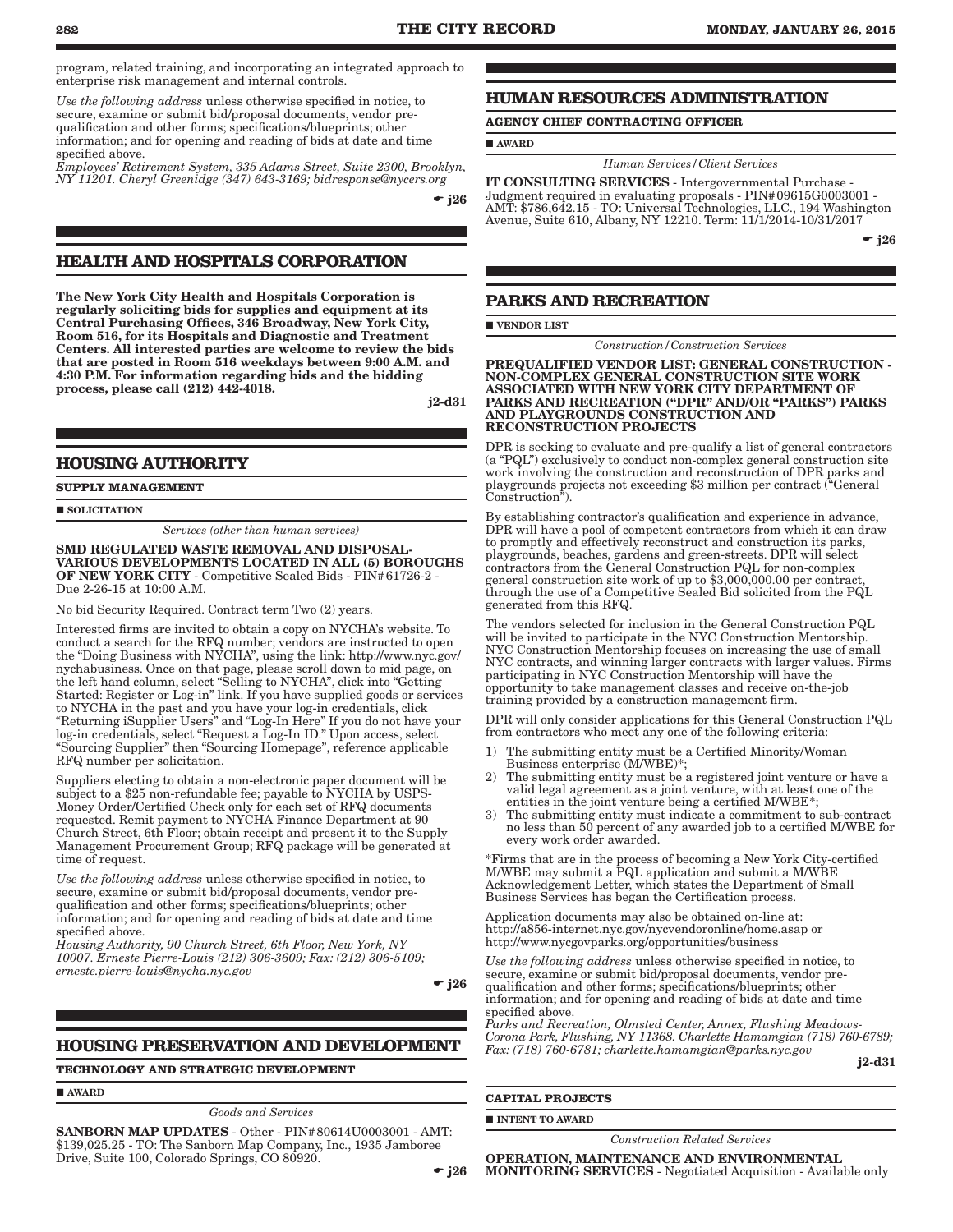from a single source - PIN#84613X0003 - Due 2-11-15 at 4:30 P.M.

Department of Parks and Recreation, Capital Project Division, intends to enter into a Negotiated Acquisition with Stratis Contracting Corp., for Operation, Maintenance and Environmental Monitoring at Pelham Bay Landfill in the Bronx.

Any firms that would like to express their interest in providing services for similar projects in the future may do so. All expressions of interest must be in writing to the address listed below.

*Use the following address* unless otherwise specified in notice, to secure, examine or submit bid/proposal documents, vendor prequalification and other forms; specifications/blueprints; other information; and for opening and reading of bids at date and time specified above.

*Parks and Recreation, Olmsted Center Annex, Flushing Meadows-Corona Park, Flushing, NY 11368. Grace Fields-Mitchell (718) 760-6687; Fax: (718) 760-6885; grace.fields-mitchell@parks.nyc.gov*

j23-29

INSTALLATION OF A STEEL FENCE - Government to Government - PIN# 8462015T0003 - Due 2-2-15 at 4:30 P.M.

The City of New York Parks and Recreation, Capital Projects Division, intends to enter into a Government to Government Agreement with National Railroad Passenger Corporation ("Amtrak"), located at 60 Massachusetts Avenue N.E., Washington DC 20002. This Agreement is made solely for the purpose of transferring City Funds for the installation of a steel fence along and/or adjacent to the property line of Ft. Washington Park and the railroad.

Any firms that would like to express their interest in providing services of similar projects in the future may do so. All expressions of interest must be done in writing to the address listed below. You may join the City Bidders list by filling out the "NYC-FMS vendor enrollment Application" available on-line at "NYC.gov/selltonyc" and in hard copy by calling the Vendor Enrollment Center (212) 857-1680.

*Use the following address* unless otherwise specified in notice, to secure, examine or submit bid/proposal documents, vendor prequalification and other forms; specifications/blueprints; other information; and for opening and reading of bids at date and time specified above.

*Parks and Recreation, Olmsted Center, Annex, Flushing Meadows-Corona Park, Flushing, NY 11368. Grace Fields-Mitchell (718) 760-6687; Fax: (718) 760-6885; grace.fields-mitchell@parks.nyc.gov*

j22-28

**REVENUE**

SOLICITATION

*Services (other than human services)*

OPERATION OF A FREE CONCERT SERIES AND A MAXIMUM OF SIX (6) KIOSKS AT ORCHARD BEACH AT PELHAM BAY PARK, THE BRONX - Competitive Sealed Proposals - Judgment required in evaluating proposals - PIN#X39-CON-O-2014 - Due 2-18-15 at 3:00 P.M.

In accordance with Section 1-13 of the Concession Rules of the City of New York, the New York City Department of Parks and Recreation ("Parks") is issuing, as of the date of this notice, a request for proposals (RFP) for the operation of a free concert series and a maximum of six (6) kiosks at Orchard Beach at Pelham Bay Park, The Bronx.

There will be a recommended proposer meeting on Thursday, January 29th, 2015 at 12:00 P.M. We will be meeting in Room 407 of the Arsenal, which is located at 830 5th Avenue, in Central Park, Manhattan. If you are considering responding to this RFP, please make every effort to attend this recommended site visit. All proposals submitted in response to this RFP must be submitted no later than Wednesday, February 18th, 2015 at 3:00 P.M.

Hard copies of the RFP can be obtained, at no cost, commencing on Wednesday, January 14th, 2015 through Wednesday, February 18th, 2015 between the hours of 9:00 A.M. and 5:00 P.M., excluding weekends and holidays, at the Revenue Division of the New York City Department of Parks and Recreation, which is located at 830 Fifth Avenue, Room 407, New York, NY 10065.

The RFP is also available for download, commencing on Wednesday, January 14th, 2015 through Wednesday, February 18th, 2015, on the Parks' website. To download the RFP, visit www.nyc.gov/parks/ businessopportunities, click on the link for "Concessions Opportunities at Parks" and, after logging in, click on the "download" link that

appears adjacent to the RFP's description.

For more information or to request to receive a copy of the RFP by mail, prospective proposers may contact Santiago Zindel, Project Manager, at (212) 360-3407 or at santiago.zindel@parks.nyc.gov.

TELECOMMUNICATION DEVICE FOR THE DEAF (TDD) (212) 504-4115

*Use the following address* unless otherwise specified in notice, to secure, examine or submit bid/proposal documents, vendor prequalification and other forms; specifications/blueprints; other information; and for opening and reading of bids at date and time specified above.

*Parks and Recreation, The Arsenal, Central Park, 830 Fifth Avenue, Room 407, New York, NY 10065. Santiago Zindel (212) 360-3407; Fax: (212) 360-3434; santiago.zindel@parks.nyc.gov*

j14-28

## **PROBATION**

#### **CONTRACT PROCUREMENT**

AWARD

*Human Services/Client Services*

NEXT STEPS: A TRANSFORMATIVE MENTORING INTERVENTION - Competitive Sealed Proposals/Pre-Qualified List Other - PIN#78115I0001003 - AMT: \$190,000.00 - TO: Center for Alternative Sentencing and Employment Services, Inc., 151 Lawrence Street, 3rd Floor, Brooklyn, NY 11201.

The contractor has been selected by means of the HHS Accelerator Method, pursuant to Section 3-16 of the Procurement Policy Board Rules.

 $\div$  i26

## **TRANSPORTATION**

**FRANCHISES**

 $\blacksquare$  SOLICITATION

*Goods and Services*

MANAGEMENT AND OPERATION OF A FOOD AND BEVERAGE AND/OR RETAIL SUBCONCESSION AT ASTOR PLACE IN MANHATTAN - Request for Proposals - PIN#84115MNAD889 - Due 4-14-15 at 5:00 P.M.

The Village Alliance District Management Association, Inc., which operates the Village Alliance Business Improvement District (a New York not-for-profit  $501(c)$  3 corporation), is seeking proposals from qualified businesses by this Request for Proposals to manage and operate a moveable (non-mobile) structure for food and beverage and/or other retail subconcession. The location of the Subconcession will be Manhattan's Astor Place Plaza, located at the vicinity of Lafayette Street, 4th Avenue between 8th and 9th Streets. The Subconcessionaire will be responsible for installing the moveable (non-mobile) structure as well as arranging utility service. Interested Proposers can submit Proposals for one or more of the two Subconcession areas; however, a single Proposer shall not be awarded more than one Subconcession area.

A mandatory pre-bid conference will be held on the morning of Thursday, February 26, 2015. Time and location will be available to those who RSVP. To reserve a spot for the pre-bid conference, contact Daniella LaRocco via email at daniella.larocco@villagealliance.org or by phone at 212-777-2173 no later than 5:00 P.M. on February 13th.

A copy of the RFP is available on the Village Alliance website at http://villagealliance.org/blog/2015/01/26/KioskRFP/. For more information or to request a copy of the RFP by mail, please contact the Village Alliance at  $212 - 777 - 2173$ .

*Use the following address* unless otherwise specified in notice, to secure, examine or submit bid/proposal documents, vendor prequalification and other forms; specifications/blueprints; other information; and for opening and reading of bids at date and time specified above.

*Transportation, 8 East 8th Street, New York, NY 10003. Daniella LaRocco (212) 777-2173; daniella.larocco@villagealliance.org*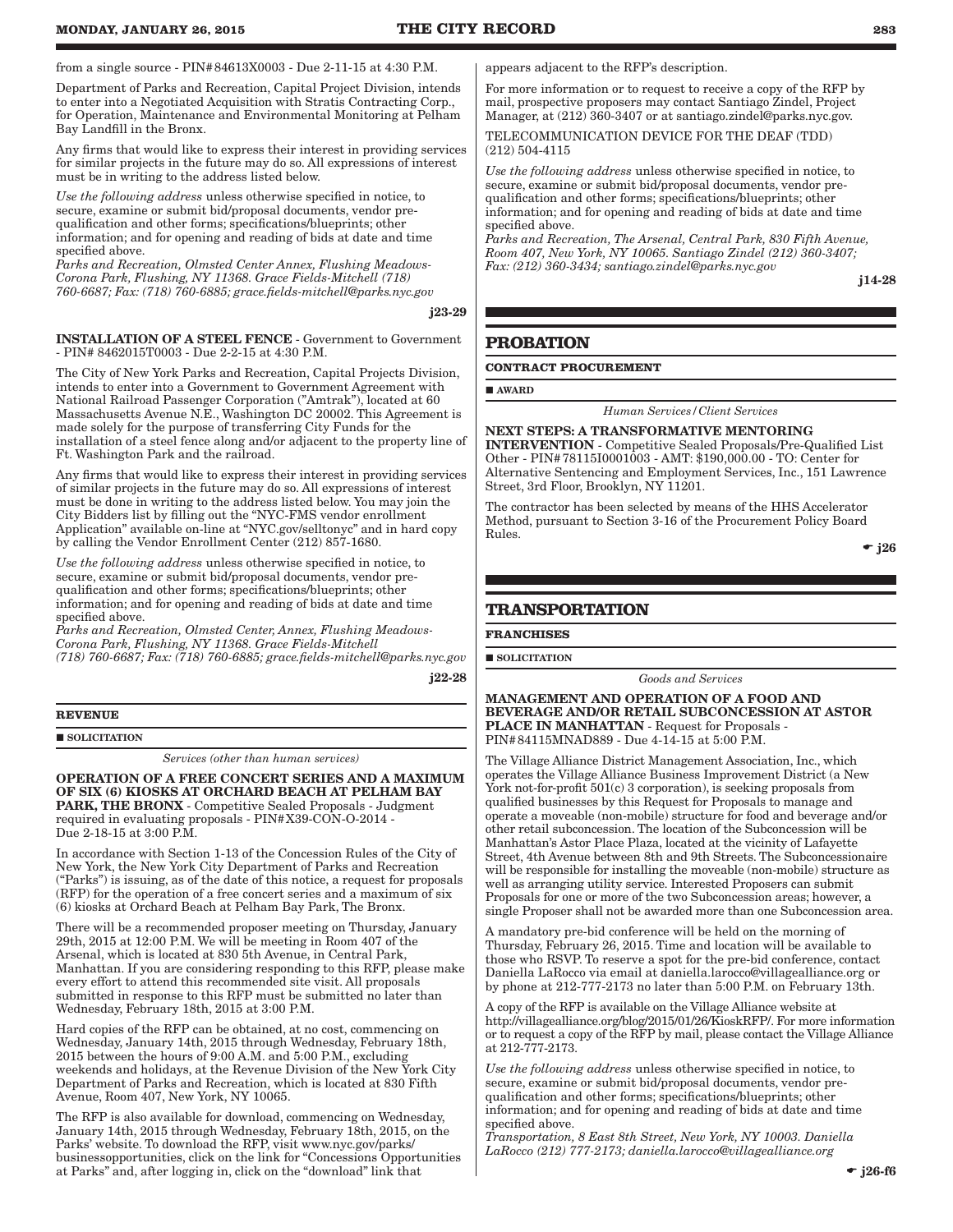# **AGENCY RULES**

## **SANITATION**

**NOTICE** 

#### Notice of Public Hearing and Opportunity to Comment on Proposed Rules

#### What are we proposing?

Pursuant to Local Law 69 of 2013, the New York City Department of Sanitation (DSNY) is proposing amendments to the rule that sets forth the requirements for a program for the recovery of refrigerants from refrigerant-containing appliances that are disposed of by residential generators.

When and where is the hearing? DSNY will hold a public hearing on the proposed rule on February 27, 2015. The public hearing will take place between  $9:30$  A.M. –  $11:00$  A.M. The hearing will be in Room 819 at 125 Worth Street

#### How do I comment on the proposed rules? Anyone can comment on the proposed rules by:

- Website. You can submit comments to the DSNY through the NYC rules Web site at http://rules.cityofnewyork.us.
- Email. You can email written comments to nycrules@dsny.nyc.gov
- Mail. You can mail written comments to DSNY, 125 Worth Street, Room 710, New York, NY 10013.
- Fax. You can fax written comments to DSNY at 212-788-3876.
- By speaking at the hearing. Anyone who wants to comment on the proposed rule at the public hearing can sign up in the hearing room before the hearing begins on February 27, 2015.

Is there a deadline to submit written comments? The deadline for submitting written comments shall be February 27, 2015.

Do you need assistance to participate in the hearing? You must contact the Department of Sanitation's Bureau of Legal Affairs if you need a reasonable accommodation at the hearing because of a disability. You must tell us if you need a sign language interpreter. You can tell us by mail at the address given above. You may also tell us by telephone at 646-885-5006. You must tell us by February 21, 2015.

Can I review the comments made on the proposed rules? You can review the comments made online on the proposed rules by going to the website at http://rules.cityofnewyork.us/. A few days after the hearing, copies of all comments submitted online, copies of all written comments, and a summary of oral comments concerning the proposed rule will be available to the public at 125 Worth Street, Room 710, New York, NY 10013.

What authorizes DSNY to make this rule? Sections 753 and 1043(a) of the New York City Charter and Section 16-485 of the New York City Administrative Code, as added by Local Law 69 of 2013, authorize DSNY to make this proposed rule. This proposed rule was not included in DSNY's regulatory agenda for this Fiscal Year because it was not contemplated when DSNY published the agenda.

Where can I find DSNY's rules? DSNY's rules are in Title 16 of the Rules of the City of New York.

What rules govern the rulemaking process? DSNY must meet the requirements of Section 1043 of the City Charter when creating or changing rules. This notice is made according to the requirements of Section 1043 of the City Charter.

## Statement of Basis and Purpose of Proposed Rule

Local Law 69 of 2013 makes original equipment manufacturers ("OEMs"), as defined by the law, responsible for the lawful recovery of refrigerants from their refrigerant-containing appliances when those appliances are discarded by residents. Local Law 69 was enacted in August 2013. Subsequently, a lawsuit challenging the validity of Local Law 69 was brought against the City of New York. As a result of the settlement of this lawsuit, the City proposes the following amendments to Chapter 17 of Title 16 of the Rules of the City of New York.

Specifically, the proposed rule amendments:

• Add certain new definitions and clarify existing defined terms;

- use the term "responsible party," defined as a brand owner or manufacturer, in place of the term "original equipment manufacturer";
- clarify the responsibilities of a responsible party;
- • place additional requirements on the Department of Sanitation (DSNY) with regards to the information that must be contained in the biannual bill sent to a responsible party;
- establish a process by which a responsible party can challenge the biannual bill issued by the department;
- state that it will be a violation, punishable by a fine of \$500, for any responsible party to dispose of a refrigerantcontaining appliance without arranging for the lawful recovery of the appliance's refrigerants, as provided by Local Law 69; and
- state that enforcement proceedings may be brought as civil actions or in a proceeding before the Environmental Control Board.

DSNY's authority for these rules is found in sections 753 and 1043(a) of the New York City Charter and section 16-485 of the New York City Administrative Code.

## New material is underlined.

[Deleted material is in brackets.]

"Shall" and "must" denote mandatory requirements and may be used interchangeably in the rules of this department, unless otherwise specified or unless the context clearly indicates otherwise.

Section 1. Chapter 17 of Title 16 of the Rules of the City of New York is amended to read as follows:

## Chapter 17

RECOVERY OF REFRIGERANTS

§17-01 Definitions. When used in this chapter:

"Appliance" means any device that contains refrigerants and can be used for household purposes including, but not limited to, room air conditioners, portable air conditioners, dehumidifiers, refrigerators, refrigerator-freezers, water coolers, or freezers.

"Appliance type" means any of the following categories of appliances: air conditioners, dehumidifiers, refrigerators, water coolers, or freezers.

"Brand owner" means a person or entity whose brand name appears on an appliance sold, offered for sale or distributed in the city.

"Manufacturer" means a person or entity who manufactures or has manufactured an appliance sold, offered for sale or distributed in the city.

["Original equipment manufacturer" ("OEM") means (1) a person or entity whose brand name appears on an appliance sold, offered for sale or distributed in the city or (2) a person or entity who manufactures or has manufactured an appliance sold, offered for sale or distributed in the city.]

"Orphaned product" means an appliance for which no brand owner or manufacturer exists.

"Recover" or "recovery" means to remove refrigerants from an appliance in such a way that the refrigerants are not released into the atmosphere pursuant to subpart F of part 82 of title 40 of the code of federal regulations.

"Refrigerants" means any substances consisting in whole or in part of a class I or class II ozone-depleting substance, which are used for heat transfer purposes and provide a cooling effect, including, but not limited, to chlorofluorocarbons, hydro-chlorofluorocarbons, or any other substitute substance as may be defined by the United States environmental protection agency. A class I or class II ozone-depleting substance shall be those substances as defined by the United States environmental protection agency in section 602 of the United States clean air act. A "substitute substance" shall be any environmental protection agency approved replacement for a class I or II ozonedepleting substance in a refrigeration or air-conditioning end-use. Refrigerants shall not include (1) any substance that the administrator for the United States environmental protection agency has determined can be safely vented, released or disposed of pursuant to 42 U.S.C.  $7671g(c)(2)$  or  $(2)$  one or more of the following substances used alone or in combination with other compounds: CFC-11, CFC-12, CFC-113, CFC-114 or CFC-115.

"Residential generator" means any person, entity, agency, or institution in the city of New York that receives solid waste or recycling collection service from the department.

Responsible party" means (1) a brand owner or (2) a manufacturer.

"Room air conditioner" means any electrical appliance that has a compressor, a condenser, an evaporator and a fan to cool and dehumidify the surrounding air and that is capable in ordinary usage of being mounted in a window or through a wall.

"Serviced by the department" means the recovery of refrigerants by the department from appliances that are set out for department collection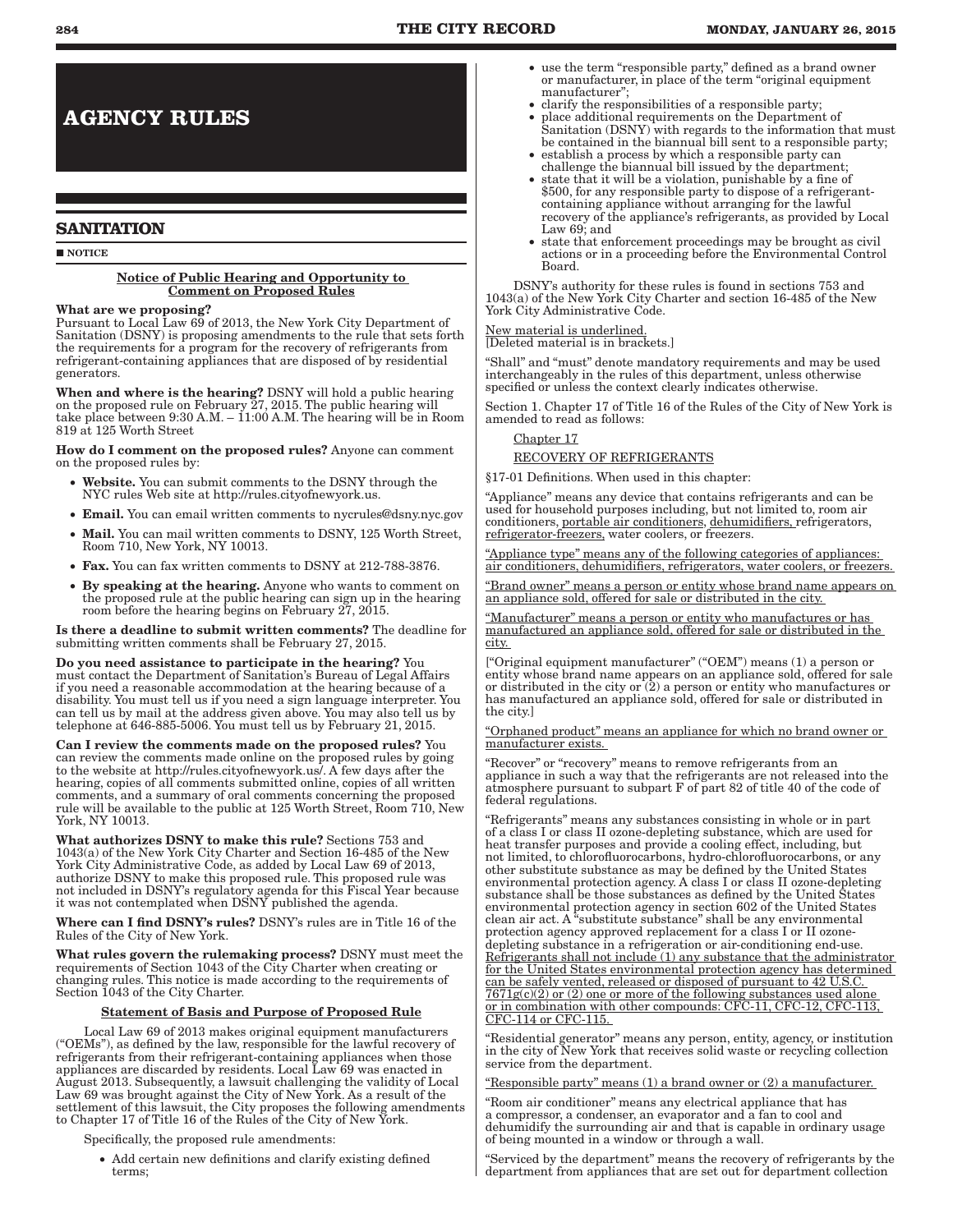in the city of New York and in compliance with applicable federal, state and local regulations.

§17-02 [OEM] Responsibility for Recovery.

(a) On or after July first, two thousand fourteen, [OEMs] responsible parties shall be responsible for the lawful recovery of refrigerants from their appliances that are disposed of by residential generators.

(b)  $[An OEM]$   $A$  responsible party may elect to (i) establish its own refrigerant recovery program, (ii) participate with other [OEMs] responsible parties in a refrigerant recovery program or (iii) have its appliances serviced by the department under the department's refrigerant recovery program. No program established pursuant to paragraph (i) or (ii) of this subdivision may include curbside collection of appliances. All such programs must comply with applicable federal, state and local regulations regarding the lawful recovery of refrigerants.

§17-03 [OEM] Registration Requirements.

(a) By July first, two thousand fourteen, [OEMs] responsible parties must register with the department on a form provided by the department. Such form may be obtained from the department's website or by written request to:

[Bureau of Waste Prevention, Reuse and Recycling]

Bureau of Recycling and Sustainability ATTN: Refrigerant Recovery Program New York City Department of Sanitation 44 Beaver Street, 6th Floor New York, NY 10004

(b) Such registration shall include:

(1) the name and billing address of the [OEM] responsible party;

(2) a statement indicating whether the [OEM] responsible party has elected to (i) establish its own refrigerant recovery program, (ii) participate with other [OEMs] responsible parties in a refrigerant recovery program, or (iii) have its appliances serviced by the department in the refrigerant recovery program provided pursuant to subdivision a of section 16-482 of the Administrative Code of the City of New York;

(3) a list of all brand names currently owned by and/or licensed to the [OEM] responsible party. If a manufacturer licenses the right to market and sell all models of an appliance type from the brand owner, it shall list all such appliance type(s) by brand;

(4) If [an OEM] a responsible party has elected to establish or participate in a refrigerant recovery program pursuant to paragraph one or two of subdivision b of section 16-481 of the Administrative Code of the City of New York, the registration shall also include:

(i) the name, title and contact information of the person designated by the [OEM] responsible party as the liaison for its refrigerant recovery program;

(ii) a toll-free telephone number and/or the address of a website where residential generators may obtain information regarding the [OEM's] responsible party's refrigerant recovery program; and

(iii) a brief description of the [OEM's] responsible party's refrigerant recovery program.

§17-04 Departmental Refrigerant Recovery Program.

(a) The department shall provide a refrigerant recovery program for appliances set out for department collection by residential generators. The department shall charge [OEMs] the responsible party a fee of [twenty] fifteen dollars for each of their appliances serviced by the department.

(b) The department shall bill [OEMs] responsible parties biannually for their appliances that are serviced by the department. The department shall provide [an OEM] a responsible party with a statement indicating how many of its appliances were serviced by the department. [If practicable,] [t]The department shall also provide the [OEM] responsible party with information indicating the number of the [OEM's] responsible party's appliances the department serviced by type [of appliance], the district where the appliances were serviced, the date on which the appliances were serviced, and [if available,] the serial or model numbers of the appliances serviced by the department. Payment of any fees not challenged in good faith pursuant to paragraph (1) of subdivision (c) of this section shall be due no later than  $[30]$  sixty days, plus an additional five days for bills that are mailed for delivery by the United State Postal Service, after the date the department issued the bill. Such date will be included in the bill. [The department shall first seek to bill the OEM whose brand name appears on the appliance sold, offered for sale or distributed in the city. If the department is unable to find the brand name, the department shall seek to bill the OEM who manufactures or has manufactured the appliance sold, offered for sale or distributed in the city.] The department shall first seek to bill the brand owner and then the manufacturer. However, if a manufacturer that licenses the right to market and sell all models of an appliance type from a brand owner (1) registers with the department as a

responsible party, (2) lists any such appliance type on its registration form pursuant to paragraph (3) of subdivision (b) of section 17-03 and (3) provides the department a billing address within the United States, the department shall first seek to bill the manufacturer/licensee. If the manufacturer/licensee fails to timely pay a bill pursuant to this paragraph, the department may bill the brand owner. If the department determines that an appliance is an orphaned product or the department does not record a serial or model number for the appliance serviced, then no responsible party shall be billed.

(c) (1) No later than sixty days, plus an additional five days for bills that are mailed for delivery by the United States Postal Service, after a biannual bill is issued by the department, a responsible party may submit a challenge in good faith to fees contained in a biannual bill by sending a letter setting forth the specific reasons why the responsible party believes the fees are inaccurate or without legal basis and any necessary documentation or evidence to substantiate the challenge to:

Deputy Commissioner for Legal Affairs New York City Department of Sanitation 125 Worth Street, Room 710 New York, NY 10013

(2) The department shall issue an initial response to any timely challenge submitted by a responsible party within sixty days of receipt. Such initial written response may be, but need not be, the Deputy Commissioner for Legal Affairs' final determination. If the department does not respond within sixty days, then the responsible party shall not be obligated to pay the disputed fees. The department shall issue a final determination when, in its discretion, it has determined the merit of the challenge. The department shall notify the responsible party of such final determination and shall make any necessary adjustments or corrections to the bill. Any remaining payments shall be due within thirty days after the date of issuance of such final determination.

[(c)] (d) The department shall provide a list on its website of all [OEMs] responsible parties that elect to (i) establish refrigerant recovery programs, or (ii) participate with other [OEMs] responsible parties in refrigerant recovery programs. Such list shall include a tollfree telephone number and/or a link to the address of a website where residential generators may obtain information regarding the [OEMs'] responsible parties' refrigerant recovery program, if such telephone number or website address has been provided to the department as required by section 17-03 of this chapter. If the department is aware of any appliance take-back program serving city residents that is sponsored by a utility company, it shall provide on such list a link to the address of the website for such utility-sponsored program.

#### §17-05 Annual Reporting.

(a) By July first, two thousand fifteen and annually thereafter, [an OEM] a responsible party who elects to (i) establish its own refrigerant recovery program or (ii) participate with other [OEMs] responsible parties in a refrigerant recovery program shall submit to the department an annual report on a form provided by the department. Such form may be obtained from the department's website or by written request to:

[Bureau of Waste Prevention, Reuse and Recycling]

Bureau of Recycling and Sustainability ATTN: Refrigerant Recovery Program New York City Department of Sanitation 44 Beaver Street, 6th Floor New York, NY 10004

(b) [An OEM's] A responsible party's annual report shall include:

(1) a brief description of the [OEM's] responsible party's refrigerant recovery program and any changes thereto;

(2) a listing of the  $[OEM's]$  responsible party's current brand names;

(3) the number of appliances by appliance type and the total tonnage of appliances by appliance type serviced under the [OEM's] responsible party's refrigerant recovery program; and

(4) the volume of refrigerants by refrigerant type recovered under the [OEM's] responsible party's refrigerant recovery program.

§17-06 Enforcement.

(a) It shall be a violation of this section for [an OEM] a responsible party to fail to submit a registration or annual report required by this chapter. Any such violation shall be punishable by a fine of two hundred [and] fifty dollars per violation.

(b) It shall be a violation of this section for [an OEM] a responsible party or its agent to remove refrigerants from appliances that are serviced pursuant to [an OEM's] a responsible party's refrigerant recovery program in a manner that does not comply with subpart F of part 82 of title 40 of the code of federal regulations. Any such violation shall be punishable by a fine of five hundred dollars per violation.

(c) It shall be a violation for any responsible party or its agent to dispose of an appliance as solid waste in the city unless arrangements have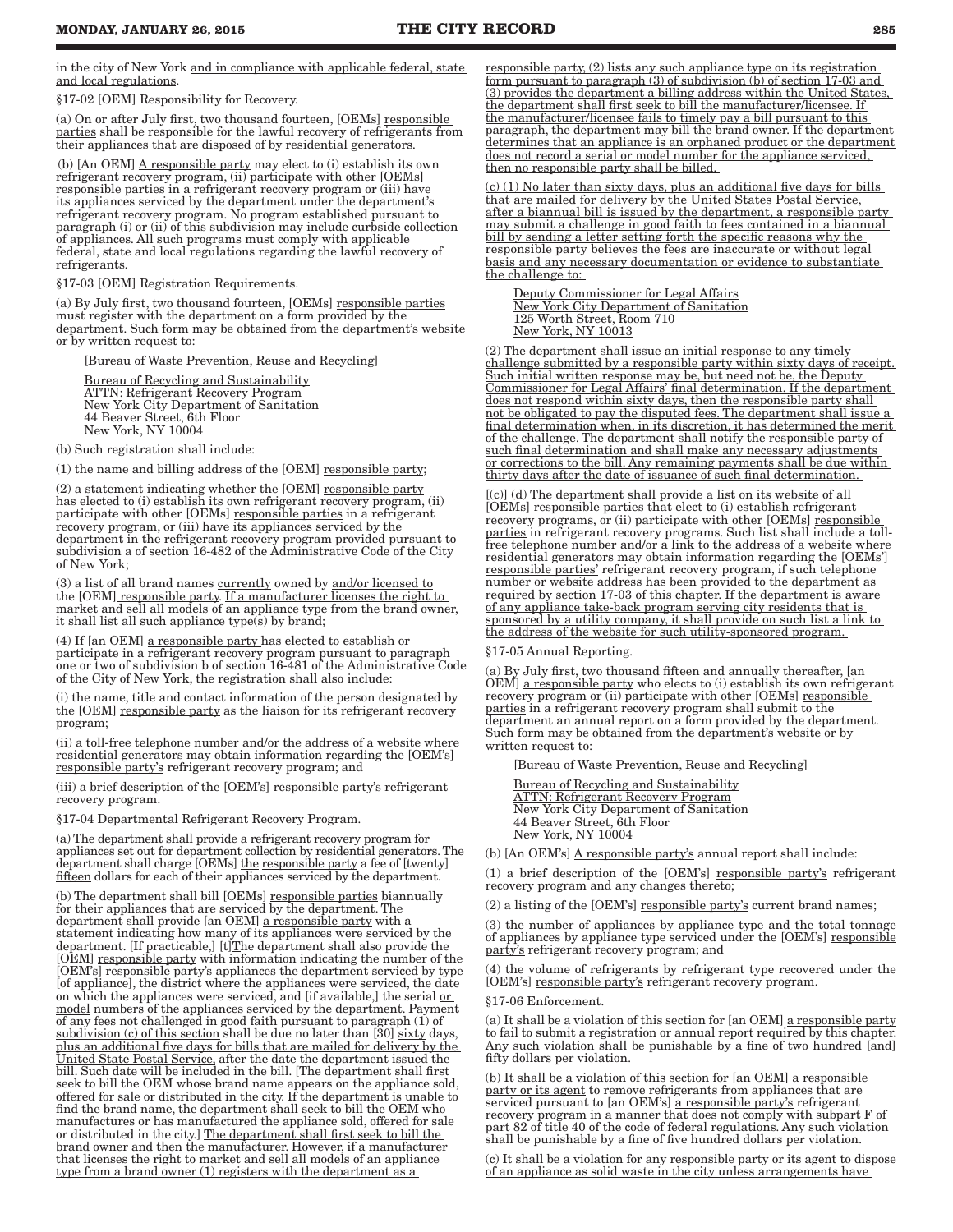been made for the lawful recovery of refrigerants. Any such violation shall be punishable by a fine of five hundred dollars per violation.

(d) The civil penalties prescribed in this subdivision shall be recoverable in a civil action brought in the name of the Commissioner or in a proceeding returnable before the Environmental Control Board.

#### NEW YORK CITY MAYOR'S OFFICE OF OPERATIONS 253 BROADWAY, 10th FLOOR NEW YORK, NY 10007 212-788-1400

## CERTIFICATION/ANALYSIS PURSUANT TO CHARTER SECTION 1043(d)

RULE TITLE: Recovery of Refrigerants from Discarded Appliances REFERENCE NUMBER: DSNY- 9 RULEMAKING AGENCY: DSNY

I certify that this office has analyzed the proposed rule referenced above as required by Section 1043(d) of the New York City Charter, and that the proposed rule referenced above:

- (i) Is understandable and written in plain language for the discrete regulated community or communities;
- (ii) Minimizes compliance costs for the discrete regulated community or communities consistent with achieving the stated purpose of the rule; and
- (iii) Does not provide a cure period for the unlawful disposal of appliances as solid waste because such violations arise from completed events, the consequences of which are immediate, which makes a cure period impracticable under the circumstances.

 */s/ Norma N. Ponce January 15, 2015* Mayor's Office of Operations

NEW YORK CITY LAW DEPARTMENT DIVISION OF LEGAL COUNSEL 100 CHURCH STREET NEW YORK, NY 10007 212-356-4028

CERTIFICATION PURSUANT TO CHARTER §1043(d)

RULE TITLE: Recovery of Refrigerants from Discarded Appliances REFERENCE NUMBER: 2014 RG 103 RULEMAKING AGENCY: Department of Sanitation

I certify that this office has reviewed the above-referenced proposed rule as required by section 1043(d) of the New York City Charter, and that the above-referenced proposed rule:

- (i) is drafted so as to accomplish the purpose of the authorizing provisions of law;
- (ii) is not in conflict with other applicable rules;
- (iii) to the extent practicable and appropriate, is narrowly drawn to achieve its stated purpose; and
- (iv) to the extent practicable and appropriate, contains a statement of basis and purpose that provides a clear explanation of the rule and the requirements imposed by the rule.

/s/ STEVEN GOULDEN Date: January 15, 2015 Acting Corporation Counsel

 $-$  j26

# **SPECIAL MATERIALS**

## **HUMAN RESOURCES ADMINISTRATION**

**NOTICE** 

Notice of Concept Paper

In advance of the release of the RFP, HRA is issuing a concept paper which outlines the program model of the Immigrant Opportunity

Initiatives (IOI) program Request for Proposals (RFP). The IOI Program have existed for several years, but starting in Fiscal Year 2015, the City of New York (City) moved the IOI program from the City Council discretionary funding budget of the Department of Youth and Community Development (DYCD) to the baseline budget of the Human Resources Administration (HRA).The Immigrant Opportunity Initiatives (IOI) program provides legal services to non-citizens to assist with applications for citizenship, permanent residence, and many other immigration-related legal services. HRA's Office of Legal Services Initiatives is seeking qualified service providers to implement the IOI Program.

The primary goals of the IOI program RFP include providing legal services to low-income immigrants related to gaining and maintaining immigration status and moving along the path towards citizenship, such that low-income immigrants may benefit from increased stability and better access economic empowerment opportunities, strengthen immigrant families and communities, address poverty and inequality through facilitating immigrant access to justice, including legal assistance for low-wage immigrant workers, support immigrant workers' right and ensure equal workplace standards for all workers, build and strengthen partnerships between community immigrant service providers and legal services agencies while increasing the knowledge and use of IOI programs.

The concept paper has been posted on the Agency's website at www.nyc.gov/hra/contracts.

 $-$  j26-30

## **MAYOR'S OFFICE OF CONTRACT SERVICES**

**NOTICE** 

Notice of Intent to Issue New Solicitation(s) Not Included in FY 2015 Annual Contracting Plan and Schedule

NOTICE IS HEREBY GIVEN that the Mayor will be issuing the following solicitation(s) not included in the FY 2015 Annual Contracting Plan and Schedule that is published pursuant to New York City Charter § 312(a):

Agency: New York City Fire Department Description of services sought: Travel card purchasing services Start date of proposed contract: 1/1/2015 Proposed End date of proposed contract: 4/6/2019 Methods of solicitation the agency intends to utilize: Intergovernmental Personnel in substantially similar titles within agency: None Headcount of personnel: 0 Agency: Department of Transportation

Description of services sought: Service and Maintenance for the Simplex 4100U Fire Alarm Control Panel & related equipment at the St. George/Whitehall Ferry Terminals Start date of the proposed contract: 3/12/16 End date of the proposed contract: 3/13/21 Method of solicitation the agency intends to utilize: Sole Source Personnel in substantially similar titles within agency: None Headcount of personnel in substantially similar titles within agency: 0

Agency: Department of Environmental Protection

Description of services sought: Professional engineering services from a contractor licensed in the State of New York and certified and approved by the Federal Energy Regulatory Commission (FERC), to review and update safety plans related about the existing Cannonsville Dam in Delaware County, NY.

Start date of the proposed contract: 7/1/2015

End date of the proposed contract: 6/30/2017

Method of solicitation the agency intends to utilize: Competitive Sealed Proposal

Personnel in substantially similar titles within agency: None Headcount of personnel in substantially similar titles within agency: 0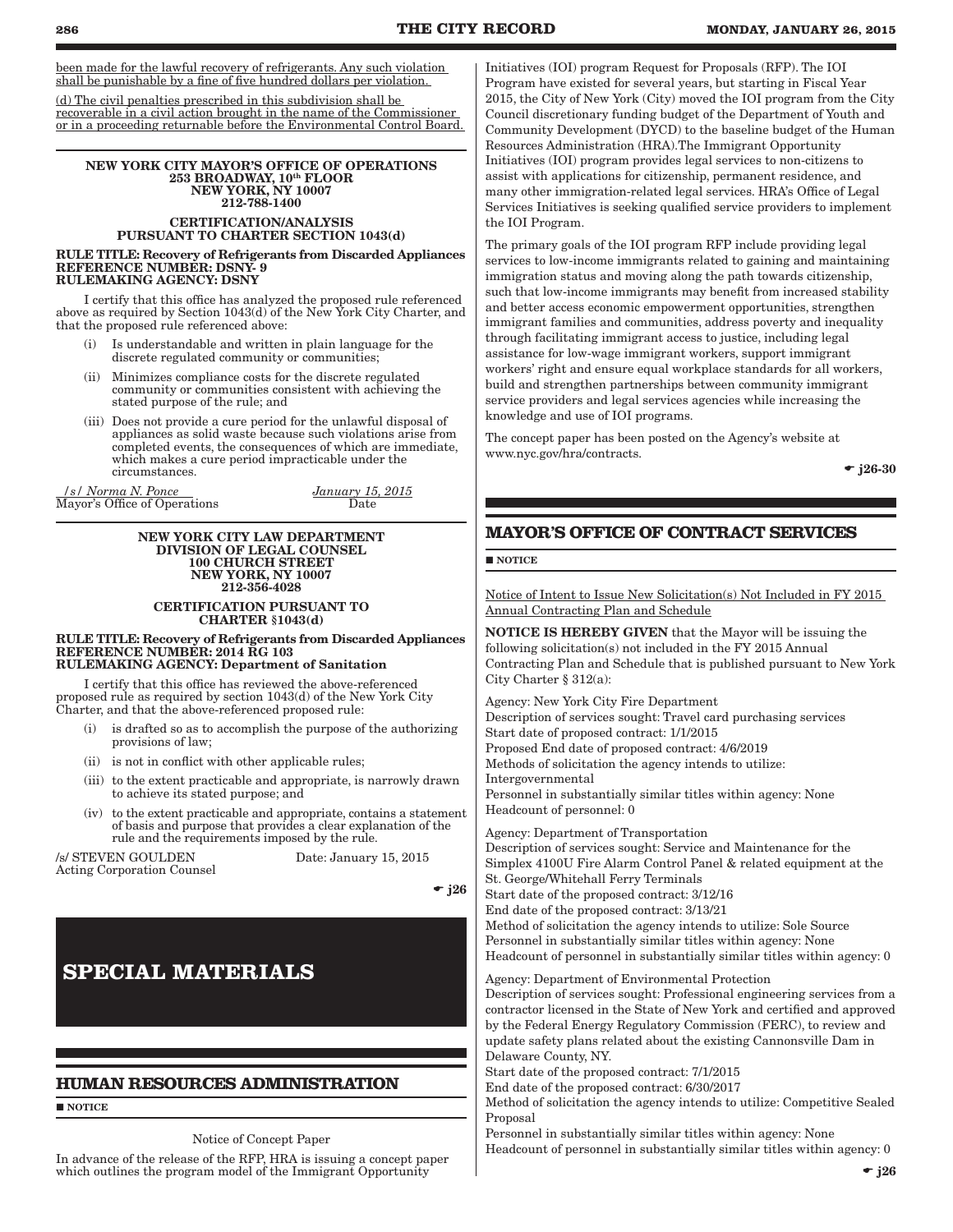<u> 1990 - Johann Barn, mars an t-Amerikaansk ferske omr</u>

т

## **CHANGES IN PERSONNEL**

|                                  |                                  |    |                    | COMMUNITY COLLEGE (HOSTOS)                                  |                              |             |                      | LOPEZ<br>MAHRAN                 | RUVI<br>SARAH<br>s                 | 56058<br>10031   | \$54716.0000<br>\$81000.0000                                 | APPOINTED<br>RESIGNED        | YES<br>YES | 11/30/14<br>12/07/14        |
|----------------------------------|----------------------------------|----|--------------------|-------------------------------------------------------------|------------------------------|-------------|----------------------|---------------------------------|------------------------------------|------------------|--------------------------------------------------------------|------------------------------|------------|-----------------------------|
|                                  |                                  |    |                    | FOR PERIOD ENDING 01/02/15                                  |                              |             |                      | MALONE                          | Е<br><b>SHANNON</b>                | 10062            | \$88000.0000                                                 | <b>INCREASE</b>              | YES        | 08/24/14                    |
|                                  |                                  |    | TITLE              |                                                             |                              |             |                      | MARTURIN                        | ANDY<br>D                          | 56057            | \$33712.0000                                                 | APPOINTED                    | YES        | 11/30/14                    |
| NAME<br>WHITWORTH                | DESIREE Y                        |    | NUM<br>10102       | SALARY<br>\$10.0000                                         | <b>ACTION</b><br>APPOINTED   | PROV<br>YES | EFF DATE<br>12/22/14 | MATTHEW<br>MAZZIO               | HILARY<br>С<br>THOMAS              | 10124<br>06786   | \$29.5700<br>\$19.7800                                       | APPOINTED<br>APPOINTED       | YES<br>YES | 11/18/14<br>12/14/14        |
|                                  |                                  |    |                    |                                                             |                              |             |                      | MCCOLLIN                        | CIGI                               | T 56057          | \$40744.0000                                                 | <b>RESIGNED</b>              | YES        | 12/06/14                    |
|                                  |                                  |    |                    | COMMUNITY COLLEGE (LAGUARDIA)                               |                              |             |                      | MOHAMED                         | LAFAR                              | 40526            | \$38899.0000                                                 | APPOINTED                    | NO         | 12/14/14                    |
|                                  |                                  |    |                    | FOR PERIOD ENDING 01/02/15                                  |                              |             |                      | MOSES                           | MARK                               | A 56058          | \$47579.0000                                                 | APPOINTED                    | YES        | 10/28/14                    |
| NAME                             |                                  |    | TITLE<br>NUM       | <b>SALARY</b>                                               | <b>ACTION</b>                | PROV        | EFF DATE             | NEAL<br>NEGI                    | YVONNE<br>REEMA                    | R 10062<br>10062 | \$145000.0000<br>\$65000.0000                                | APPOINTED<br>APPOINTED       | YES<br>YES | 12/14/14<br>12/14/14        |
| <b>ABRAMOV</b>                   | ALEKSEY                          |    | 04075              | \$71073.0000                                                | <b>INCREASE</b>              | YES         | 12/15/14             | ΝG                              | HSIA                               | 40526            | \$43323.0000                                                 | <b>INCREASE</b>              | NO         | 07/01/14                    |
| BAISHANSKI                       | YELENA                           | s  | 04024              | \$74133.0000                                                | <b>RESIGNED</b>              | YES         | 12/10/14             | O'HARE                          | ALICIA                             | 10026            | \$81000.0000                                                 | <b>INCREASE</b>              | YES        | 07/22/14                    |
| CUOMO                            | <b>JENNIFER</b>                  |    | 04689              | \$38.9100                                                   | APPOINTED                    | YES         | 12/03/14             | PALMA                           | DIANA                              | $C$ 56056        | \$28603.0000                                                 | APPOINTED                    | YES        | 12/14/14                    |
| DAVIS<br>EICHELBERGER            | DARYL<br>MATTHEW                 | D  | $C$ 04075<br>10102 | \$76689.0000<br>\$16.0000                                   | APPOINTED<br>APPOINTED       | YES<br>YES  | 12/21/14<br>12/01/14 | PAN<br>PANAGOULIAS              | GLORIA X Y<br>DINO                 | 50910<br>10037   | \$55097.0000<br>\$101650.0000                                | APPOINTED<br><b>INCREASE</b> | YES<br>YES | 12/21/14<br>10/14/14        |
| ESTEVEZ                          | <b>DOMINGO</b>                   |    | 10102              | \$13.0000                                                   | APPOINTED                    | YES         | 12/02/14             | PERALTA                         | ZUNILDA A                          | 54483            | \$38541.0000                                                 | <b>INCREASE</b>              | NO         | 11/16/14                    |
| FEIGELIS                         | JAY                              |    | $C$ 04689          | \$38.9100                                                   | APPOINTED                    | YES         | 11/21/14             |                                 |                                    |                  |                                                              |                              |            |                             |
| <b>HAGGERTY</b>                  | <b>KATERYNA</b>                  |    | 04689              | \$38.9100                                                   | APPOINTED                    | YES         | 12/15/14             |                                 |                                    |                  | DEPARTMENT OF EDUCATION ADMIN                                |                              |            |                             |
| LEVINE<br>MEEKER                 | <b>STEVEN</b><br><b>EILEEN</b>   |    | 04017<br>L 04689   | \$66173.0000<br>\$38.9100                                   | DECEASED<br>APPOINTED        | YES<br>YES  | 12/16/14<br>11/21/14 |                                 |                                    | TITLE            | FOR PERIOD ENDING 01/02/15                                   |                              |            |                             |
| ΝG                               | WING                             |    | K 10102            | \$11.0000                                                   | APPOINTED                    | YES         | 11/21/14             | NAME                            |                                    | NUM              | SALARY                                                       | ACTION                       | PROV       | <b>EFF DATE</b>             |
| <b>PACHECO</b>                   | JENNY                            |    | 10102              | \$15,0000                                                   | APPOINTED                    | YES         | 12/22/14             | PERKINS                         | LAUREN<br>Е                        | 10062            | \$95000.0000                                                 | <b>INCREASE</b>              | YES        | 12/09/14                    |
| <b>PATTERSON</b>                 | THOMAS                           |    | A 04689            | \$38.9100                                                   | APPOINTED                    | YES         | 11/21/14             | PERSHING                        | LUCAS                              | 56058            | \$54716.0000                                                 | APPOINTED                    | YES        | 11/30/14                    |
| REILLY<br>ST. GERMAIN            | THOMAS<br>FEDELINE               |    | 04689<br>04017     | \$38.9100<br>\$35576.0000                                   | APPOINTED<br>APPOINTED       | YES<br>YES  | 12/03/14             | PETRONE<br>PHILLIPS             | EMILY<br>JUDY                      | 56058<br>40526   | \$54716.0000<br>\$43323.0000                                 | APPOINTED<br><b>INCREASE</b> | YES<br>NO  | 11/30/14<br>07/01/14        |
|                                  |                                  |    |                    |                                                             |                              |             | 12/21/14             | PIANTINI                        | MARIO                              | 56057            | \$38768.0000                                                 | RESIGNED                     | YES        | 12/20/14                    |
|                                  |                                  |    |                    | DEPARTMENT OF EDUCATION ADMIN                               |                              |             |                      | PRYCE HUDSON                    | COURTNEY R                         | 56073            | \$29.8700                                                    | APPOINTED                    | YES        | 11/18/14                    |
|                                  |                                  |    |                    | FOR PERIOD ENDING 01/02/15                                  |                              |             |                      | QUINONES                        | NANCY                              | 56057            | \$47566.0000                                                 | RESIGNED                     | YES        | 11/21/14                    |
|                                  |                                  |    | TITLE              |                                                             |                              |             |                      | RAGHOULI                        | MOUNIR                             | 54504            | \$33012.0000                                                 | APPOINTED<br><b>RETIRED</b>  | YES        | 11/23/14                    |
| NAME<br><b>ALMONTE</b>           | CARMEN                           | M  | NUM<br>54503       | SALARY<br>\$26827.0000                                      | <b>ACTION</b><br>APPOINTED   | PROV<br>YES | EFF DATE<br>12/04/14 | RAMOS<br>REISCHEL               | CARMEN<br>M<br>F<br><b>JASON</b>   | 56058<br>10026   | \$42065.0000<br>\$65000.0000                                 | APPOINTED                    | YES<br>YES | 07/15/10<br>12/07/14        |
| ANDRULEVICH                      | MARYANN                          | в  | 50910              | \$60236.0000                                                | DISMISSED                    | YES         | 12/09/14             | RIGGS                           | LARRITA                            | 56057            | \$33712.0000                                                 | APPOINTED                    | YES        | 11/30/14                    |
| ARIAS                            | <b>JOANNE</b>                    |    | 56057              | \$38768.0000                                                | <b>RESIGNED</b>              | YES         | 11/03/14             | RIVERA                          | <b>JEFFREY</b>                     | 56057            | \$39000.0000                                                 | <b>INCREASE</b>              | YES        | 08/17/14                    |
| ATKINS                           | DONALD                           |    | N 56073            | \$29.8700                                                   | APPOINTED                    | YES         | 11/18/14             | <b>ROBERTS</b>                  | <b>HAYMWATT</b>                    | 40526            | \$38899.0000                                                 | APPOINTED                    | NO         | 12/14/14                    |
| BALKARAN                         | SUNITA                           |    | 56058<br>56057     | \$54716.0000                                                | APPOINTED                    | YES         | 12/07/14             | <b>ROBERTSON</b>                | G<br>Α                             | 56058            | \$54716.0000                                                 | APPOINTED                    | YES        | 11/30/14                    |
| <b>BOWSER</b><br><b>BROWN</b>    | GENEVA<br>KELIT                  |    | K 56058            | \$44097.0000<br>\$54716.0000                                | <b>RESIGNED</b><br>APPOINTED | YES<br>YES  | 12/09/14<br>11/30/14 | ROBINSON<br>RODRIGUEZ           | MELVIN<br>С<br>JAYMAR              | 56057<br>10031   | \$33712.0000<br>\$95000.0000                                 | APPOINTED<br><b>INCREASE</b> | YES<br>YES | 11/21/14<br>08/17/14        |
| <b>BROWN</b>                     | SHANEKA N                        |    | 95050              | \$35000.0000                                                | APPOINTED                    | YES         | 11/20/14             | ROWE                            | PAUL<br>Α                          | 56058            | \$47579.0000                                                 | APPOINTED                    | YES        | 12/02/14                    |
| BRUCKENSTEIN                     | <b>REBECCA</b>                   |    | 56058              | \$54716.0000                                                | APPOINTED                    | YES         | 12/14/14             | SAMMONS                         | JODI<br>Е                          | 10062            | \$82766.0000                                                 | <b>INCREASE</b>              | YES        | 10/29/14                    |
| <b>BUENCAMINO</b>                | <b>SVETLANA</b>                  |    | 51221              | \$58222.0000                                                | APPOINTED                    | YES         | 12/17/14             | <b>SANTANA</b>                  | ADALBERT                           | 06786            | \$41281.0000                                                 | APPOINTED                    | YES        | 11/02/14                    |
| CAMACHO                          | NAOMI<br><b>FLORENCE</b>         |    | 10031<br>54503     | \$88000.0000                                                | <b>INCREASE</b><br>RETIRED   | YES<br>YES  | 08/10/14             | SCOTT<br><b>SHAIBU</b>          | MARCIA<br>TRACIAN E 40502          | 54483            | \$55612.0000                                                 | RETIRED<br>RESIGNED          | NO<br>NO   | 12/05/14                    |
| <b>CAPASSO</b><br>CARIELLO       | KATIE                            |    | M 56058            | \$26861.0000<br>\$54716.0000                                | APPOINTED                    | YES         | 12/04/14<br>12/07/14 | <b>SHINKAWA</b>                 | TANIA                              | 10031            | \$56797.0000<br>\$130000.0000                                | RESIGNED                     | YES        | 11/16/14<br>12/21/14        |
| CARR                             | SUSAN                            | М  | 56056              | \$32894.0000                                                | APPOINTED                    | YES         | 11/12/14             | SHULIMOVICH                     | <b>REGINA</b>                      | B0087            | \$85000.0000                                                 | RESIGNED                     | YES        | 12/12/14                    |
| <b>CARUSO</b>                    | <b>ROSEANNE</b>                  |    | 50910              | \$60236.0000                                                | RETIRED                      | YES         | 12/01/14             | <b>STANFORD</b>                 | <b>BRANDON</b>                     | 10031            | \$81000.0000                                                 | <b>INCREASE</b>              | YES        | 11/01/14                    |
| CASTELLO                         | KHYRE                            |    | 40493              | \$48080.0000                                                | APPOINTED                    | YES         | 12/07/14             | STEINBERG                       | DARA                               | T 51221          | \$51.9000                                                    | <b>DECREASE</b>              | NO         | 09/02/14                    |
| <b>CHETRAM</b><br>COATS          | NATASHA K 40493<br><b>EVELYN</b> |    | 56057              | \$48080.0000<br>\$33712.0000                                | APPOINTED<br>APPOINTED       | YES<br>YES  | 12/14/14<br>09/14/14 | <b>STRAFER</b><br>SZATMARY      | <b>HEATHER</b><br><b>EDWARD</b>    | 56057<br>51221   | \$49134.0000<br>\$62951.0000                                 | RETIRED<br>APPOINTED         | YES<br>YES | 12/17/14<br>12/17/14        |
| COOKE                            | LISA                             |    | M 56057            | \$33712.0000                                                | APPOINTED                    | YES         | 11/26/14             | THEYYATHAN KAND SUDHISH B 91697 |                                    |                  | \$85000.0000                                                 | RESIGNED                     | YES        | 12/07/14                    |
| CRISTALES                        | JOSE                             |    | E 56056            | \$16344.0000                                                | APPOINTED                    | YES         | 11/25/14             | TIRELLA                         | KAREN                              | 54503            | \$26827.0000                                                 | RESIGNED                     | YES        | 12/05/14                    |
| DAVILA                           | SORNIEL                          | M  | 06786              | \$36145.0000                                                | <b>INCREASE</b>              | YES         | 09/21/14             | TOTTEN                          | CLAIRE                             | A 10026          | \$81000.0000                                                 | APPOINTED                    | YES        | 11/23/14                    |
| DAVIS                            | JOYCE<br><b>LLOYD</b>            |    | 54503<br>E 60215   | \$26827.0000<br>\$36502.0000                                | RETIRED<br>APPOINTED         | YES<br>NO   | 12/13/14<br>12/10/14 | TURISHCHEVA<br>UKPONG           | YELENA<br>LISA                     | 40526<br>1263B   | \$38899.0000<br>\$77352.0000                                 | APPOINTED<br>APPOINTED       | NO<br>YES  | 12/14/14<br>12/14/14        |
| DAVIS<br>DE LA CRUZ              | <b>JAYDEE</b>                    |    | 56057              | \$40785.0000                                                | <b>RESIGNED</b>              | YES         | 11/24/14             | VAZQUEZ-FRANK                   | VANESSA O                          | B0087            | \$85000.0000                                                 | APPOINTED                    | YES        | 12/14/14                    |
| DEBORD                           | CYNTHIA                          | Ι. | 56057              | \$33712.0000                                                | <b>RESIGNED</b>              | YES         | 12/17/14             | VILLEGAS                        | <b>EVELYN</b>                      | R 56057          | \$38768.0000                                                 | RESIGNED                     | YES        | 12/01/14                    |
| DEL FRANCO                       | DAWN                             | Α  | 60888              | \$45135.0000                                                | <b>RESIGNED</b>              | YES         | 12/01/14             | WANG                            | SOLOMON                            | 51222            | \$62951.0000                                                 | APPOINTED                    | YES        | 11/30/14                    |
|                                  |                                  |    |                    |                                                             |                              |             |                      | WEILL                           | <b>ELIZABET</b>                    | 51221            | \$62951.0000                                                 | <b>INCREASE</b>              | NO         | 09/03/14                    |
|                                  |                                  |    |                    | DEPARTMENT OF EDUCATION ADMIN<br>FOR PERIOD ENDING 01/02/15 |                              |             |                      | WEINRAUB<br>WHITAKER            | MICHAEL H 10062<br><b>ELIZABET</b> | 56057            | \$81000.0000<br>\$38195.0000                                 | RESIGNED<br><b>INCREASE</b>  | YES<br>YES | 12/14/14<br>09/02/14        |
|                                  |                                  |    | TITLE              |                                                             |                              |             |                      | WHITE                           | KEISHA<br>$\mathbf{C}$             | 56073            | \$29.8700                                                    | APPOINTED                    | YES        | 11/18/14                    |
| NAME                             |                                  |    | NUM                | SALARY                                                      | <b>ACTION</b>                | PROV        | EFF DATE             | WHITTAKER                       | MARGARET R                         | 10001            | \$81500.0000                                                 | <b>INCREASE</b>              | YES        | 12/07/14                    |
| <b>DRANTCH</b>                   | TODD                             |    | A B0087            | \$85000.0000                                                | APPOINTED                    | YES         | 12/14/14             | WILLIAMS                        | CHRISTOP                           | 92005            | \$291.9700                                                   | RETIRED                      | NO         | 12/18/14                    |
| EDOUARD<br>FERMIN                | LINDA<br>SOHANNY                 |    | 10026<br>56057     | \$65000.0000<br>\$33712.0000                                | <b>INCREASE</b><br>APPOINTED | YES<br>YES  | 10/24/14<br>12/18/14 | ZELL                            | <b>RACHEL</b>                      | 10026            | \$75000.0000                                                 | RESIGNED                     |            | 12/21/14                    |
| <b>FLECHA</b>                    | MIRIAM                           |    | 56057              | \$33712.0000                                                | APPOINTED                    | YES         | 12/07/14             |                                 |                                    |                  | DEPARTMENT OF PROBATION                                      |                              |            |                             |
| <b>FRANCISCO</b>                 | NATALIE                          |    | 51222              | \$62951.0000                                                | APPOINTED                    | YES         | 11/30/14             |                                 |                                    |                  | FOR PERIOD ENDING 01/02/15                                   |                              |            |                             |
| GALARZA                          | DESIREE L 56057                  |    |                    | \$40577.0000                                                | RESIGNED                     | YES         | 12/08/14             |                                 |                                    | TITLE            |                                                              |                              |            |                             |
| <b>GALERA RIUS</b>               | MARIA CR F                       |    | 51222              | \$62951.0000<br>\$43323.0000                                | APPOINTED                    | YES<br>NO   | 12/14/14             | NAME                            |                                    | NUM              | <b>SALARY</b>                                                | <b>ACTION</b>                | PROV<br>NO | <b>EFF DATE</b><br>12/18/14 |
| GANDY<br>GAYLE                   | RAMY<br>MARVA                    |    | F 40526<br>56058   | \$65064.0000                                                | INCREASE<br>APPOINTED        | YES         | 07/01/14<br>12/07/14 | ORTEGA<br>ST. CLOUX             | DENISE<br>ANGIE                    | 51810<br>51810   | \$49331.0000<br>\$48131.0000                                 | RESIGNED<br>RESIGNED         | NO         | 12/13/14                    |
| <b>GORDON</b>                    | <b>JESSICA</b>                   |    | 51222              | \$62951.0000                                                | <b>INCREASE</b>              | NO          | 09/03/14             | TORREY                          | MICHELLE A 56057                   |                  | \$18.5000                                                    | APPOINTED                    | YES        | 12/21/14                    |
| GREENBERG                        | TAMMY                            |    | 51221              | \$64040.0000                                                | INCREASE                     | NO          | 09/02/14             |                                 |                                    |                  |                                                              |                              |            |                             |
| HAMMER                           | JOHN                             |    | 10062              | \$103000.0000                                               | APPOINTED                    | YES         | 12/07/14             |                                 |                                    |                  | DEPARTMENT OF BUSINESS SERV.                                 |                              |            |                             |
| <b>HASAN</b><br>HAY              | TUBA<br>JEREMIAH C 56058         |    | 10026              | \$71000.0000<br>\$54716.0000                                | APPOINTED<br>APPOINTED       | YES<br>YES  | 11/23/14<br>12/07/14 |                                 |                                    | TITLE            | FOR PERIOD ENDING 01/02/15                                   |                              |            |                             |
| <b>HAYWOOD</b>                   | JOSEPH                           |    | W 56057            | \$33712.0000                                                | APPOINTED                    | YES         | 11/30/14             | NAME                            |                                    | NUM              | SALARY                                                       | ACTION                       | PROV       | EFF DATE                    |
| HILL                             | KASHA                            |    | 10251              | \$31852.0000                                                | RESIGNED                     | NO          | 09/01/14             | <b>MARSON</b>                   | <b>BRIAN</b>                       | 56058            | \$61206.0000                                                 | RESIGNED                     | YES        | 10/20/13                    |
| <b>HOLLOMAN</b>                  | VONTRIES C 56058                 |    |                    | \$54716.0000                                                | RESIGNED                     | YES         | 12/15/14             | MATHIEU                         | ROBERT                             | A 56057          | \$22.3300                                                    | RESIGNED                     | YES        | 04/18/14                    |
| <b>HOLNESS</b>                   | BRIAN                            |    | A 56057            | \$38768.0000                                                | APPOINTED                    | YES         | 12/07/14             |                                 |                                    |                  |                                                              |                              |            |                             |
| ISLAM<br><b>IYENGAR</b>          | MD<br>SAVITA                     |    | R 56056<br>M 10026 | \$28603.0000<br>\$98800.0000                                | APPOINTED<br>RESIGNED        | YES<br>YES  | 12/04/14<br>12/12/14 |                                 |                                    |                  | HOUSING PRESERVATION & DVLPMNT<br>FOR PERIOD ENDING 01/02/15 |                              |            |                             |
| <b>JACKSON OBRADY</b>            | JANET                            |    | 40526              | \$43323.0000                                                | INCREASE                     | NO          | 07/01/14             |                                 |                                    | TITLE            |                                                              |                              |            |                             |
| <b>JACOBS</b>                    | DEENA                            |    | 51221              | \$58222.0000                                                | APPOINTED                    | YES         | 12/10/14             | NAME                            |                                    | NUM              | SALARY                                                       | <b>ACTION</b>                | PROV       | <b>EFF DATE</b>             |
| JEE                              | MONLAN                           |    | 56057              | \$40785.0000                                                | RESIGNED                     | YES         | 11/03/14             | ALEXANDER                       | LENNOX<br>Е                        | 31311            | \$47541.0000                                                 | RETIRED                      | NO         | 12/18/14                    |
| JIMENEZ                          | KARY                             |    | 56057              | \$33712.0000                                                | APPOINTED                    | YES         | 12/16/14             | ALI                             | AMY<br>А                           | 56057            | \$45000.0000                                                 | APPOINTED                    | YES        | 12/21/14                    |
| <b>JOHNSON</b><br><b>JOHNSON</b> | CAROLYN F 54503<br><b>SHARON</b> |    | Y 56057            | \$31297.0000<br>\$33712.0000                                | APPOINTED<br>APPOINTED       | YES<br>YES  | 11/02/14<br>11/30/14 | ALLEN<br><b>ALLENDE</b>         | RASHID<br>N<br>RENEE               | 10026<br>56057   | \$80000.0000<br>\$33799.0000                                 | APPOINTED<br>APPOINTED       | YES<br>YES | 12/21/14<br>12/14/14        |
| KNIGHT                           | <b>HEATHER</b>                   |    | 51221              | \$64403.0000                                                | <b>INCREASE</b>              | NO          | 09/02/14             | ARCHER                          | AUBREY                             | $C$ 31670        | \$51936.0000                                                 | RETIRED                      | NO         | 12/18/14                    |
| KOSHY                            | JERYN                            |    | P 51221            | \$62951.0000                                                | INCREASE                     | NO          | 10/22/14             | BENJAMIN                        | NATASHA A 56057                    |                  | \$40000.0000                                                 | APPOINTED                    | YES        | 12/14/14                    |
| <b>KUTIN-BOATENG</b>             | AMA                              |    | 51222              | \$58222.0000                                                | <b>RESIGNED</b>              | YES         | 12/07/14             | CHAN                            | LOK CHIN D 31670                   |                  | \$45162.0000                                                 | RESIGNED                     | NO         | 11/28/14                    |
| LATTIBEAUDIERE                   | WENDY                            |    | A B0087            | \$85000.0000                                                | APPOINTED                    | YES         | 12/14/14             | CHOWDHURY                       | MAHMUD                             | H 31670          | \$45162.0000                                                 | RESIGNED                     | NO         | 12/14/14                    |
| LAWRENCE<br>LEVINE               | KIM<br><b>FRANCES</b>            |    | R 56057<br>56073   | \$33712.0000<br>\$54681.0000                                | APPOINTED<br>RETIRED         | YES<br>YES  | 12/12/14<br>09/22/14 | <b>DENISON</b><br>EICKMANN      | CORTNEY A<br>ANDREW                | 56058<br>10053   | \$65000.0000<br>\$98782.0000                                 | APPOINTED<br><b>INCREASE</b> | YES<br>YES | 12/14/14<br>12/14/14        |
| LEWIS                            | LAUREN                           |    | A 10031            | \$91052.0000                                                | RETIRED                      | YES         | 12/05/14             | <b>ERDMAN</b>                   | STEPHEN M 22122                    |                  | \$65000.0000                                                 | APPOINTED                    | YES        | 12/14/14                    |
| LEWIS                            | LAUREN                           |    | A 10124            | \$54212.0000                                                | RETIRED                      | NO          | 12/05/14             | HIWOT                           | AZIZIET                            | 1002A            | \$60000.0000                                                 | APPOINTED                    | YES        | 12/14/14                    |